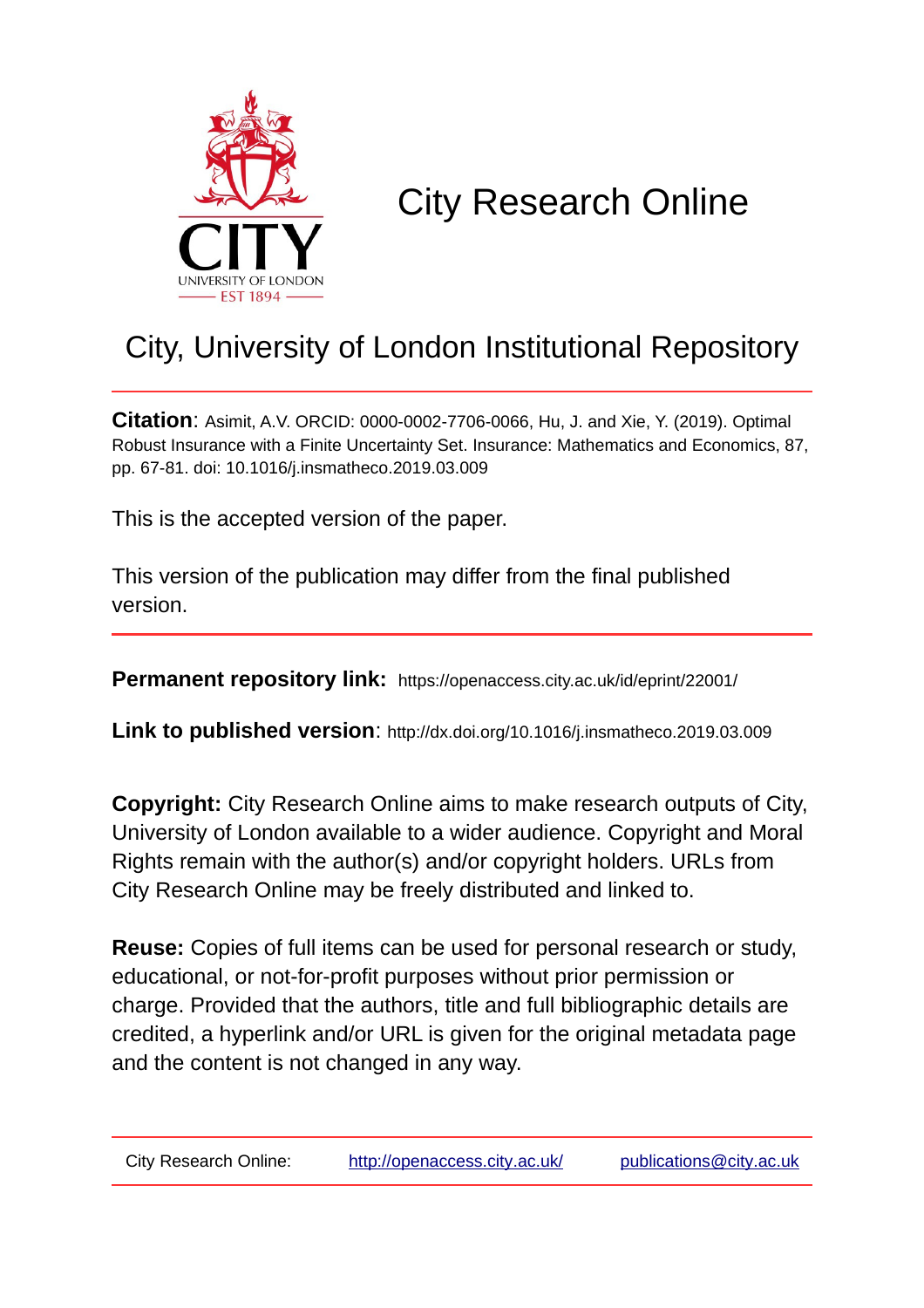# OPTIMAL ROBUST INSURANCE WITH A FINITE UNCERTAINTY SET

Alexandru V. Asimit

Cass Business School, City, University of London, London EC1Y 8TZ, United Kingdom. E-mail: asimit@city.ac.uk

Junlei Hu

Department of Mathematical Sciences, University of Essex, Colchester CO4 3SQ United Kingdom. E-mail: j.hu@essex.ac.uk

YUANTAO XIE<sup>1</sup>

School of Insurance and Economics, University of International Business and Economics, Beijing, 100029, China. E-mail: xieyuantao@uibe.edu.cn

March 29, 2019

#### Abstract

Decision-makers who usually face model/parameter risk may prefer to act prudently by identifying optimal contracts that are robust to such sources of uncertainty. In this paper, we tackle this issue under a finite uncertainty set that contains a number of probability models that are candidates for the "true", but unknown model. Various robust optimisation models are proposed, some of which are already known in the literature, and we show that all of them can be efficiently solved via Second Order Conic Programming (SOCP). Numerical experiments are run for various risk preference choices and it is found that for relatively large sample size, the modeler should focus on finding the best possible fit for the unknown probability model in order to achieve the most robust decision. If only small samples are available, then the modeler should consider two robust optimisation models, namely the Weighted Average Model or Weighted Worst-case Model, rather than focusing on statistical tools aiming to estimate the probability model. Amongst those two, the better choice of the robust optimisation model depends on how much interest the modeler puts on the tail risk when defining its objective function. These findings suggest that one should be very careful when robust optimal decisions are sought in the sense that the modeler should first understand the features of its objective function and the size of

<sup>&</sup>lt;sup>1</sup>Corresponding author. Phone:  $+861064494702$ . Fax:  $+861064495024$ .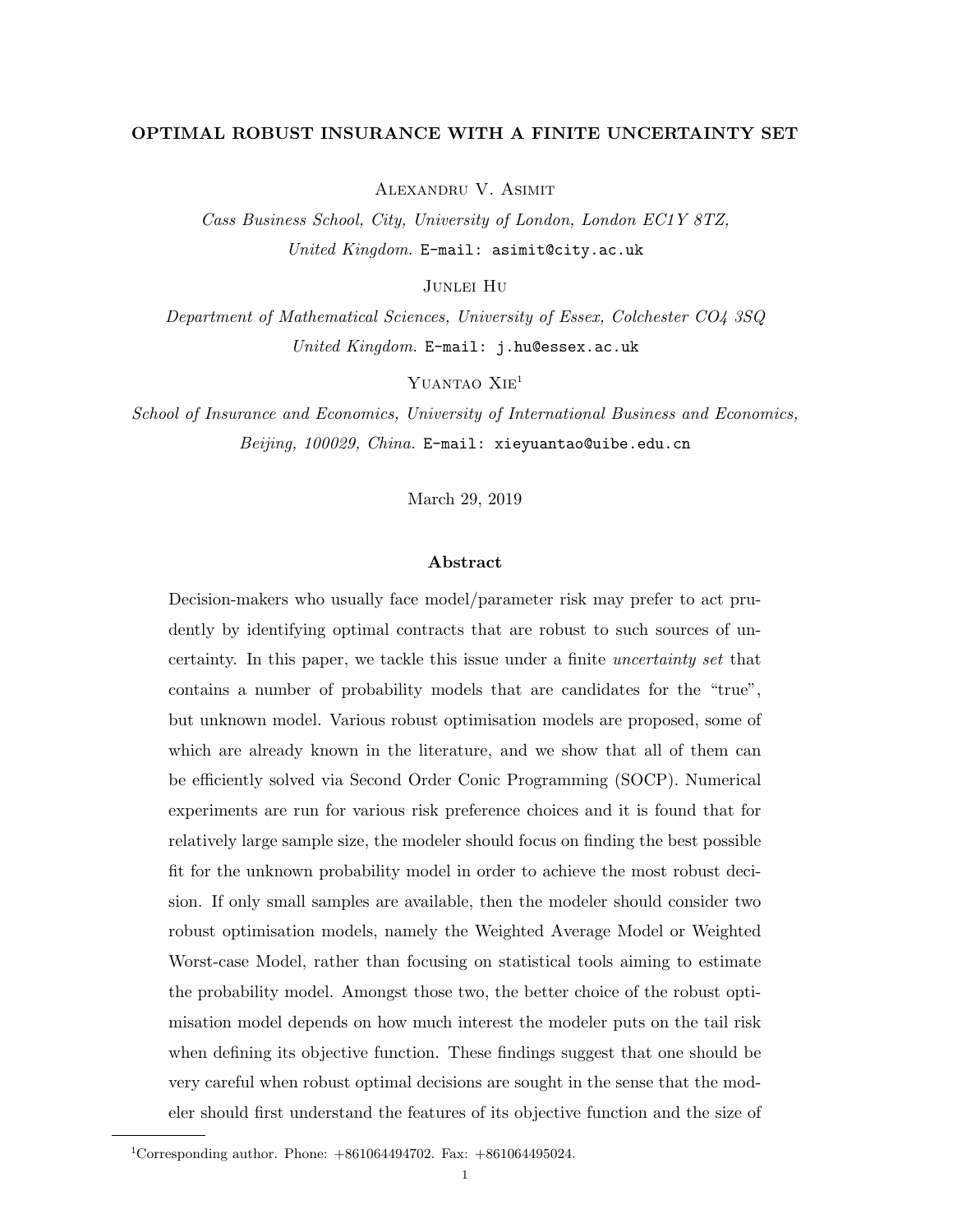the available data, and then to decide whether robust optimisation or statistical inferences is the best practical approach.

Keywords and phrases: Optimal reinsurance, Risk measure, Robust optimisation, Second order conic programming, Uncertainty modelling.

#### 1. Introduction

The seminal works by Borch (1960) and Arrow (1963) mark the beginning of the theory of optimal insurance/reinsurance in the field of actuarial science. The same problem is known as the insurance demand problem in the field of insurance economics. In the last 50 years, many research outputs have contributed into these fields of research by identifying the optimal insurance/reinsurance contracts under various risk preferences. Examples outside the Expected Utility Theory are numerous; for example, risk measure-based models have been studied by Cai et al. (2008), Balb´as et al. (2009 and 2011), Chi and Tan (2011), Asimit et al. (2013 and 2015), Cheung et al.  $(2014)$ , Lu et al.  $(2014)$  and Cai and Weng  $(2016)$ , where Value-at-Risk (VaR) and Conditional-Value-at-Risk (CVaR) based decisions are the focal interest, since these particular risk preferences are easy to interpret and are the most common in the insurance sector.

The majority of the contributions from the existing literature assumes that the model specifications are completely known, which purposely removes the model and parameter risks – the risk of choosing a "wrong" model or the risk of choosing the "right" parametric model with the "wrong" parameter values/estimates. Such risks are not of great concern when modelling is based on high frequency data or simply, when large samples are available. Unfortunately, data scarcity is a common feature of insurance data, which increases the uncertainty within the modelling process and making any risk measurement to be highly sensitive. Therefore, the standard statistical methods that aim to identify the "best" model fail to provide a reasonable answer. Solutions to incorporate the model/parameter risks are available in the statistical literature, for example parametric and non-parametric bootstrapping. Moreover, there exists a large number of literatures in the field of actuarial science on finding robust worst-case risk measures, which is reviewed and extended in Goovaerts et al. (2011). Any of these are possible whenever a simple risk measurement is performed. This is no longer the case when the main aim is to find the best strategy within an optimisation problem, where finding the "best" model does not guarantee a robust decision, which is the main aim of the modelling process. A standard way to achieve this is to use the method of robust optimisation; comprehensive surveys could be found, for example, in Ben-Tal and Nemirovski (2002 and 2008), Ben-Tal et al. (2009), Bertsimas et al. (2011) and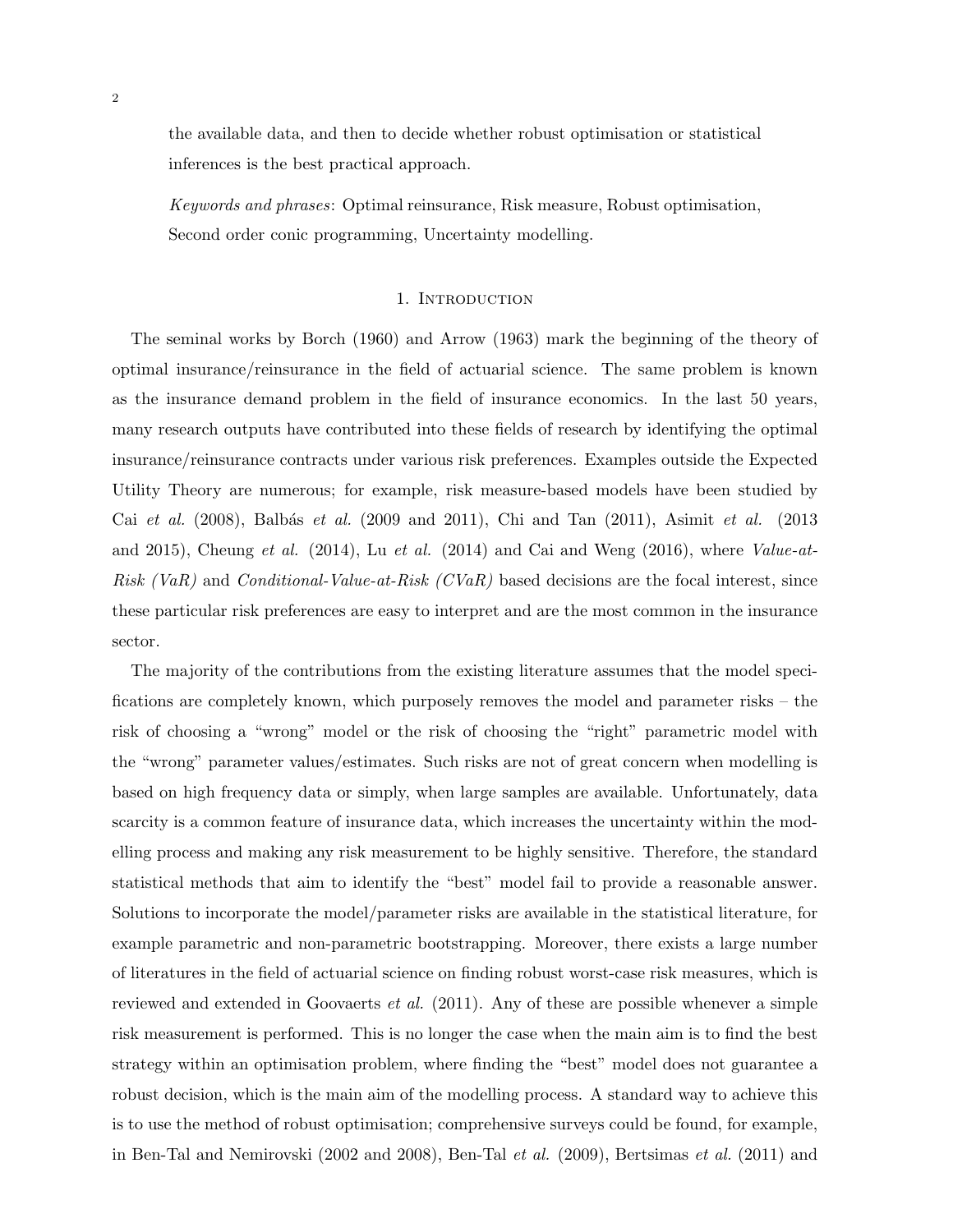Gabrel *et al.* (2014), while applications to the optimal insurance literature could be found in Balbás et al.  $(2015)$  and Asimit et al.  $(2017)$ .

In this paper, we aim to identify the optimal insurance contract using a robust optimisation model with a finite uncertainty set. That is, the modeler does not know which probability model is appropriate and the optimal decision is produced by incorporating the risk measurements under all (but in a finite number) of the possible probability models. That is, the uncertainty set is constructed over a finite number of models as in Zhu and Fukushima (2009), Huang et al. (2010) and Asimit *et al.* (2017), where the first two papers considered a convex hull of the candidate models. This approach leads to a large uncertainty set that may be detrimental to the robust optimal decision and therefore, it would be better to consider a non-convex uncertainty set that is purely composed of the possible models as explained in Asimit  $et al.$  (2017). We extend this idea by investigating various robust optimisation formulations and try to understand the effect over the robustness of the optimal decision, which is in fact the main aim of robust optimisation. In order to be more explicit, all formulations are explored within the context of optimal insurance, but any application would lead to similar investigations. Our model assumes homogeneous multiple beliefs with respect to the distribution of the buyer's initial exposure. Distributional uncertainty could be perceived in different ways by the insurance buyer and insurance seller, but this would not change our mathematical formulations if the two parties have different beliefs about the distributional ambiguity set of X. Adverse selection is the classical example of asymmetric information between the buyer and seller that would justify the distributional ambiguity. The risk modelling power and experience are also related to the market size of an insurance company, which explains why some insurance players have competition advantage when consuming the data from different other sources. For example, machine learning techniques are good candidates to extract valuable information form data that are not obviously informative to explain the risk in question via the classical actuarial techniques; this includes combining various databases via dimension reduction methods and cluster analysis, which would help to enrich the risk experience of the insurer player that has enhanced analytic capabilities. A recent paper of Ghossoub (2019) also discusses the impact of heterogeneous beliefs over the Pareto set for a nice and tractable model. In contrast, our approach relies on numerical optimisation to characterise the Pareto set under any finite set of homogeneous multiple beliefs, but our aim is also to explain how these uncertainty sets could help to make the decision more robust in the presence of (distributional) model error given that the uncertainty sets could have an unknownable impact over actual decision.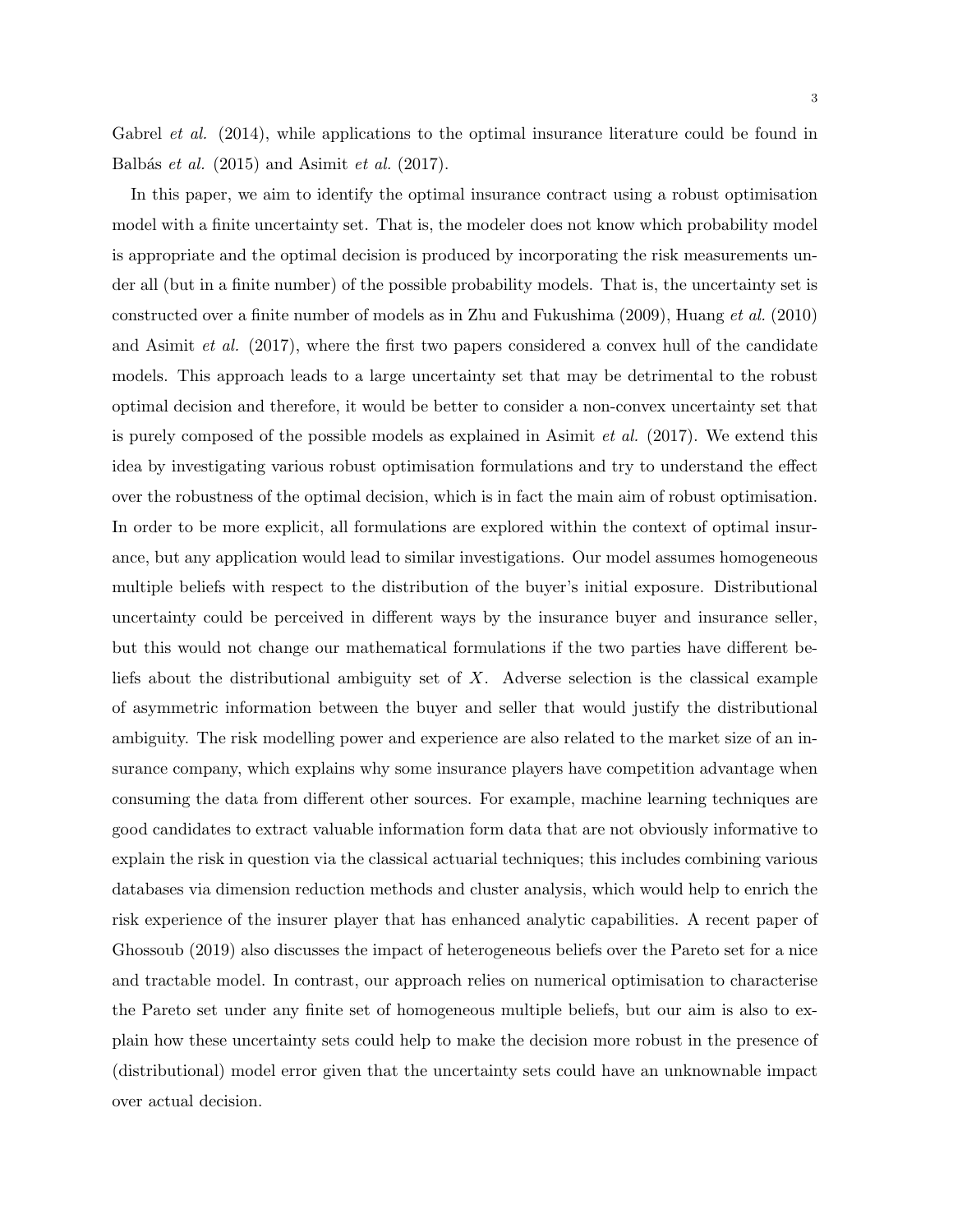The performance of our robust optimisation models are empirically evaluated via solving Second Order Conic Programming (SOCP) instances, which can be efficiently solved. SOCP problems are convex optimisation problems in which a linear objective function is minimised over the intersection of an affine set and the product of second-order (quadratic) cones. The wellknown Linear Programming (LP), Quadratically Constrained Linear Programming (QCLP) and Quadratically Constrained Quadratic Programming (QCQP) are SOCP examples (for details, see Alizadeh and Goldfarb, 2003). SOCP is a popular numerical method for engineering applications (for example, see Lobo et al., 1998), robust portfolio optimisation (for example, see Satchell, 2010) or for actuarial/insurance applications (for example, see Tan and Weng, 2014, Asimit and Boonen, 2018 and Asimit et al., 2018). The main reason behind the popularity of SOCP formulations is given by its computational efficiency. A number of efficient primal-dual interiorpoint methods for solving SOCP problems have been studied and developed in the literature. For example, Lobo et al. (1998) gives a worst-case theoretical analysis showing that the required number of iterations grow at most as the square root of the problem size. Therefore, by casting our robust optimisation models as SOCP problems, we are able to efficiently obtain the optimal solutions using SOCP solvers.

The paper is organised as follows: Section 2 explains the robust optimisation formulations, whose empirical formulations are discussed in Sections 3; extensive numerical examples are given in Section 4 that evaluates the quality of our robust solutions by comparing to some classic non-robust optimisation solutions; conclusions and all proofs are provided in Section 5 and 6, respectively.

#### 2. Problem Formulation

2.1. Standard Robust Optimisation Formulations. Robust optimisation is widely recognised as an efficient method to incorporate the uncertainty with the model assumptions in an optimisation problem. If random variables are included in the objective function, then the parameter/model risks represent the uncertainty that one should take into account in order to create a robust optimal decision. Transforming information into knowledge, by means of finding an optimal decision that is less sensitive to the model inputs, is possible if the actual optimisation is performed over an uncertainty set. This set comprises of reasonable information available regarding the model parameters and/or competitive models that are considered realistic or common/good practice within the sector or profession. Specifically, the objective is to optimise  $f(\cdot;\omega): \mathcal{A} \to \mathbb{R}$  with A being a convex, where both are sensitive to the choice of model inputs.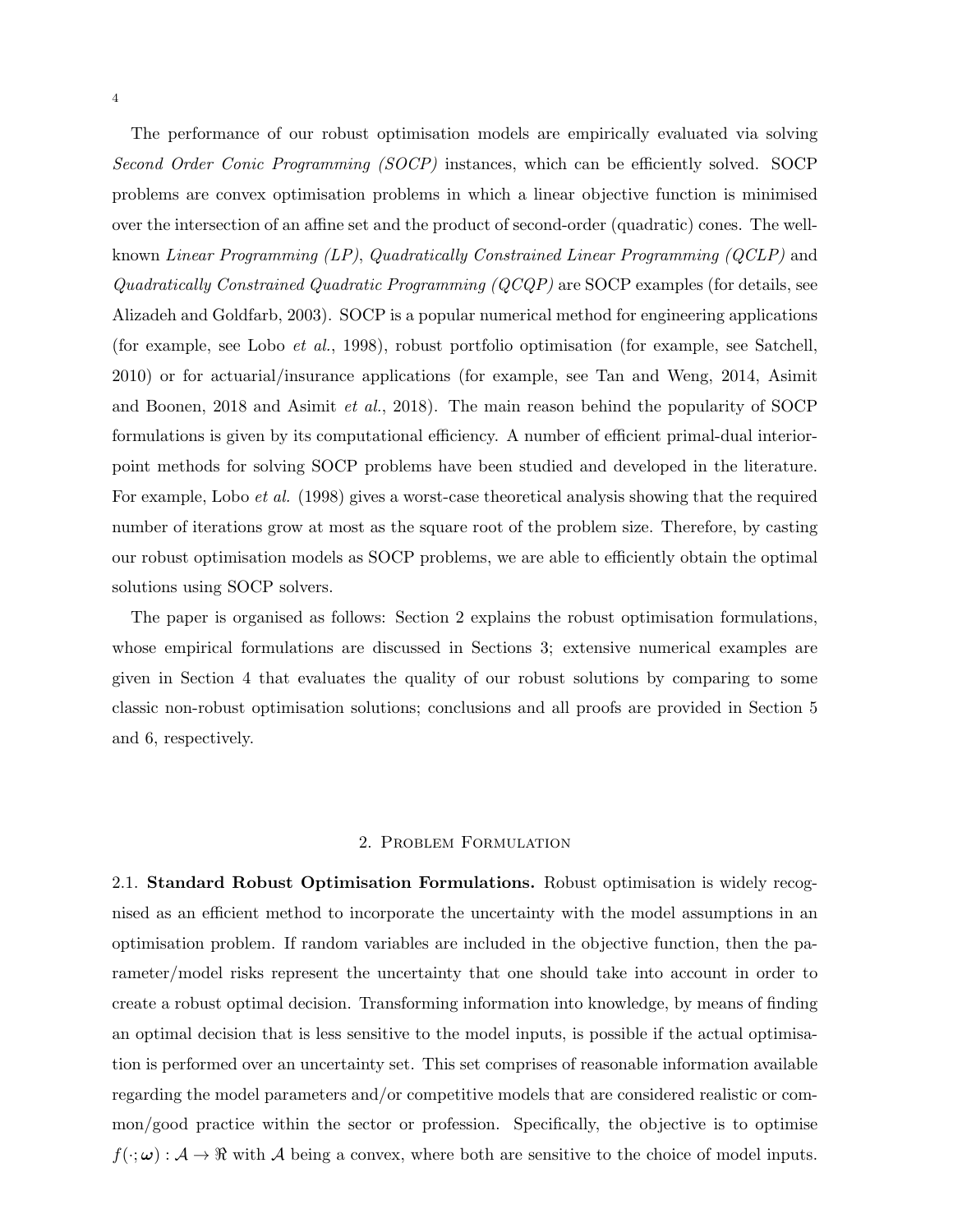The standard *worst-case* (wc) robust optimisation formulation is given by:

$$
\min_{\mathbf{t}\in\mathcal{A}}\sup_{\boldsymbol{\omega}\in\mathcal{U}}f(\mathbf{t};\boldsymbol{\omega}),\tag{2.1}
$$

where  $U$  is the uncertainty set that best describes the entire spectrum of model specifications. Given that the optimal decision is very sensitive to the model choice, any change in model inputs would possibly massively influence the optimum. Therefore, effectiveness may not necessarily be achieved by choosing the "best possible" model choice, which carries its own level of uncertainty, and robust optimisation is precisely created to help with producing robust decision. Note that our discrete and finite uncertainty set  $\mathcal U$  is chosen to explain the model error faced by the decision-maker. Continuous uncertainty sets are also possible and are mathematically appealing and allows one to elaborate complex mathematical explorations. If the main objective is to deal with parameter uncertainty, then the uncertainty set is set around one reference probability model and the uncertainty could typically be described via hyper-boxes, polytopes or ellipsoids. Recall that the hyper-box uncertainty sets are sometimes known as the *interval uncertainty* set. More detailed analyses and evaluations on the performance of robust optimisation using finite and infinite uncertainty sets can be found in Ben-Tal and Nemirovski (2002 and 2008), Ben-Tal et al. (2009), Zymler et al. (2013) and Chassein and Goerigk (2016). The uncertainty sets from Zhu and Fukushima (2009) and Huang et al. (2010) are continuous and in fact, are the convex hull version of our discrete and finite uncertainty set choice. Note that this approach produces a large uncertainty set that may affect the robustness of the optimal decision, which is in fact the main purpose of the robust optimisation; for details, see Asimit *et al.* (2017) where it is shown that robust optimisation models with a finite uncertainty set tend to produce robust optimal solutions that are closer to the 'true' optimal solution. For these reasons, we have decided to consider this discrete and finite uncertainty set. Specifically, if  $\mathcal{U} = {\omega_k, k \in \mathcal{M}}$ , where  $\mathcal{M} := \{1, 2, \ldots, m\}$ , then  $(2.1)$  becomes

$$
\min_{\mathbf{t}\in\mathcal{A}}\max_{k\in\mathcal{M}}f(\mathbf{t};\omega_k). \tag{2.2}
$$

An alternative robust representation, namely the *worst-regret (wr)*-type, appears in the recent literature and its formulation is given by:

$$
\min_{\mathbf{t}\in\mathcal{A}}\max_{k\in\mathcal{M}}f(\mathbf{t};\boldsymbol{\omega}_k)-f_k^*,\quad where\quad f_k^*=\min_{\mathbf{t}\in\mathcal{A}}f(\mathbf{t};\boldsymbol{\omega}_k)\quad\text{for all }k\in\mathcal{M}.\tag{2.3}
$$

For further details, see Huang *et al.* (2010) and Asimit *et al.* (2017). A Bayesian-type representation would be to average each possible model by allocating various weights to every single model according to the prior knowledge that the modeler might have. That is, with some given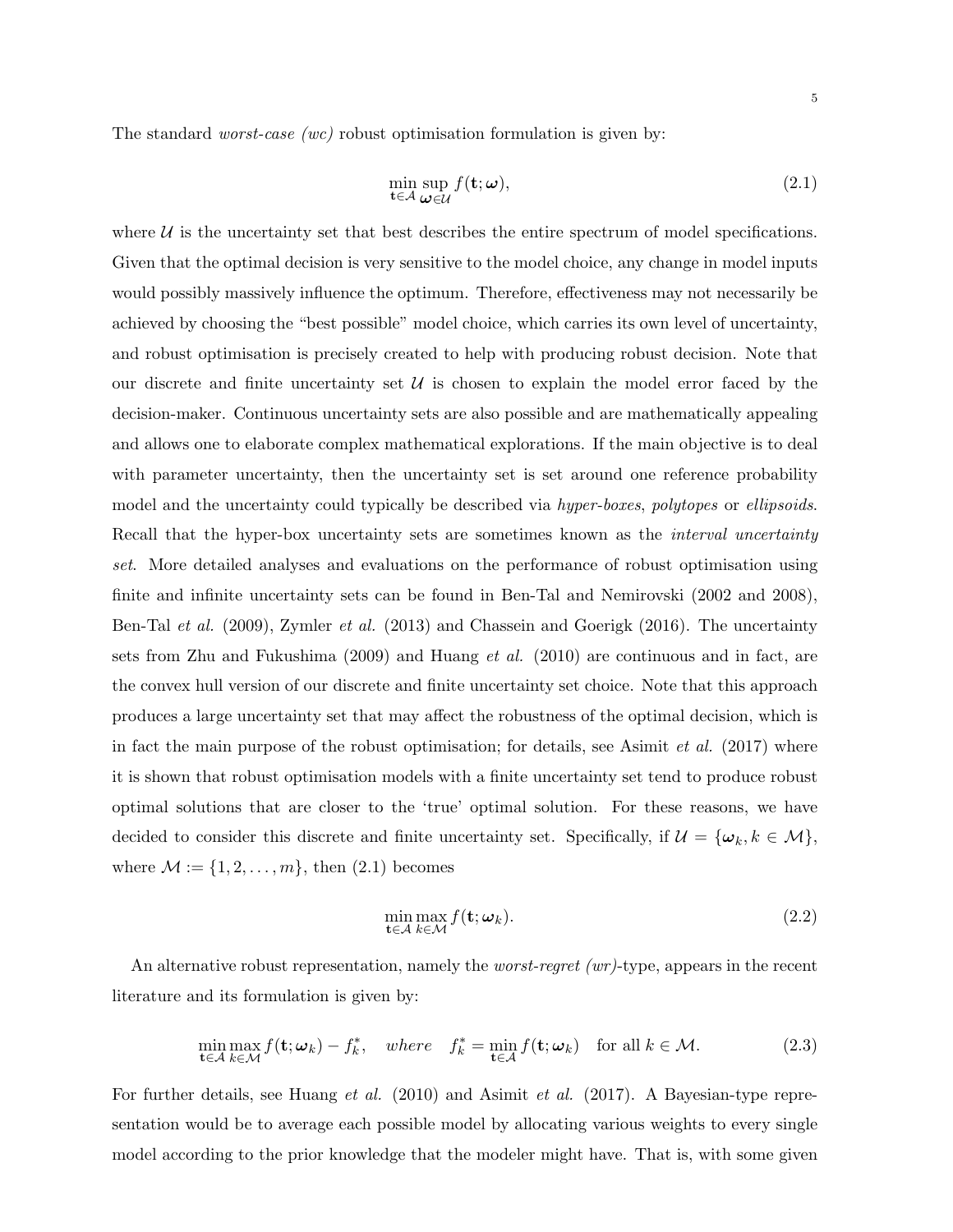scalars  $\lambda_k$ , we have the following *weighted average (wa) type* robust problem

$$
\min_{\mathbf{t}\in\mathcal{A}}\sum_{k\in\mathcal{M}}\lambda_k f(\mathbf{t};\boldsymbol{\omega}_k),
$$
\n(2.4)

where  $\lambda \geq 0$  and  $1^T \lambda = 1$ . When the weights are all equal, the robust problem is labelled as additive-type (ad).

A robust risk measurement that has not been discussed in the literature is the following weighted worst-case (wwc) scenario type

$$
f(\mathbf{t}; \boldsymbol{\omega}_1, \dots, \boldsymbol{\omega}_m, l) := \frac{1}{l} \sum_{i=1}^l f^{(i)}(\mathbf{t}; \boldsymbol{\omega}_1, \dots, \boldsymbol{\omega}_m, l), l \in \mathcal{M},
$$
\n(2.5)

where  $f^{(i)}(\cdot;\omega_1,\ldots,\omega_m,l)$  is the  $i^{th}$  upper order statistics of  $\{f(\cdot;\omega_k), k \in \mathcal{M}\},$  i.e.

$$
f^{(i)}(\mathbf{t};\omega_1,\ldots,\omega_m,l)=f(\mathbf{t};\omega_{\sigma(i)})\quad\text{such that}\quad f(\mathbf{t};\omega_{\sigma(1)})\geq\ldots\geq f(\mathbf{t};\omega_{\sigma(l)})
$$

with  $\sigma$  being a permutation of M. Essentially, the decision maker evaluates the model uncertainty as a weighted average of some higher tier risk levels that are measured over all possible assumptions assumed to be equally likely to occur. Note that any weighted worst-case scenario (2.5) is less conservative than (2.2) for any given l. Now, for any  $t \in \mathcal{A}$ , (2.5) could be reformulated in the following fashion

$$
f(\mathbf{t}; \omega_1, \dots, \omega_m, l) = \min_{s \in \Re} \left\{ s + \frac{1}{l} \sum_{i \in \mathcal{M}} \left( f(\mathbf{t}; \omega_i) - s \right)_+ \right\}, \quad \text{where} \quad (t)_+ = \max(t, 0). \quad (2.6)
$$

It is not difficult to obtain the result from (2.6) and therefore, let  $\{a_k, k \in \mathcal{M}\}$  be a finite set. Therefore, one needs to show that

$$
\frac{1}{l} \sum_{i=1}^{l} a^{(i)} = \min_{s \in \mathbb{R}} \left\{ s + \frac{1}{l} \sum_{i \in \mathcal{M}} (a_i - s)_+ \right\},\,
$$

where  $a^{(i)}$  represents the i<sup>th</sup> upper order statistics of  $\{a_k, k \in \mathcal{M}\}\$ . Without loss of generality, we may assume that  $a_1 \ge a_2 \ge \ldots \ge a_m$ . Moreover, let  $a_0 := \infty$  and  $a_{m+1} := -\infty$ . The objective function from (2.6) and its optimal solution,  $s^*$ , are finite due to the  $(\cdot)_+$  component and the fact that  $a_k$ 's are finite. For any s such that  $s \in (a_{j+1}, a_j]$ , where  $0 \leq j \leq m$ , the following are true:

i) If  $j = l$ , then it is straightforward to see that  $s + \frac{1}{l}$ l  $\sum$ i∈M  $(a_i - s)_{+} = \frac{1}{l}$ l  $\sum$ l  $i=1$  $a_i;$ ii) If  $j < l$ , then we have that

$$
s + \frac{1}{l} \sum_{i \in \mathcal{M}} (a_i - s)_+ = \frac{1}{l} \left( \sum_{i=1}^j a_i + (l - j)s \right) \ge \frac{1}{l} \left( \sum_{i=1}^j a_i + (l - j)a_{j+1} \right) \ge \frac{1}{l} \sum_{i=1}^l a_i;
$$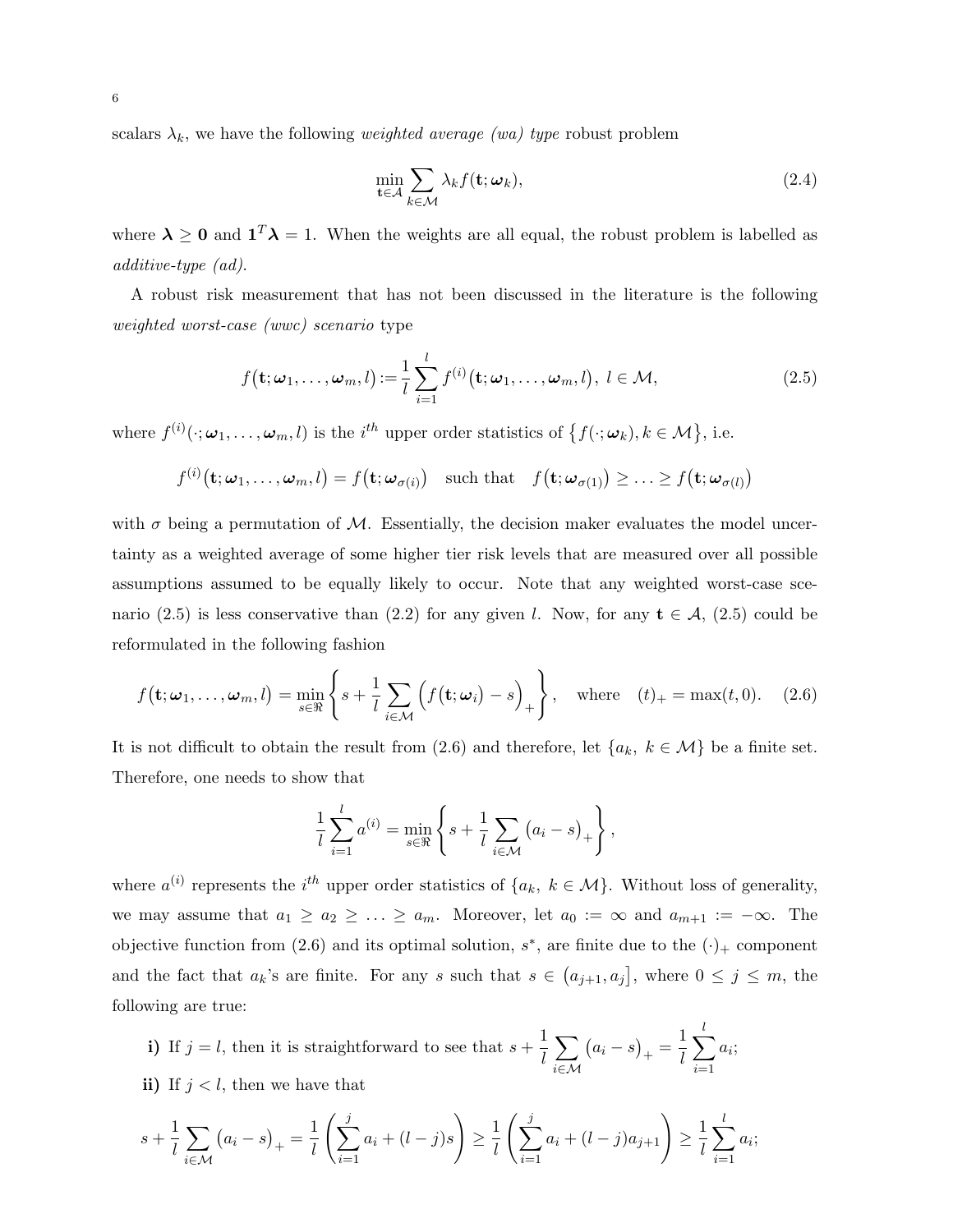iii) If  $j > l$ , then we have that

$$
s + \frac{1}{l} \sum_{i \in \mathcal{M}} (a_i - s)_+ = \frac{1}{l} \left( \sum_{i=1}^j a_i - (j - l)s \right) \ge \frac{1}{l} \left( \sum_{i=1}^j a_i - (j - l)a_j \right) \ge \frac{1}{l} \sum_{i=1}^l a_i.
$$

As a result,  $s^* \in (a_{l+1}, a_l]$ , which in turn justifies our claim.

The next proposition shows how to solve a weighted worst-case scenario-type optimisation problem in practice, i.e. to optimise (2.6) over  $t \in A$ , and it is given as Proposition 2.1.

**Proposition 2.1.** Optimising (2.6) over a convex set  $t \in A$ , i.e.

$$
\min_{(\boldsymbol{t},s)\in\mathcal{A}\times\Re}\left\{s+\frac{1}{l}\sum_{i\in\mathcal{M}}\left(f(\boldsymbol{t};\boldsymbol{\omega}_i)-s\right)_+\right\},\right
$$

is equivalent to solving

$$
\min_{(t,s,\mathbf{u})\in\mathcal{A}\times\Re\times\Re^m} \left\{ s + \frac{1}{l} \mathbf{1}^T \mathbf{u} \right\}, \text{ s.t. } \mathbf{0} \leq \mathbf{u}, \text{ } f(\mathbf{t};\boldsymbol{\omega}_i) \leq s + u_i, \quad \forall \text{ } i \in \mathcal{M}. \tag{2.7}
$$

The computational advantage of (2.7) is conspicuous, since most of the terms are linear. Specifically, if  $f(\cdot;\omega_i)$  are SOCP representable for all  $i \in \mathcal{M}$ , then (2.7) becomes an SOCP problem, which could be efficiently computed.

2.2. Optimal Robust Insurance Problem Definition. Consider an insurance buyer who optimises its risk position by entering an insurance contract which reduces the buyer's original risk exposure  $X > 0$  to  $I[X]$  at a cost  $P > 0$ , known as the premium. Let  $R[X] = X - I[X]$ denote the part of risk X ceded to the insurance seller. In order to avoid potential moral hazard issues, both I and R should be non-decreasing functions. Thus,  $I, R \in \mathcal{C}^{co}$  where

$$
\mathcal{C}^{co} = \{ f \text{ is non-decreasing } | 0 \le f(x) \le x, |f(x) - f(y)| \le |x - y| \text{ for all } x, y \in \Re \}.
$$

Assume that any feasible reinsurance contract satisfies  $\Phi(R[X]; \mathcal{P}) \leq P \leq \overline{P}$ , where  $\Phi(\cdot; \mathcal{P})$ represents the premium principle, i.e. a certain rule of calculating the premium based on the probability measure P. The constraint,  $\Phi(R[X]; \mathcal{P}) \leq P$ , could be viewed as a rationality constraint. The insurance seller makes no profit before selling the insurance contract and after that, its net loss becomes  $R[X]-P$ . Therefore, the rationality constraint for the insurance seller becomes  $\Phi(R[X] - P; \mathcal{P}) \leq 0$ . The latter is equivalent to  $\Phi(R[X]; \mathcal{P}) \leq P$ , if  $\Phi(0; \mathcal{P}) = 0$  and  $\Phi$  is a translation invariant risk measure (for details see Definition 2.1).

**Definition 2.1.** Let  $(\Omega, \mathcal{F}, \mathcal{P})$  be a probability space and X be a linear space for random variables defined on  $\Omega$ . Then, for any  $X \in \mathcal{X}$  and  $a \in \Re$ ,  $\Phi : \mathcal{X} \to \Re$  is a translation invariant risk measure if  $\Phi(X + a) = \Phi(X) + a$ .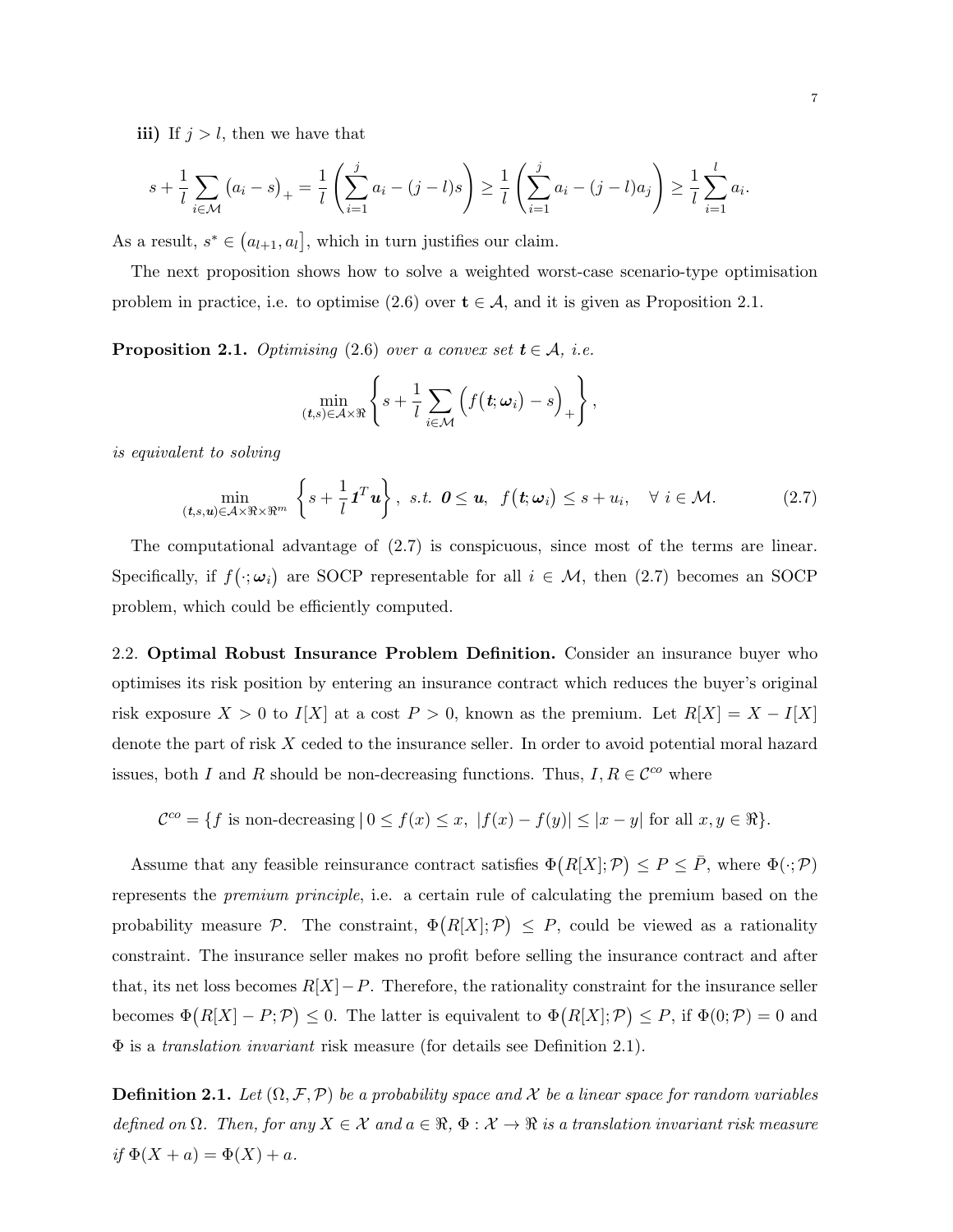Now, when the probability measure  $P$  is unknown, one may be interested in finding a more robust reinsurance contract which takes into account the parameter and/or model uncertainty. Assume that there are m possible probability measures  $\{\mathcal{P}_1, \mathcal{P}_2, \ldots, \mathcal{P}_m\}$ . Then, the feasibility constraint becomes  $\Phi(R[X]; \mathcal{P}_k) \leq P \leq \overline{P}$  for all  $k \in \mathcal{M}$ . Clearly, the insurer's net random loss is  $X - R[X] + P$ . Further, we assume that the insurer orders its preferences via a risk measure  $\rho$  and thus, its objective under the  $k^{th}$  model is  $\rho(X - R[X] + P; \mathcal{P}_k)$ , which reduces to  $\rho(X - R[X]; \mathcal{P}_k) + P$  if  $\rho$  is a translation invariant risk measure.

In order to find the 'best' robust decision for the insurer, we first present four robust optimisation formulations that are detailed in Section 2.1. Their results are compared in pairs and further compared to some traditional non-robust optimal insurance arrangements. In summary, the following four robust optimisation formulations are considered for now:

A) wc-type as defined in  $(2.2)$ 

$$
\min_{(R,P)\in\mathcal{C}^{co}\times\Re} \left\{ \max_{k\in\mathcal{M}} \rho\big(X - R[X]; \mathcal{P}_k\big) + P \right\} \quad \text{s.t.} \quad \Phi\big(R[X]; \mathcal{P}_k\big) \le P \le \bar{P} \quad \forall \ k \in \mathcal{M}. \tag{2.8}
$$

B) ad-type as given in (2.4)

$$
\min_{(R,P)\in\mathcal{C}^{co}\times\Re}\left\{\frac{1}{m}\sum_{k\in\mathcal{M}}\rho\big(X-R[X];\mathcal{P}_k\big)+P\right\}\quad\text{s.t.}\quad\Phi\big(R[X];\mathcal{P}_k\big)\le P\le\bar{P}\quad\forall\ k\in\mathcal{M}.\tag{2.9}
$$

C) wa-type as defined in  $(2.4)$ 

$$
\min_{(R,P)\in\mathcal{C}^{co}\times\Re}\left\{\sum_{k\in\mathcal{M}}\lambda_k\rho\big(X-R[X];\mathcal{P}_k\big)+P\right\}\quad\text{s.t.}\quad\Phi\big(R[X];\mathcal{P}_k\big)\leq P\leq\bar{P}\quad\forall\ k\in\mathcal{M}.\tag{2.10}
$$

D) wwc-type as given in (2.5)

$$
\min_{(R,P)\in\mathcal{C}^{co}\times\Re} \left\{ \frac{1}{l} \sum_{i=1}^{l} \rho(X-R[X]; \mathcal{P}_{\sigma(i)}) + P \right\} \quad \text{s.t.} \quad \Phi(R[X]; \mathcal{P}_k) \le P \le \bar{P} \quad \forall \ k \in \mathcal{M}, \ (2.11)
$$
\n
$$
\text{where } \rho(X-R[X]; \mathcal{P}_{\sigma(i)}) \text{ is such that } \rho(X-R[X]; \mathcal{P}_{\sigma(1)}) \ge \dots \ge \rho(X-R[X]; \mathcal{P}_{\sigma(l)}) \text{ with}
$$
\n
$$
\sigma \text{ being a permutation of } \mathcal{M}.
$$

Recall that we implicitly assumed that the  $\rho$  and  $\Phi$  are translation invariant risk measures, which is a very mild restriction. When  $l = 1$ , the  $wwc - type$  Problem (2.11) becomes the  $wc - type$ Problem (2.8). Moreover, when  $l = m$ , the  $wwc - type$  Problem (2.11) becomes the  $ad - type$ Problem (2.9).

#### 3. Empirical Formulations

3.1. **Computable Formulations.** The robust optimisation problems  $(2.8)$ – $(2.11)$  may be numerically solved by assuming a discrete distributed  $X$  with a finite sample space, i.e. the possible outcomes are  $\mathbf{x} := (x_1, x_2, \dots, x_n)^T$ . Without loss of generality, one may assume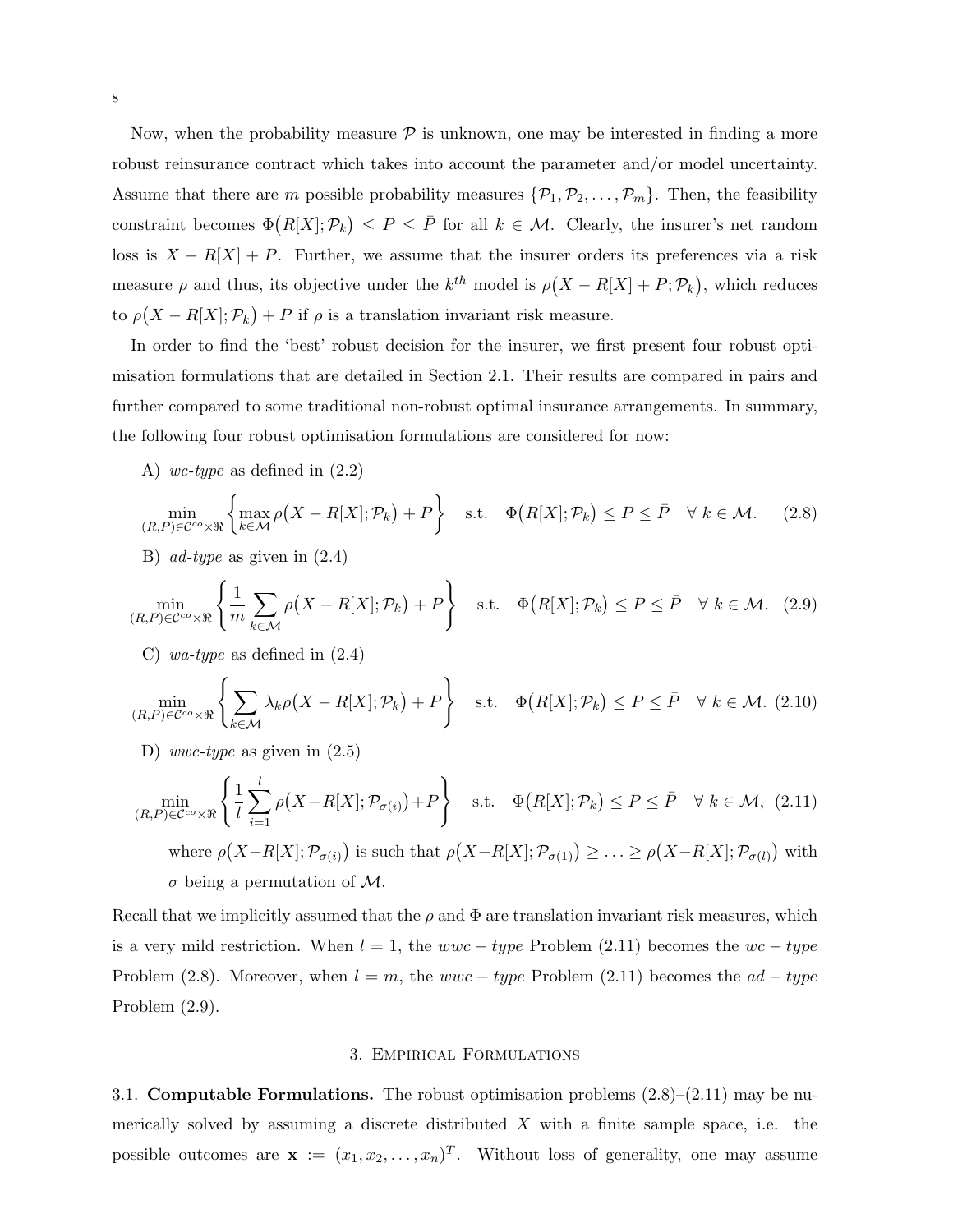that  $x_1 \leq x_2 \leq \cdots \leq x_n$ . The risk ceding function  $R[X]$  is also discretised and becomes  $\mathbf{y} := (y_1, y_2, \dots, y_n)^T$  such that  $R[X] = y_i$  if  $X = x_i$  for all  $1 \le i \le n$ . Under  $\mathcal{P}_k$ , denote the probability vector,  $\mathbf{p}_k := (p_{1k}, p_{2k}, \dots, p_{nk})^T$ , where  $p_{ik} = \mathcal{P}_k(X = x_i)$  for all  $1 \le i \le n$  and  $k \in \mathcal{M}$ .

Two standard risk measures used in practice that play an important role in our analysis is the Value-at-Risk (VaR) and Conditional Value-at-Risk (CVaR). The VaR of a generic loss variable  $Z > 0$  with confidence level  $\alpha \in (0,1)$  is defined as

$$
VaR_{\alpha}(Z; \mathcal{P}) := \inf_{y \in \mathfrak{R}} \left\{ \mathcal{P}(Z \leq z) \geq \alpha \right\},\
$$

while the CVaR is given as (see Rockafeller and Uryasev, 2000):

$$
\text{CVaR}_{\alpha}(Z;\mathcal{P}) := \inf_{t \in \mathbb{R}} \left\{ t + \frac{1}{1-\alpha} \mathbb{E}_{\mathcal{P}}(Z-t)_+ \right\}.
$$
 (3.1)

By definition,  $\mathbb{E}_{\mathcal{P}}(\cdot)$  represents the expectation with respect to P. Note that the *wwc-type* robust risk measure given in (2.6) may be understood as a discretised version of the above representation (3.1).

Recall that  $R \in \mathcal{C}^{co}$ , which implies that **x**, **y** and **x** − **y** are all non-decreasingly ordered. Therefore the empirical measure of  $VaR_{\alpha}(X - R[X]; \mathcal{P}_k)$  becomes  $x_{p(k)} - y_{p(k)}$ , where

$$
p(k) = \min_{j} \left\{ \sum_{i=1}^{j} p_{ik} \ge \alpha \right\}.
$$

On the other hand, the empirical measure of  $CVaR_{\alpha}(X - R[X]; \mathcal{P}_k)$  becomes  $\phi_k^T \mathbf{x} - \phi_k^T \mathbf{y}$ , where  $\boldsymbol{\phi}_k := (\phi_{1k}, \phi_{2k}, \dots, \phi_{nk})^T$  with

$$
\phi_{ik} = g \left( 1 - \sum_{j=1}^{i-1} p_{jk} \right) - g \left( 1 - \sum_{j=1}^{i} p_{jk} \right), \quad 1 \le i \le n, \ k \in \mathcal{M}
$$
 (3.2)

and  $g(t) = \min\left(\frac{t}{1-\alpha}, 1\right)$ . By convention, the summation is read as 0 when the bound of the above summation is 0.

It has been mentioned in Section 2.2 that  $\rho$  and  $\Phi$  are assumed to be translation invariant risk measures in this paper. It is important to point out that we had carried out numerous numerical experiments and found that the choice of premium principle does not have an impact on our conclusions and for this reason, the numerical analysis in this paper will focus on examples with the assumption that the expected value premium principle is in force, i.e.  $\Phi(\cdot;\mathcal{P}) = (1+\theta)\mathbb{E}_{\mathcal{P}}(\cdot)$ with  $\theta > 0$ . In turn, the premium constraints become: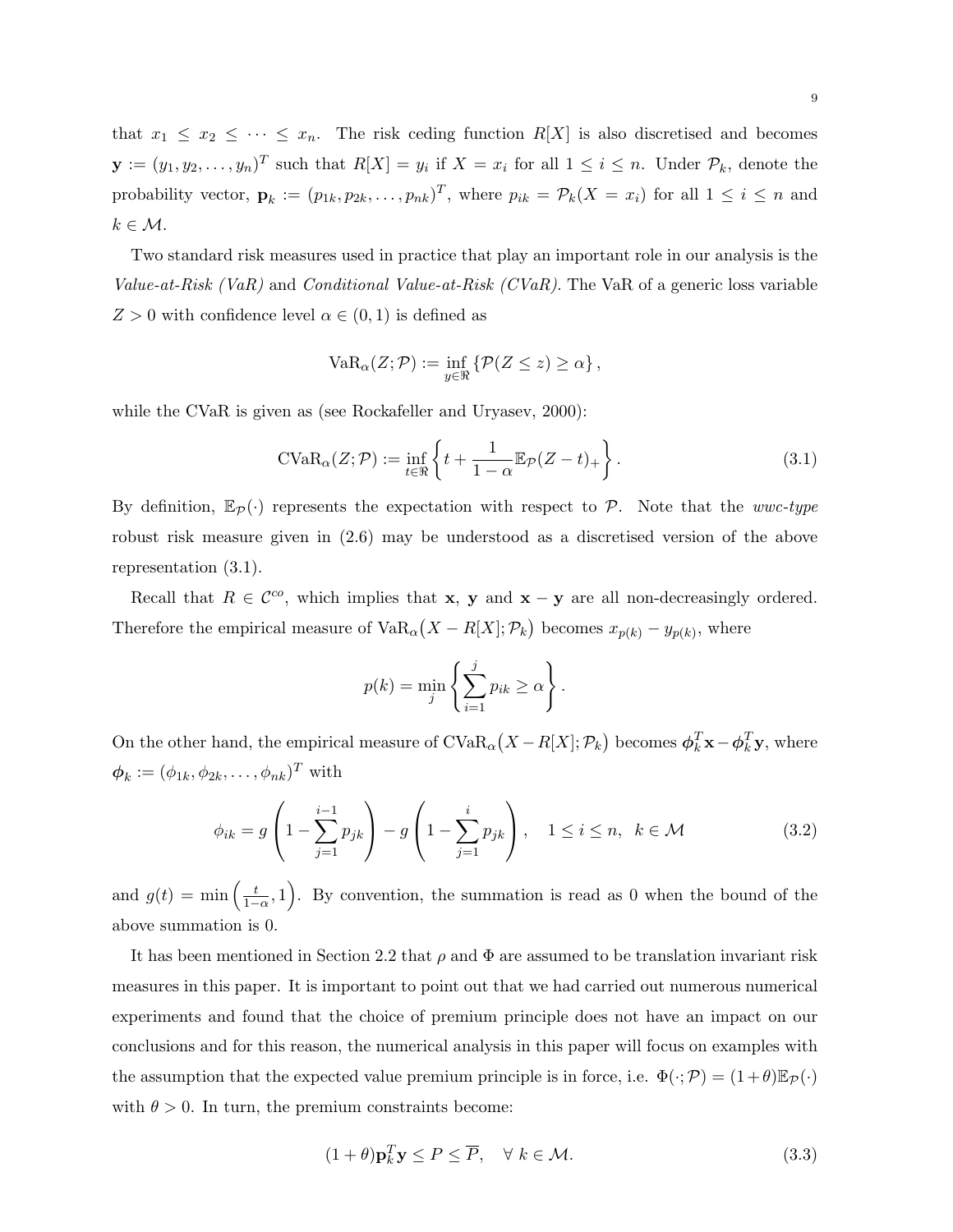Recall that  $X > 0$  and  $I, R \in \mathcal{C}^{co}$ , which is equivalent to

$$
0 \le y \le x, 0 \le Ay \le Ax,\tag{3.4}
$$

.

where  $A$  is an *n*-by-*n* matrix given by

$$
\mathbf{A} := \left( \begin{array}{cccc} 1 & 0 & \cdots & 0 & 0 \\ -1 & 1 & \cdots & 0 & 0 \\ \vdots & \vdots & \ddots & \vdots & \vdots \\ 0 & 0 & \cdots & -1 & 1 \end{array} \right)
$$

We now provide the LP formulations of the robust optimisation problems  $(2.8)$ – $(2.11)$ . It is first assumed that the insurance buyer orders its preferences as via the VaR risk measure, i.e.  $\rho(\cdot;\mathcal{P}) = \text{VaR}_{\alpha}(\cdot;\mathcal{P})$ . Since  $X - R[X] \in \mathcal{C}^{co}$ , we have that  $\text{VaR}_{\alpha}(X - R[X]; \mathcal{P}_k) = x_{p(k)} - y_{p(k)}$ for all  $k \in \mathcal{M}$ . Therefore,

A) The wc-type optimisation problem from (2.8) becomes

$$
\min_{(\mathbf{y},P,r)\in\mathbb{R}^n\times\mathbb{R}\times\mathbb{R}} r \quad \text{s.t. } x_{p(k)} - y_{p(k)} + P \le r, \quad \forall \ k \in \mathcal{M}, \quad (3.3) \text{ and } (3.4) \text{ hold.} \tag{3.5}
$$

B) The ad-type optimisation problem from (2.9) becomes

$$
\min_{(\mathbf{y},P)\in\mathbb{R}^n\times\mathbb{R}}\left\{\frac{1}{m}\sum_{k\in\mathcal{M}}\left(x_{p(k)}-y_{p(k)}\right)+P\right\}\text{ s.t. (3.3) and (3.4) hold.}\tag{3.6}
$$

C) The wa-type optimisation problem from (2.10) becomes

$$
\min_{(\mathbf{y},P)\in\mathbb{R}^n\times\mathbb{R}}\left\{\sum_{k\in\mathcal{M}}\lambda_k\big(x_{p(k)}-y_{p(k)}\big)+P\right\}\text{ s.t. (3.3) and (3.4) hold.}\tag{3.7}
$$

D) The wwc-type optimisation problem from (2.11) becomes

$$
\min_{\substack{(\mathbf{y}, P, r, s, \mathbf{u}) \in \Re^n \times \Re \times \Re \times \Re \times \Re^n}} \{r + P\}
$$
\n
$$
\text{s.t. } s + \frac{1}{l} \mathbf{1}^T \mathbf{u} \le r, \ \mathbf{0} \le \mathbf{u}, \ (3.3) \text{ and } (3.4) \text{ hold,}
$$
\n
$$
x_{p(k)} - y_{p(k)} - s \le u_k, \ \forall \ k \in \mathcal{M}.
$$
\n
$$
(3.8)
$$

The epigraph form from (3.5) is a standard reformulation in optimisation, while (3.6) and (3.7) are straightforward reformulations that do not require any additional work.

The second case is the one in which the insurance buyer orders its preferences via the CVaR risk measure, i.e.  $\rho(\cdot;\mathcal{P}) = \text{CVaR}_{\alpha}(\cdot;\mathcal{P})$ . Since  $X - R[X] \in \mathcal{C}^{\infty}$ , we have that

$$
CVaR_{\alpha}(X - R[X]; \mathcal{P}_k) = \boldsymbol{\phi}_k^T \mathbf{x} - \boldsymbol{\phi}_k^T \mathbf{y}, \quad \forall \ k \in \mathcal{M},
$$

by keeping in mind  $(3.2)$ . Therefore,  $(2.8)$ – $(2.11)$  are equivalent to solving the following optimisation problems: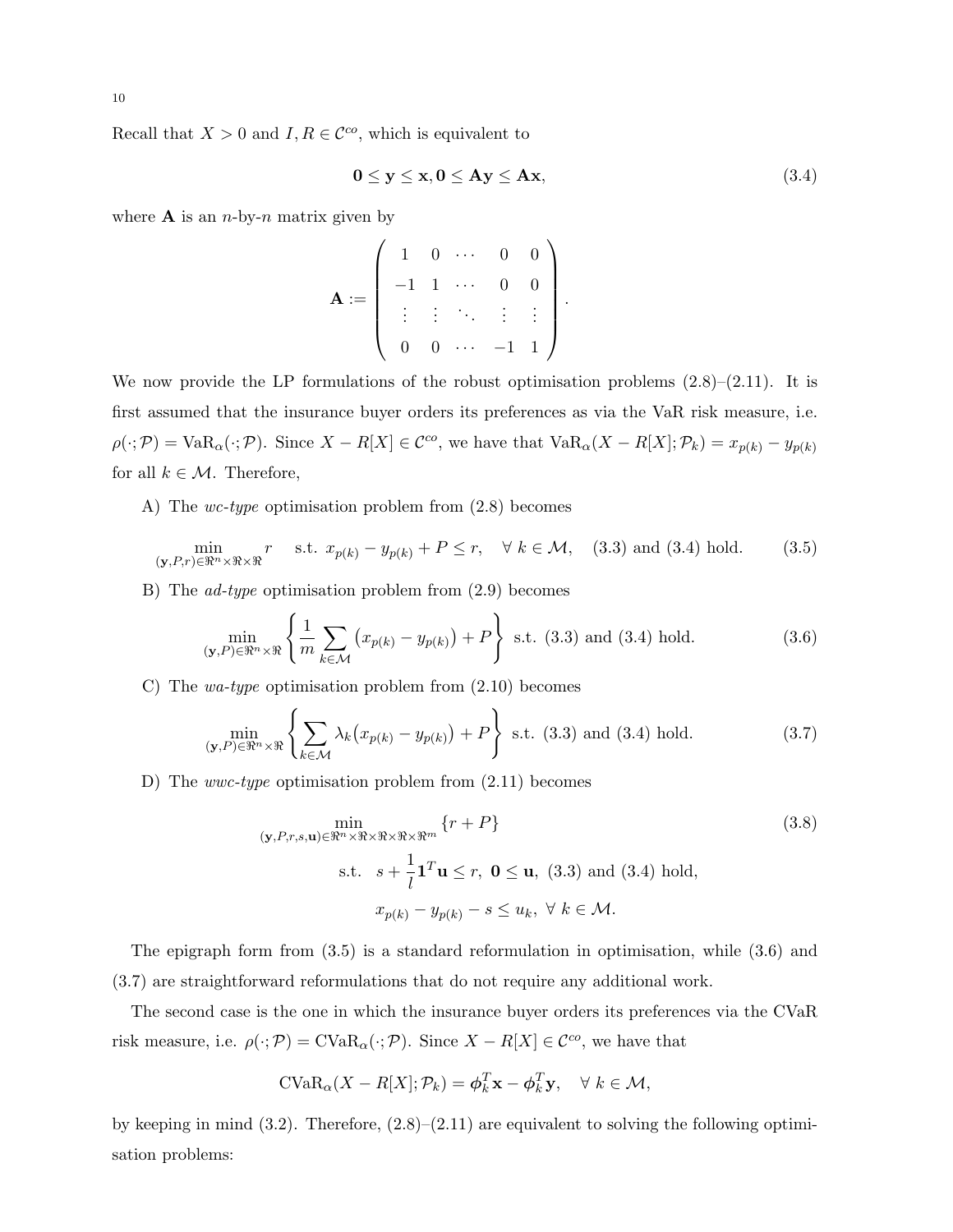A) The wc-type optimisation problem from (2.8) becomes

$$
\min_{(\mathbf{y}, P, r) \in \mathbb{R}^n \times \mathbb{R} \times \mathbb{R}} r \quad \text{s.t. } \boldsymbol{\phi}_k^T \mathbf{x} - \boldsymbol{\phi}_k^T \mathbf{y} + P \le r, \quad \forall \ k \in \mathcal{M}, \quad (3.3) \text{ and } (3.4) \text{ hold.} \tag{3.9}
$$

B) The ad-type optimisation problem from (2.9) becomes

$$
\min_{(\mathbf{y},P)\in\mathbb{R}^n\times\mathbb{R}}\left\{\frac{1}{m}\sum_{k\in\mathcal{M}}\left(\boldsymbol{\phi}_k^T\mathbf{x}-\boldsymbol{\phi}_k^T\mathbf{y}\right)+P\right\}\text{ s.t. (3.3) and (3.4) hold.}\tag{3.10}
$$

C) The wa-type optimisation problem from  $(2.10)$  becomes

$$
\min_{(\mathbf{y}, P) \in \mathbb{R}^n \times \mathbb{R}} \left\{ \sum_{k \in \mathcal{M}} \lambda_k \left( \boldsymbol{\phi}_k^T \mathbf{x} - \boldsymbol{\phi}_k^T \mathbf{y} \right) + P \right\} \text{ s.t. (3.3) and (3.4) hold.}
$$
 (3.11)

D) The wwc-type optimisation problem from (2.11) becomes

$$
\min_{(\mathbf{y}, P, r, s, \mathbf{u}) \in \mathbb{R}^{n} \times \mathbb{R} \times \mathbb{R} \times \mathbb{R} \times \mathbb{R}^{m}} \{r + P\}
$$
\n
$$
\text{s.t.} \quad s + \frac{1}{l} \mathbf{1}^{T} \mathbf{u} \le r, \ \mathbf{0} \le \mathbf{u}, \ (3.3) \text{ and } (3.4) \text{ hold,}
$$
\n
$$
\phi_k^T \mathbf{x} - \phi_k^T \mathbf{y} - s \le u_k, \ \forall \ k \in \mathcal{M}.
$$
\n
$$
(3.12)
$$

The epigraph form from (3.9) is a standard reformulation in optimisation, while (3.10) and (3.11) are straightforward reformulations that do not require any additional work.

Next, we assume that the insurance buyer orders its preferences as via the  $PHT$  risk measure, i.e.  $\rho(\cdot; \mathcal{P}) = \int_0^\infty g(\mathcal{P}(\cdot > x)) dx$  with  $g(t) = t^{\alpha}, 0 < \alpha \leq 1$  (for details, see Wang *et al.*, 1997). Since  $X - R[X] \in \mathcal{C}^{co}$ , we have that

$$
PHT_{\alpha}(X - R[X]; \mathcal{P}_k) = \boldsymbol{\phi}_k^T \mathbf{x} - \boldsymbol{\phi}_k^T \mathbf{y}, \quad \forall \ k \in \mathcal{M},
$$

where  $\phi_k$  are defined as in (3.2) with  $g(t) = t^{\alpha}$ . Therefore, the robust optimisation problems  $(2.8)$ – $(2.11)$  are precisely as in  $(3.9)$ – $(3.12)$ , but with different parameters  $\phi_k$ 's.

The final case is when the insurance buyer orders its risk preferences as via the *standard* deviation SD risk measure, i.e.  $\rho(\cdot;\mathcal{P}) = E_{\mathcal{P}}(\cdot) + bSd(\cdot;\mathcal{P})$  with  $b > 0$ . For a generic discrete random variable Z with a finite sample space  $(z_1, z_2, \ldots, z_n)$  that is equipped with a probability measure P such that  $\mathcal{P}(Z = z_j) = p_j$ , its standard deviation can be written as  $Sd(Z; \mathcal{P}) = ||\mathbf{Qz}||$ , where **Q** is a  $n \times n$  matrix with its  $(j_1, j_2)$ -th element to be  $q_{j_1j_2} = \sqrt{p_{j_1}}(1_{j_1=j_2} - p_{j_2})$  for all  $1 \leq j_1, j_2 \leq n$ . By definition,  $1_A$  represent the indicator operator and takes the value one if A is true and to take the value zero otherwise. Therefore, the SD risk measure under  $P_k$  can be written as

$$
\rho(X - R[X]; \mathcal{P}_k) = \mathbf{p}_k^T(\mathbf{x} - \mathbf{y}) + b\|\mathbf{Q}_k(\mathbf{x} - \mathbf{y})\|,
$$

where  $q_{j_1j_2k} = \sqrt{p_{j_1k}}(1_{j_1=j_2}-p_{j_2k})$  for all  $1 \leq j_1, j_2 \leq n$  and  $k \in \mathcal{M}$ . Note that the corresponding formulations are in SOCP form as follows: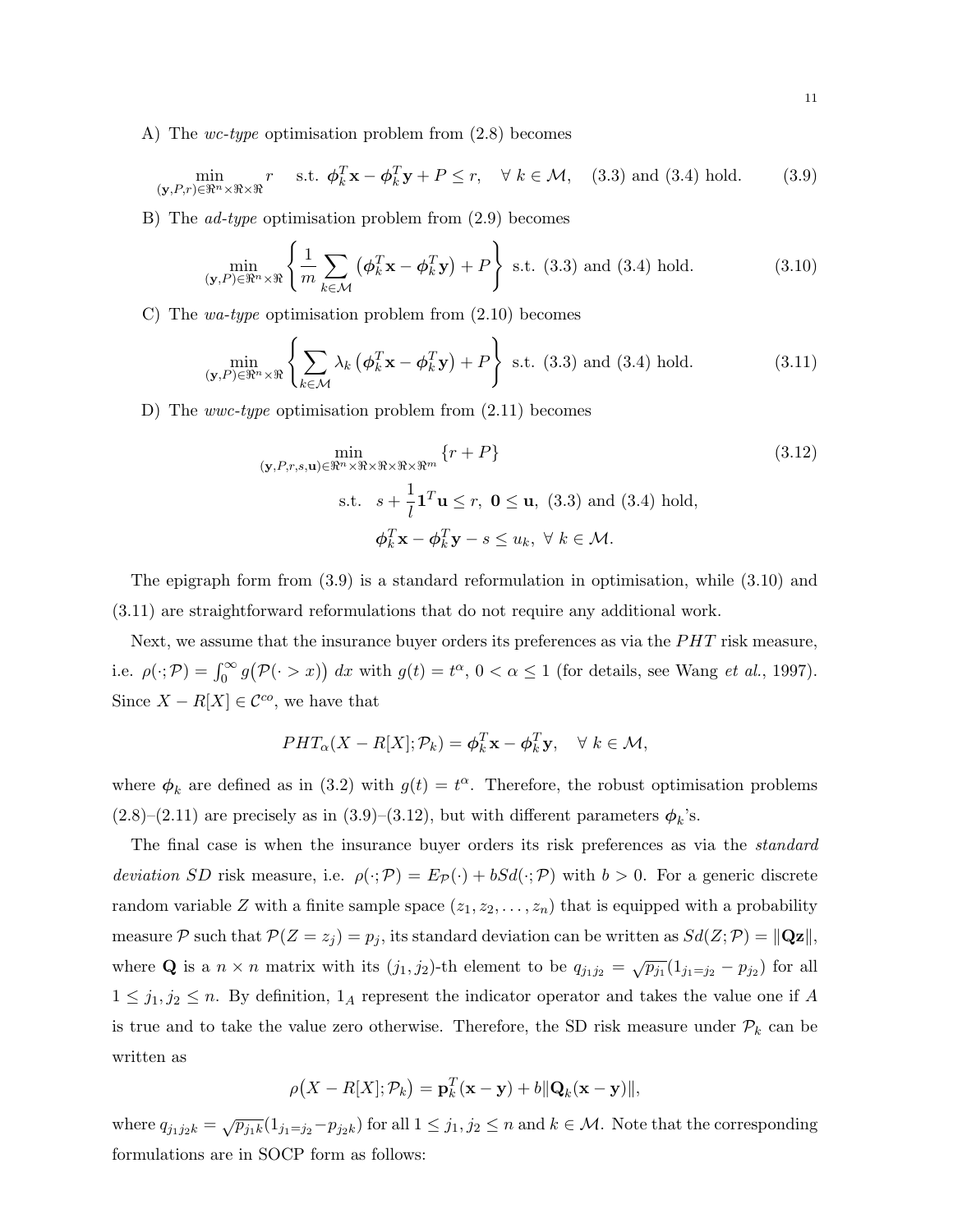A) The wc-type optimisation problem from (2.8) becomes

$$
\min_{(\mathbf{y},P,r)\in\mathbb{R}^n\times\mathbb{R}\times\mathbb{R}} r \quad \text{s.t. } \mathbf{p}_k^T(\mathbf{x}-\mathbf{y})+b\|\mathbf{Q}_k(\mathbf{x}-\mathbf{y})\|+P\leq r, \ \forall \ k\in\mathcal{M}, \ (3.3) \text{ and } (3.4) \text{ hold.} (3.13)
$$

B) The ad-type optimisation problem from (2.9) becomes

$$
\min_{(\mathbf{y}, P, \mathbf{t}) \in \mathbb{R}^n \times \mathbb{R} \times \mathbb{R}^m} \left\{ \frac{1}{m} \sum_{k \in \mathcal{M}} \left( \mathbf{p}_k^T(\mathbf{x} - \mathbf{y}) + bt_k \right) + P \right\}
$$
\n
$$
\text{s.t.} \quad \|\mathbf{Q}_k(\mathbf{x} - \mathbf{y})\| \le t_k, \ \forall \ k \in \mathcal{M}, \ (3.3) \text{ and } (3.4) \text{ hold.}
$$
\n(3.14)

C) The wa-type optimisation problem from (2.10) becomes

$$
\min_{(\mathbf{y}, P, \mathbf{t}) \in \mathbb{R}^n \times \mathbb{R} \times \mathbb{R}^m} \left\{ \sum_{k \in \mathcal{M}} \lambda_k \left( \mathbf{p}_k^T(\mathbf{x} - \mathbf{y}) + bt_k \right) + P \right\}
$$
\n
$$
\text{s.t. } \|\mathbf{Q}_k(\mathbf{x} - \mathbf{y})\| \le t_k, \ \forall \ k \in \mathcal{M}, \ (3.3) \text{ and } (3.4) \text{ hold.}
$$
\n(3.15)

D) The wwc-type optimisation problem from (2.11) becomes

$$
\min_{(\mathbf{y},P,r,s,\mathbf{u}) \in \mathbb{R}^n \times \mathbb{R} \times \mathbb{R} \times \mathbb{R}^m} \{r+P\}
$$
\n
$$
\text{s.t. } s + \frac{1}{l} \mathbf{1}^T \mathbf{u} \le r, \ \mathbf{0} \le \mathbf{u}, \ (3.3) \text{ and } (3.4) \text{ hold,}
$$
\n
$$
\mathbf{p}_k^T (\mathbf{x} - \mathbf{y}) + b \|\mathbf{Q}_k (\mathbf{x} - \mathbf{y})\| - s \le u_k, \ \forall \ k \in \mathcal{M}.
$$
\n
$$
(3.16)
$$

3.2. Pareto Optimality. One major concern regarding the robust optimisation models from  $(2.8)$ – $(2.11)$  is that optimal solutions could be inefficient insurance contracts. In other words, the resulting robust optimal solutions are not necessarily Pareto optimal. The idea of Pareto optimality ensures that the allocated risk is shared in the most efficient way, i.e. there is no alternative allocation that may put the insurance players in a "better" risk position. The mathematical formulation of this definition is now given in our context. That is, a robust optimal solution  $(R^*, P^*)$  is also Pareto optimal if and only if there exists no other feasible solution  $(\tilde{R}, \tilde{P})$  such that

$$
\rho(X - \tilde{R}[X]; \mathcal{P}_k) + \tilde{P} \le \rho(X - R^*[X]; \mathcal{P}_k) + P^* \qquad \forall \ k \in \mathcal{M},
$$

with at least one inequality sign being strict. It is well-known that if all weighting coefficients from  $(2.10)$  are strictly positive, then its robust optimal solutions  $(R^*, P^*)$  are also Pareto optimal. That is, the solutions of the Additive Model (2.9) and Weighted Average Model (2.10) with strictly positive  $\lambda_k$ 's (for all  $k \in \mathcal{M}$ ) are Pareto optimal. Unfortunately, the solutions of (2.8) may lead to solutions that are not Pareto optimal, but a remedy is possible (for details, see Asimit *et al.*, 2017). The same conclusion is drawn for the solutions of  $(2.11)$  when  $l < m$  and we would like to check which solutions of (2.11) are Pareto optimal and if possible, to modify those solutions of (2.11) that are not Pareto optimal into Pareto optimal solutions that solve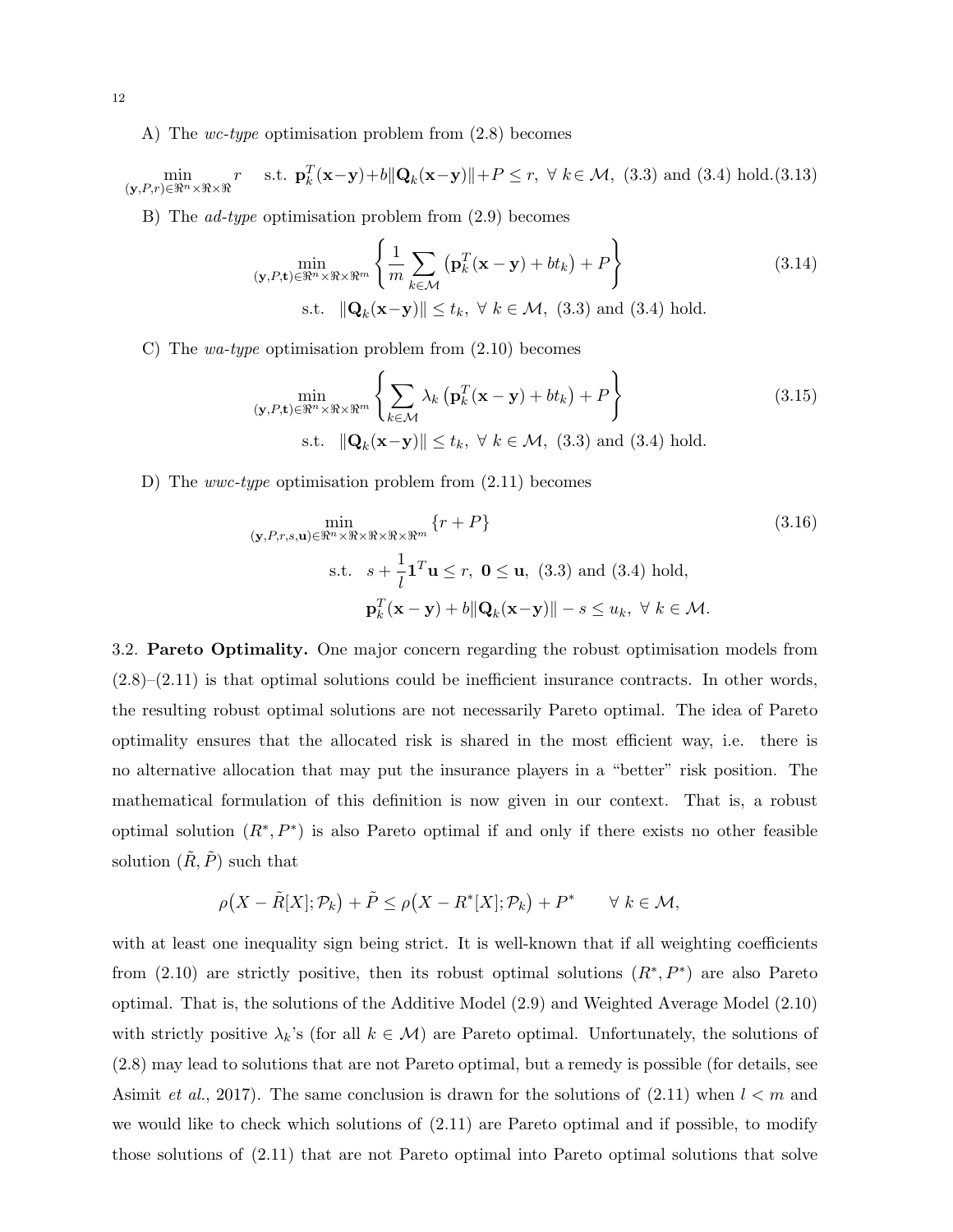$(2.11)$ . This would be a generalisation of Theorem 5.1 in Asimit *et al.* (2017), which in fact is possible and we state this result as Theorem 3.1. Before giving the main result of the section, let us explain the general setting of Theorem 3.1, which is given in Problem 3.1. Note that all of the example from before have shown to be particular cases of Problem 3.1.

**Problem 3.1.** Let  $f_k : \mathcal{A} \to \mathbb{R}, g_k : \mathcal{A} \to \mathbb{R}^{n_k}$  be some functions over a convex set  $\mathcal{A}$ , where  $n_k$ are some positive integers, for all  $k \in \mathcal{M}$ . Moreover, l is an integer such that  $0 < l \leq m$ . Let  $f^{(i)}(\cdot)$  be the i<sup>th</sup> upper order statistics of  $\{f_k(\cdot), k \in \mathcal{M}\}, i.e.$ 

$$
f^{(i)}(\cdot) = f_{\sigma(i)}(\cdot) \quad \text{such that} \quad f_{\sigma(1)}(\cdot) \ge f_{\sigma(2)}(\cdot) \ge \dots f_{\sigma(m)}(\cdot)
$$

with  $\sigma$  being a permutation of M. The optimisation problem becomes:

$$
\min_{\mathbf{x}\in\mathcal{A}}\sum_{i=1}^{l}\lambda_{i}f^{(i)}(\mathbf{x}), \qquad s.t \ \ g_{k}(\mathbf{x})\in\mathcal{A}_{k}, \ \ \forall \ k\in\mathcal{M}, \tag{3.17}
$$

where  $\lambda_k$ 's are positive scalars and  $A_k$  are convex cones<sup>2</sup> for all  $k \in \mathcal{M}$ .

Recall that Problem 3.1 is convex as long as  $\lambda_1 \geq \lambda_2 \geq \ldots \geq \lambda_l$  and all functions  $f_k, g_k$  are convex over A. Using the notation from Problem 3.1, a feasible solution  $\mathbf{x}^*$ , i.e.  $g_k(\mathbf{x}^*) \in A_k$ for all  $k \in \mathcal{M}$ , is Pareto optimal if there is no other feasible solution y, i.e.  $g_k(\mathbf{y}) \in \mathcal{A}_k$  for all  $k \in \mathcal{M}$ , such that  $f_k(\mathbf{y}) \leq f_k(\mathbf{x}^*)$  for all  $k \in \mathcal{M}$  with at least one inequality sign being strict. We are now ready to state the main result of this section, which shows that one may identify the group of solutions of (3.17) that are Pareto optimal as well without massively increasing the computational effort.

**Theorem 3.1.** Let  $x^*$  be an optimal solution of (3.17). Then,  $x^*$  is also Pareto optimal if the optimal objective function value of the following optimisation problem

$$
\min_{\mathbf{y}\in\mathcal{A}}\sum_{k\in\mathcal{M}}\big(f_k(\mathbf{y})-f_k(\mathbf{x}^*)\big),\quad s.t.\ \ g_k(\mathbf{y})\in\mathbf{A}_k,\ \ f_k(\mathbf{y})-f_k(\mathbf{x}^*)\leq 0,\ \ \forall\ k\in\mathcal{M}\ \ (3.18)
$$

is zero. On the other hand, if the optimal value of  $(3.18)$  is negative, then any optimal solution  $y^*$  of  $(3.18)$  solves  $(3.17)$  as well and is Pareto optimal.

### 4. Numerical results

The current section provides numerical illustrations to the robust optimisation problems 2.8– 2.11. Recall that our empirical method requires a sample of  $\mathbf{x} = (x_1, x_2, \dots, x_n)^T$  to be drawn from the underlying distribution of  $X$ . Note that the empirical formulations discussed in Section 3.1 are not restricted to certain distributions of  $X$ . Thus, without loss of generality, we

<sup>&</sup>lt;sup>2</sup>A set B is a convex cone if and only if for any scalars  $a, b > 0$ ,  $a\mathbf{x} + b\mathbf{y} \in \mathcal{B}$  given that  $\mathbf{x}, \mathbf{y} \in \mathcal{B}$ .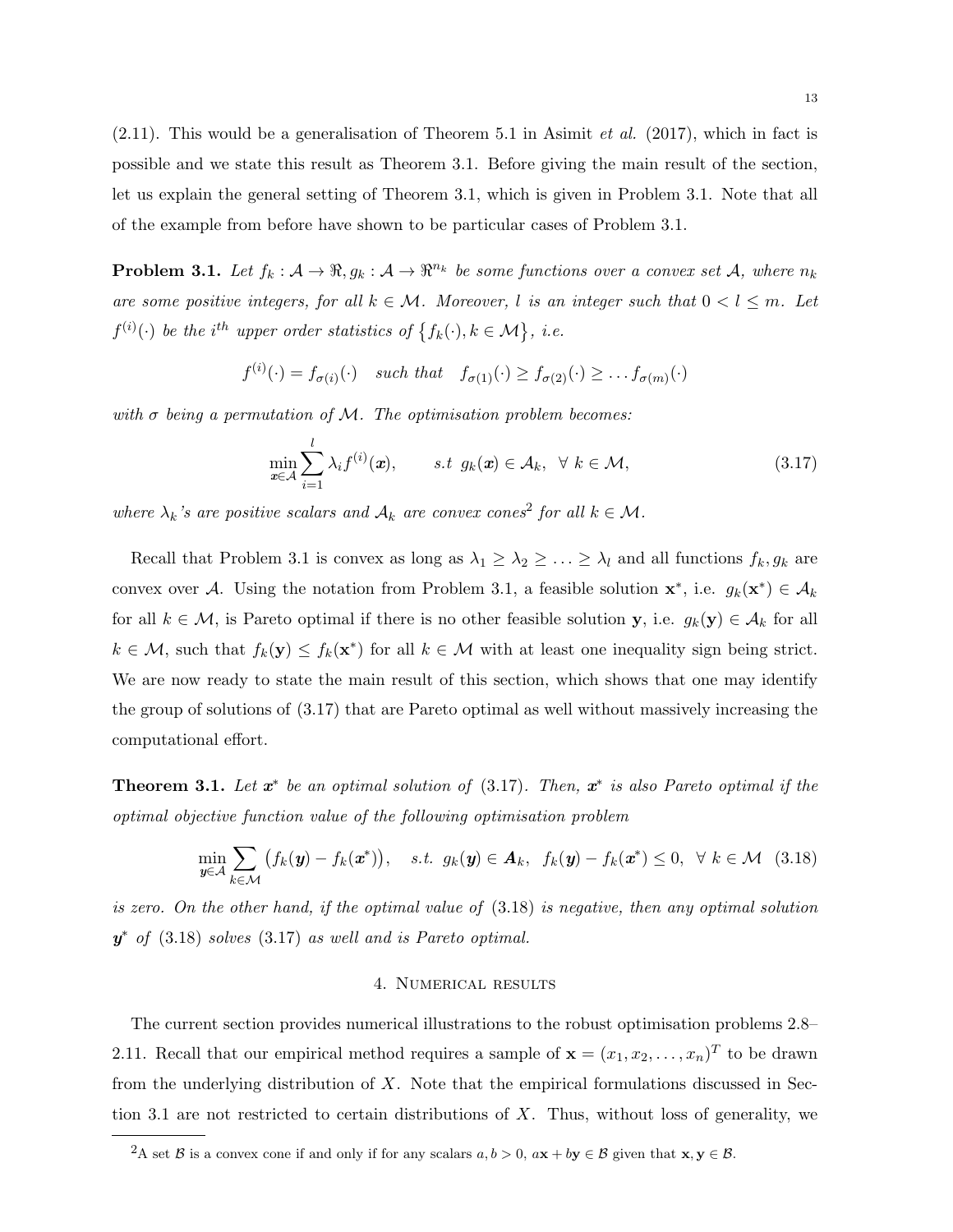further assume that X is Log-Normal distributed with mean  $E(X) = 5,000$  and standard deviation  $\sqrt{3} \times E(X)$ . The Log-Normal assumption is one of the most natural parametric choices, as it covers distributions with very different tail distributions, i.e. from moderately light tailed to moderately heavy tailed distributions. The practitioners' literature is often based on the Log-Normal risk distribution assumption, e.g. Solvency II recommendations (see QIS 5) heavily rely on this assumption. The premium principle  $\Phi$  is assumed to be an expected value principle with a risk loading factor  $\theta = 0.25$ , i.e.  $\Phi(\cdot; \mathcal{P}) = (1 + \theta)E_{\mathcal{P}}(\cdot)$ . Also, the upper boundary of the maximum acceptable insurance cost is  $\overline{P} = \frac{(1+\theta)E(X)}{2}$  $\frac{E(X)}{2}$ . Furthermore, the following five models are considered as potential candidates for the unknown underlying distribution of  $X$ :

- (i) Model 1: Exponential distribution with mean  $1/\nu$ ;
- (ii) Model 2: Log-Normal distribution with parameters  $(\mu, \sigma^2)$ ;
- (iii) Model 3: Pareto distribution with parameters  $(\alpha, \lambda)$  and cdf  $F(z) = 1 \left(\frac{\lambda}{\lambda + \lambda}\right)$  $\frac{\lambda}{\lambda+z}$  $\Big)^\alpha$ ,  $z > 0$ ;
- (iv) Model 4: Weibull distribution with parameters  $(c, \gamma)$  and cdf  $F(z) = 1 e^{-cz^{\gamma}}, z > 0;$
- (v) Model 5: Inverse Gaussian distribution with parameters  $(\mu, \sigma)$  and cdf

$$
F(z) = \Phi\left(\sqrt{\frac{\lambda}{x}}\left(\frac{x}{\mu} - 1\right)\right) + \Phi\left(-\sqrt{\frac{\lambda}{x}}\left(\frac{x}{\mu} + 1\right)\right)e^{2\lambda/\mu}, z > 0.
$$

For implementation purposes, we should define the probability vector  $\mathbf{p}_k$  for all  $k \in \mathcal{M}$  by discritising the Maximum Likelihood estimated model with the sample observation x. That is,

$$
p_{ik} = F_k \left( \frac{x_{i+1} + x_i}{2}; \hat{\nu} \right) - F_k \left( \frac{x_i + x_{i-1}}{2}; \hat{\nu} \right), \text{ for all } i = 1, \dots, n, k \in \{1, 2, 3, 4, 5\}, \quad (4.1)
$$

where by convention  $x_0 = -\infty$  and  $x_{n+1} = \infty$ . Moreover,  $\hat{\nu}$  is the Maximum Likelihood Estimate based on the sample  $x$ . Let us also denote the true underlying distribution of X and its corresponding probability vector as Model 0 and  $p_0$ , respectively. Then,  $p_0$  can be found by applying the formula (4.1) with  $\hat{\nu}$  replaced by the Model 0 parameters. It would be interesting to see how the performance of our numerical results would be affected by the decision-maker's information set regarding the underlying distribution of  $X$ . That is, we repeat the numerical experiments for different model collections. In particular, we choose the following uncertainty sets:  $M_5 := \{1, 2, 3, 4, 5\}$ ,  $M_4 := \{1, 3, 4, 5\}$ ,  $M_2 := \{1, 5\}$ ,  $M_4^* := \{2, 3, 4, 5\}$  and  $\mathcal{M}_{2}^{*} := \{2, 5\}.$  Note that the underlying distribution of X is Log-Normal, and thus, we have deliberately excluded Model 2 from  $\mathcal{M}_2$  and  $\mathcal{M}_4$  in order to investigate the impact of model misidentification, when the "true" model is discarded.

We also need to specify the weights  $\lambda_k$ 's that appear in (2.10). This is done by using the *relative likelihood (RL)* and  $RL_k := e^{(AIC_{min}-AIC_k)/2}$ , where  $AIC_k = 2q_k - 2Ln(\hat{L}_k)$  with  $q_k$ being the number of parameters estimated under the  $k^{th}$  candidate distribution and  $\hat{L}_k$  being the corresponding maximum likelihood function value. Moreover,  $AIC_{min} := \min_{k \in \mathcal{M}} AIC_k$ .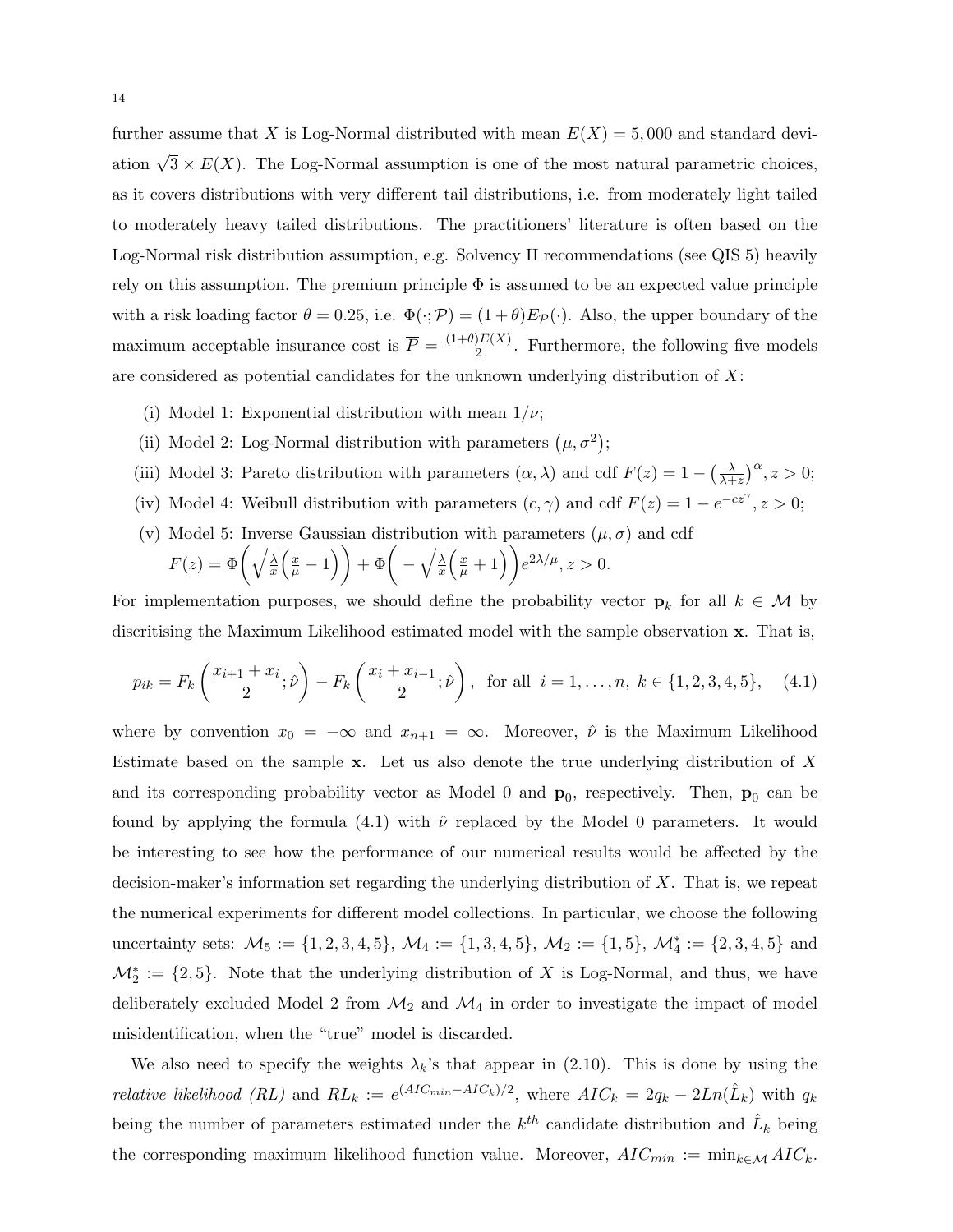Finally, the weights are defined as follows:  $\lambda_k := \frac{RL_k}{\sum_{k=1}^{m} RL_k}$ . Note that

$$
0 < R L_k \le 1, \quad 0 < \lambda_k < 1 \quad \text{and} \quad \sum_{k=1}^m \lambda_k = 1 \quad \text{for all } k \in \mathcal{M}.
$$

Also, if we denote  $k^*$  such that  $AIC_{min} = AIC_{k^*}$ , then  $RL_{k^*} = 1$  and  $\lambda_{k^*} \geq \lambda_k$  for all  $k \in \mathcal{M}$ . In other words, the "best" model based on the AIC criterion receives the largest weight.

Let us denote the optimal solutions to the robust optimisation problems  $(2.8)$ – $(2.11)$  as  $(\mathbf{y}_{wc}^*, P_{wc}^*), (\mathbf{y}_{ad}^*, P_{ad}^*), (\mathbf{y}_{wa}^*, P_{wa}^*)$  and  $(\mathbf{y}_{wwc}^*, P_{wwc}^*),$  respectively. In particular,  $\mathbf{y}_{r}^*$  represent the optimal insurance contract and is an *n*-dimensional column vector with  $r \in \{wc, ad, wa, wwc\}$ , while  $P_r^*$  represents the optimal insurance price and is a scalar. In order to assess the quality of our robust solutions, it is necessary to set a benchmark; a natural and fair choice is the optimal insurance contract if the underlying distribution of  $X$  would have been known, denoted by  $(\mathbf{y}_T^*, P_T^*)$ . In fact,  $(\mathbf{y}_T^*, P_T^*)$  could be obtained by solving (2.9) with  $\mathcal{M} = \{0\}$ . The robustness of a generic optimal solution  $y^*$  is our main focus, and therefore, we could compare various optimal solutions via the following absolute error:

$$
\Delta^* = \sum_{i=1}^n |y_i^* - y_{iT}^*| \times p_{i0}.
$$

Specifically, given two optimal solutions  $y_A^*$  and  $y_B^*$ , model A is preferred if  $\Delta_A^* < \Delta_B^*$  and we write  $S_A^* \succ S_B^*$ .

The "robust" optimal solutions are compared with two "non-robust" optimal solutions. The first "non-robust" model chooses the "best" distribution for X via the Akaike Information Criterion (AIC), and hence, the model is called the AIC Model and its optimal solution is denoted as  $(\mathbf{y}_{AIC}^*, P_{AIC}^*)$ . The second "non-robust" model is called the *Elicitable Model* and its solution is denoted as  $(\mathbf{y}_e^*, P_e^*)$ . Before presenting our results, we first provide brief explanations regarding the construction of the AIC and Elicitable Models. The AIC model chooses the 'best' distribution for X among all candidate distributions by finding the distribution  $k$  which gives the smallest AIC value, i.e.  $k^* := \arg \min_{k \in \mathcal{M}} AIC_k$ . Then,  $(\mathbf{y}_{AIC}^*, P_{AIC}^*)$  is found by solving (2.9) with  $\mathcal{M} = k^*$ .

We now move to the construction of the Elicitable Model starting with explaining the elicitability concept. By definition, a scoring function  $S : \mathbb{R} \times \mathbb{R} \to [0, \infty)$  is a mapping  $(u, v) \mapsto S(u, v)$ , where  $u$  is a point forecast and  $v$  is an observation.

**Definition 4.1.** Let  $f : \Pi \to 2^{\Re}$  be a functional on a class of probability measures  $\Pi$  on  $\Re$  such that  $P \mapsto f(P) \subset \Re$ , where  $P \in \Pi$ . A scoring function  $S : \Re \times \Re \to [0, \infty)$  is consistent for the functional f relative to  $\Pi$  if and only if  $\mathbb{E}_{\mathcal{P}}S(t,L) \leq \mathbb{E}_{\mathcal{P}}S(z,L)$  for all  $\mathcal{P} \in \Pi, t \in f(\mathcal{P})$  and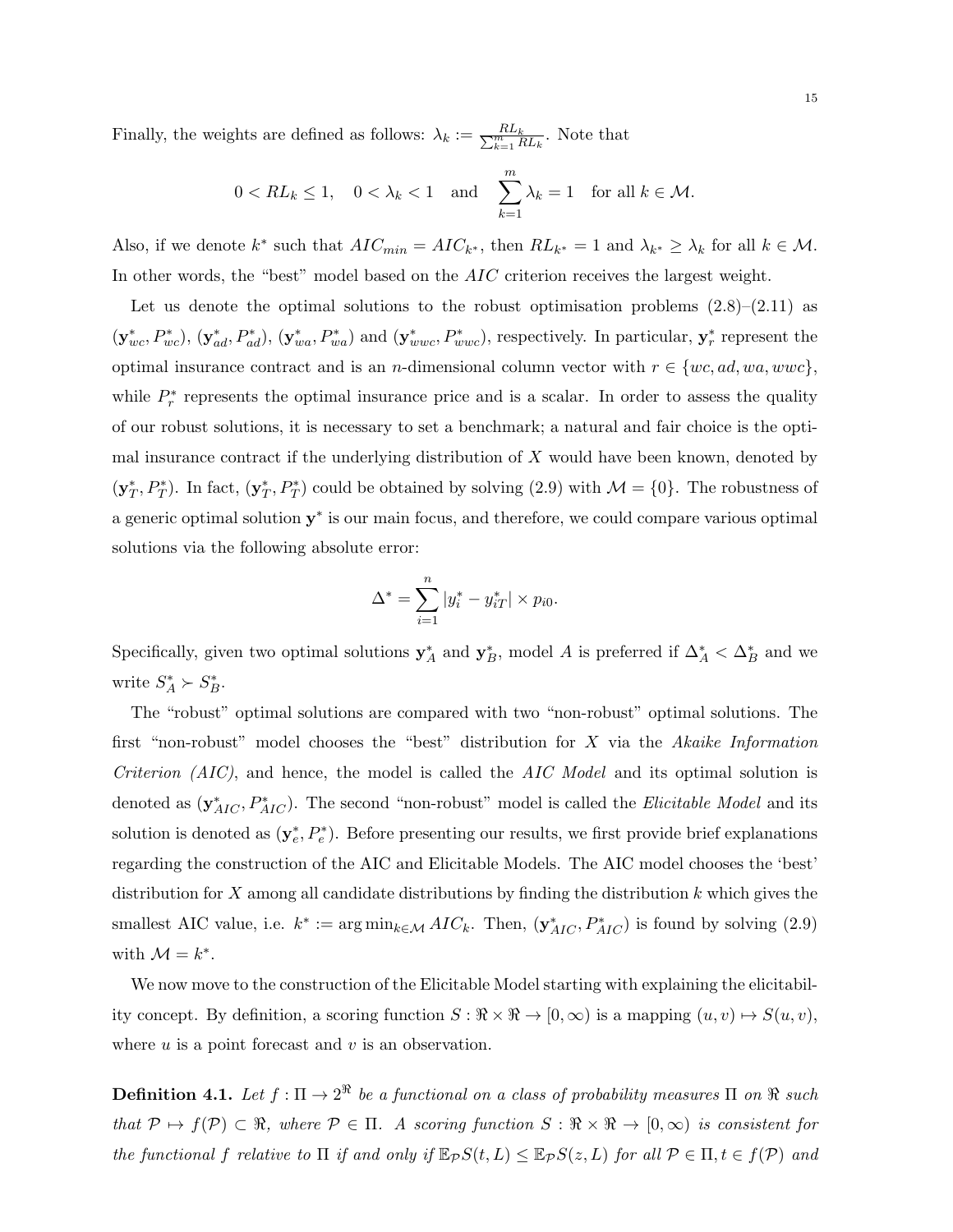$x \in \mathbb{R}$ . Moreover, S is a strictly consistent scoring function if S is consistent and

$$
\mathbb{E}_{\mathcal{P}}S(t,L) = \mathbb{E}_{\mathcal{P}}S(z,L) \implies z \in f(\mathcal{P}).
$$

The functional f is *elicitable* relative to a class of probability measure  $\Pi$  if and only if there exists a scoring function S that is strictly consistent for f relative to  $\Pi$ . The concept of elicitable risk measure is introduced by Lambert et. al. (2008), but a comprehensive background about elicitability could be found in the seminal paper of Gneiting (2011). The latter paper tells us that  $VaR_{\alpha}$  is elicitable and

$$
\mathbb{E}_{\mathcal{P}} S_g \big( \text{VaR}_{\alpha}(X; \mathcal{P}), x \big) \leq \mathbb{E}_{\mathcal{P}} S_g \big( y, x \big) \tag{4.2}
$$

for any real number  $y \in \Re$ , where  $S_g(t, x) = (I_{\{t \geq x\}} - \alpha)(g(t) - g(x))$  is the scoring function and  $g$  is any non-decreasing function. The translation of  $(4.2)$  into our discretised empirical formulation under any probability distribution  $\mathcal{P}_k$  becomes

$$
\sum_{i=1}^{n} p_{ik} S_g(x_{p(k)}, x_i) \leq \sum_{i=1}^{n} p_{ik} S_g(y, x_i).
$$

As a result, whenever the "true" probability distribution  $\mathcal{P}_k$  is unknown, but m probability candidate models are available, one may choose the "best" distribution  $k^*$  that gives the lowest expected score, i.e.

$$
k^*
$$
 = arg min<sub>k</sub>  $\sum_{i=1}^{n} p_{ik} S(x_{p(k)}, x_i)$ ,

and hence, the "best" estimate of  $VaR_{\alpha}$  is  $x_{p(k^*)}$ . Finally, the non-robust optimal elicitability solution  $(\mathbf{y}_{e}^{*}, P_{e}^{*})$  may be found by solving the following LP for all  $l \in \mathcal{M}$ :

$$
\min_{(\mathbf{y}, P) \in \mathbb{R}^n \times \mathbb{R}} \left\{ x_{p(l)} - y_{p(l)} + P \right\}
$$
\n
$$
\text{s.t. } \sum_{i=1}^n p_{il} S(x_{p(l)} - y_{p(l)}, x_i - y_i) \le \sum_{i=1}^n p_{il} S(x_{p(l)} - y_{p(l)}, x_i - y_i), \ \forall \ k \in \mathcal{M},
$$
\n
$$
(1 + \theta) \mathbf{p}_k^T \mathbf{y} \le P \le \overline{P}, \ \forall \ k \in \mathcal{M},
$$
\n
$$
\mathbf{0} \le \mathbf{y} \le \mathbf{x}, \mathbf{0} \le \mathbf{A} \mathbf{y} \le \mathbf{A} \mathbf{x}.
$$
\n
$$
(4.3)
$$

Let  $(\mathbf{y}_{el}^*, P_{el}^*)$  be the optimal solution found for the above LP under distribution l and let l<sup>\*</sup> be the probability model choice under the elicitability criterion, which is given by the one with the lowest objective function (4.3) amongst all  $l \in \mathcal{M}$ . Therefore, the Elicitability Model optimal solution is  $(\mathbf{y}_{e}^{*}, P_{e}^{*}) := (\mathbf{y}_{el}^{*}, P_{el}^{*})$ . Recall that all other risk measures considered in this paper, i.e. CVaR, PHT and SD are not elicitable, although CVaR and VaR are jointly elicitable, and therefore, the Elicitable Model is only applied with the VaR-based case.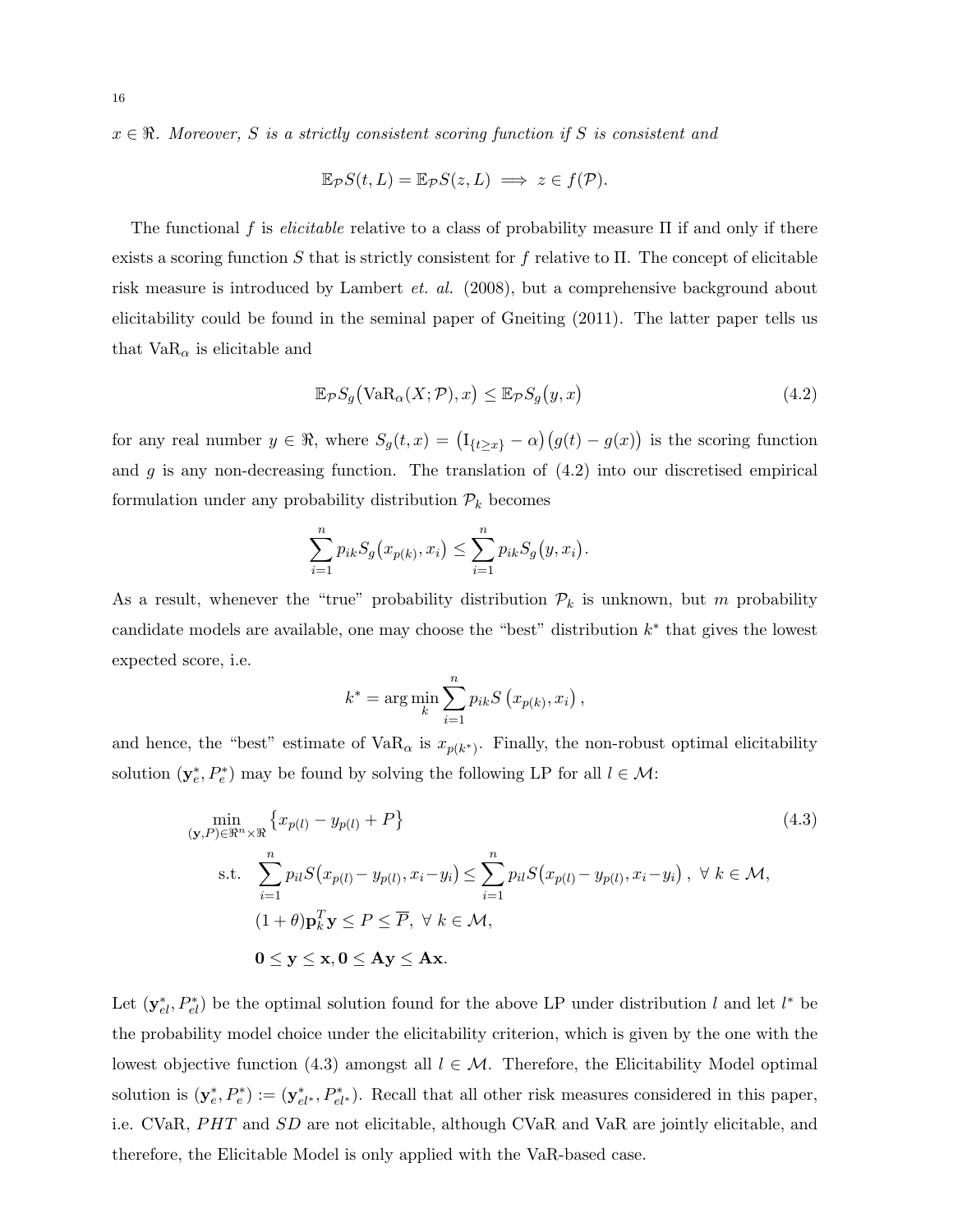Before discussing the results of our numerical experiments, we note that all optimisation problems are implemented on a desktop with 6 core Intel i7-5820K at 3.30GHz, 16GB RAM, running Linux x64, MATLAB R2014b, CVX 2.1.

4.1. Comparison of Robustness. We first investigate the results for the  $VaR_{\alpha}$ -based optimisation problems when  $\alpha = 0.75$ , which are illustrated in Tables 4.1–4.3. Our numerical

|                            |                 | $n=25$ |                                    |                 | $n=50$ |                                              |                 | $n=100$           |                           |     | $n=250$                                               |     |
|----------------------------|-----------------|--------|------------------------------------|-----------------|--------|----------------------------------------------|-----------------|-------------------|---------------------------|-----|-------------------------------------------------------|-----|
|                            | $\mathcal{M}_5$ |        | $\mathcal{M}_4 \mid \mathcal{M}_2$ | $\mathcal{M}_5$ |        | $\mathcal{M}_4 \mid \mathcal{M}_2 \parallel$ | $\mathcal{M}_5$ | $ \mathcal{M}_4 $ | $\mid \mathcal{M}_2 \mid$ |     | $\mathcal{M}_5 \mid \mathcal{M}_4 \mid \mathcal{M}_2$ |     |
| $S_{wc}^* \succ S_{wa}^*$  | 215             | 224    | 226                                | 184             | 187    | 213                                          | 126             | 125               | 159                       | 77  | 76                                                    | 131 |
| $S_{wa}^* \succ S_{wc}^*$  | 285             | 276    | 273                                | 316             | 313    | 287                                          | 374             | 375               | 341                       | 423 | 424                                                   | 369 |
| $S_{ad}^* \succ S_{wa}^*$  | 234             | 204    | $207\,$                            | 225             | 218    | 237                                          | 171             | 140               | 186                       | 126 | 107                                                   | 141 |
| $S_{wa}^* \succ S_{ad}^*$  | 219             | 243    | 237                                | 275             | 279    | 260                                          | 329             | 354               | 314                       | 374 | 393                                                   | 358 |
| $S_{wa}^* \succ S_{AIC}^*$ | 224             | 216    | 221                                | 198             | 198    | 211                                          | 127             | 164               | 152                       | 56  | 171                                                   | 71  |
| $S_{AIC}^* \succ S_{wa}^*$ | $\sqrt{275}$    | 284    | 278                                | 302             | 302    | 289                                          | 373             | 336               | 347                       | 444 | 329                                                   | 429 |
| $S_{wa}^* \succ S_e^*$     | 320             | 352    | 349                                | 386             | 424    | 417                                          | 457             | 469               | 455                       | 494 | 494                                                   | 489 |
| $S_e^* \succ S_{wa}^*$     | 180             | 148    | 149                                | 114             | 76     | 83                                           | 43              | 31                | 45                        | 6   | 6                                                     | 11  |

TABLE 4.1. Results when  $(3.7)$  is compared to  $(3.5)$ ,  $(3.6)$  and the AIC model for the VaR<sub>0.75</sub>-based solutions under various sample sizes n and collections of candidate models  $\{M_2, M_4, M_5\}.$ 

experiments are set for 500 samples of various sizes  $n = \{25, 50, 100, 250\}$  and results are reported as the number of experiments out of 500 in which a particular model is preferred when compared to another. The top four rows in Tables 4.1 and 4.2 together with Table 4.3 show the results when the Weighted Average Model (3.7) is compared to the other three robust models  $(3.5), (3.6)$  and  $(3.8)$ , respectively. Recall that when  $l = 1$ , the Weighted Worst-case Model  $(3.8)$ becomes the classic Worst-case model (3.5), and thus, we only solve (3.8) under  $\mathcal{M} = \mathcal{M}_5, \mathcal{M}_4$ and  $\mathcal{M}_{4}^{*}$  with  $2 \leq l \leq m-1$ . Note that the  $l = 4$  case only exists when  $\mathcal{M} = \mathcal{M}_{5}$ . We noticed that the Weighted Average Model stands as the most robust model in all comparisons, especially when the true underlying distribution of  $X$  is not included in the candidate distribution collection  $M$ , i.e. under  $M_4$  and  $M_2$ . The last four rows from Tables 4.1 and 4.2 compare the solutions found under the Weighted Average Model (3.7) to those found under the non-robust models, i.e. the AIC and the Elicitable Models. It is surprisingly clear that the Weighted Average Model (3.7) does outperform the elicitability criterion. However, the performance of the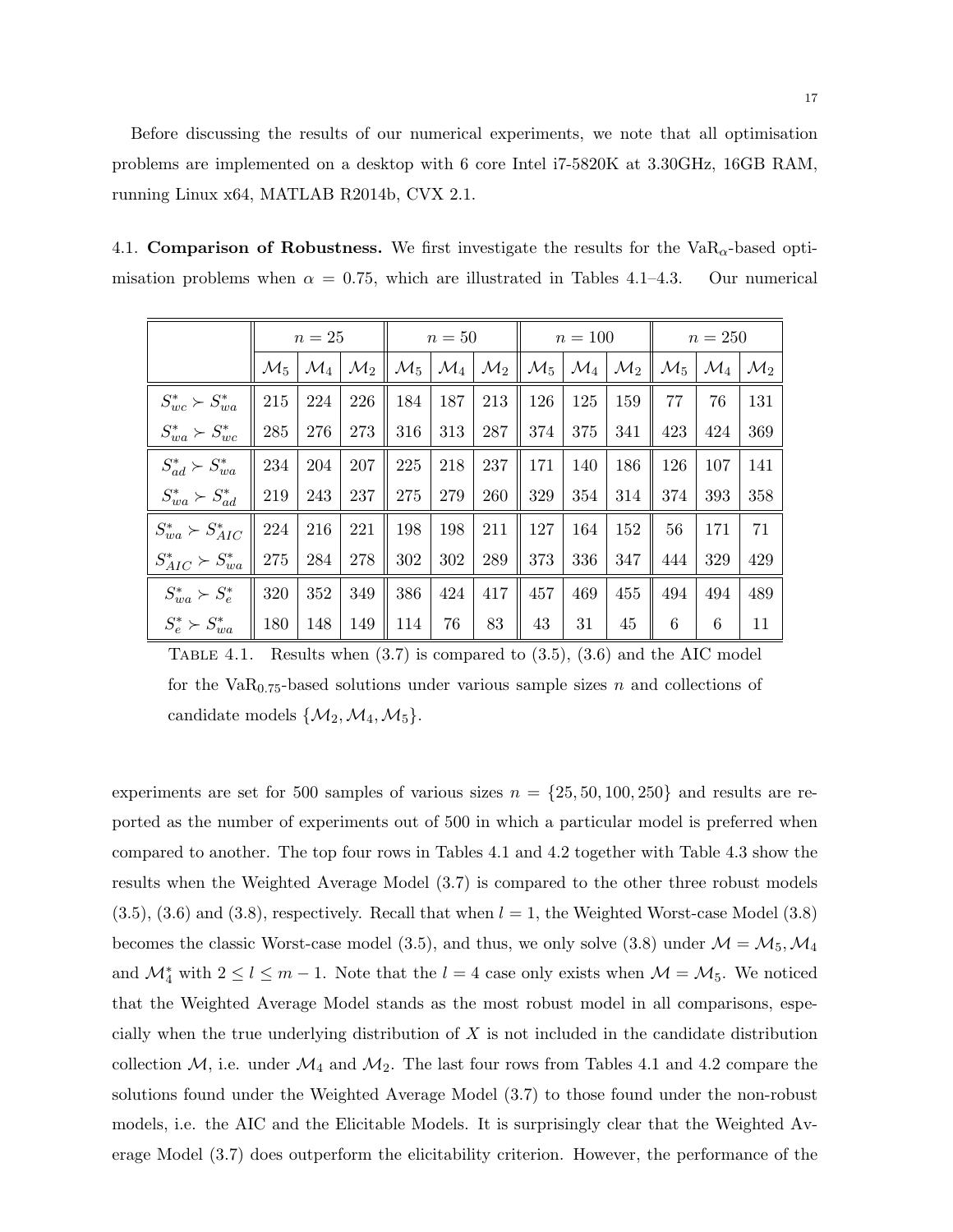|                            |                 | $n=25$            |                   |     | $n=50$ |                                                             |                                                                     | $n=100$ |     |                 | $n=250$                             |                   |
|----------------------------|-----------------|-------------------|-------------------|-----|--------|-------------------------------------------------------------|---------------------------------------------------------------------|---------|-----|-----------------|-------------------------------------|-------------------|
|                            | $\mathcal{M}_5$ | $\mathcal{M}_4^*$ | $\mathcal{M}^*_2$ |     |        | $\mathcal{M}_5\mid \mathcal{M}_4^*\mid \mathcal{M}_2^*\mid$ | $\parallel \mathcal{M}_5 \mid \mathcal{M}_4^* \mid \mathcal{M}_2^*$ |         |     |                 | $\mathcal{M}_5\mid \mathcal{M}_4^*$ | $\mathcal{M}_2^*$ |
| $S_{wc}^* \succ S_{wa}^*$  | 215             | 211               | 246               | 184 | 162    | 259                                                         | 126                                                                 | 108     | 236 | 77              | 40                                  | 264               |
| $S_{wa}^* \succ S_{wc}^*$  | 285             | 289               | 254               | 316 | 338    | 240                                                         | 374                                                                 | 392     | 264 | 423             | 460                                 | 234               |
| $S_{ad}^* \succ S_{wa}^*$  | 234             | 227               | 130               | 225 | 240    | 160                                                         | 171                                                                 | 203     | 196 | 126             | 150                                 | 219               |
| $S_{wa}^* \succ S_{ad}^*$  | 219             | 211               | 131               | 275 | 255    | 166                                                         | 329                                                                 | 297     | 223 | 374             | 350                                 | 245               |
| $S_{wa}^* \succ S_{AIC}^*$ | 224             | 177               | 236               | 198 | 170    | 218                                                         | 127                                                                 | 134     | 248 | 56              | 107                                 | 272               |
| $S_{AIC}^* \succ S_{wa}^*$ | 275             | 323               | 263               | 302 | 330    | 281                                                         | 373                                                                 | 366     | 252 | 444             | 393                                 | 224               |
| $S_{wa}^* \succ S_e^*$     | 320             | 291               | 275               | 386 | 354    | 281                                                         | 457                                                                 | 406     | 295 | 494             | 455                                 | 271               |
| $S_e^* \succ S_{wa}^*$     | 180             | 209               | 223               | 114 | 146    | 218                                                         | 43                                                                  | 93      | 204 | $6\phantom{.}6$ | 45                                  | 224               |

TABLE 4.2. Results when  $(3.7)$  is compared to  $(3.5)$ ,  $(3.6)$  and the AIC model for the  $VaR<sub>0.75</sub>$ -based solutions under various sample sizes n and collections of candidate models  $\{\mathcal{M}_2^*, \mathcal{M}_4^*, \mathcal{M}_5\}.$ 

|                                                                                   | $n=25$ |            |           | $n=50$ |             |                                   | $n=100$    |                                                                                                                                                                                                                                       |           | $n=250$ |     |
|-----------------------------------------------------------------------------------|--------|------------|-----------|--------|-------------|-----------------------------------|------------|---------------------------------------------------------------------------------------------------------------------------------------------------------------------------------------------------------------------------------------|-----------|---------|-----|
|                                                                                   |        |            |           |        |             |                                   |            | $\mathcal{M}_5$   $\mathcal{M}_4$   $\mathcal{M}_4^*$    $\mathcal{M}_5$   $\mathcal{M}_4$    $\mathcal{M}_4^*$    $\mathcal{M}_5$    $\mathcal{M}_4$    $\mathcal{M}_5$    $\mathcal{M}_4$    $\mathcal{M}_4^*$    $\mathcal{M}_4^*$ |           |         |     |
| $S_{wwc}^* \succ S_{wa}^*$ ( $l=2$ )    202   201   204    171   182   160    123 |        |            |           |        |             |                                   |            | $116$   106   77                                                                                                                                                                                                                      |           | - 78    | 40  |
| $S_{wa}^* \succ S_{wwc}^*$ ( <i>l</i> = 2)    298   299                           |        |            |           |        |             | 296   329   317   340   377   384 |            |                                                                                                                                                                                                                                       | 394   423 | 422     | 460 |
| $S_{wwc}^* \succ S_{wa}^*$ ( <i>l</i> = 3)    238   227                           |        |            | 259   182 |        | $202$   219 | 128                               | <b>136</b> | 163                                                                                                                                                                                                                                   | 84        | 81      | 109 |
| $S_{wa}^* \succ S_{wwc}^*$ ( <i>l</i> = 3)    262   273                           |        | 241    318 |           | 298    | 281         | 372                               | 364        |                                                                                                                                                                                                                                       | 337   416 | 419     | 391 |
| $S_{wwc}^* \succ S_{wa}^*$ ( <i>l</i> = 4)   241                                  |        |            | 203       |        |             | 153                               |            |                                                                                                                                                                                                                                       | 105       |         |     |
| $S_{wa}^* \succ S_{wwc}^*$ ( <i>l</i> = 4)    259                                 |        |            | 297       |        |             | 347                               |            |                                                                                                                                                                                                                                       | 395       |         |     |

TABLE 4.3. Comparison between the  $VaR<sub>0.75</sub>$ -based solutions of  $(3.7)$  and  $(3.8)$ 

for various sample sizes n and collections of candidate models  $\{M_5, M_4, M_4^*\}.$ 

robust models are uniformly weaker than the non-robust AIC model across various combinations of sample sizes and distribution collections. Similar outcomes may be found in Asimit et al. (2017), where it is argued that such peculiar behaviour is due to the robustness of VaR itself as a risk measure.

Recall that the comparison between the optimal contracts is done by looking into the  $\Delta^*$ values, but these may be misleading if these values are quite small. Thus, additional comparisons would help in getting more confidence in our results and boxplots of ∆<sup>∗</sup> 's might be informative as well. Figure 4.1 compares the boxplots between  $\Delta_{wa}^*$  and  $\Delta_{AIC}^*$ . In each of the boxplots,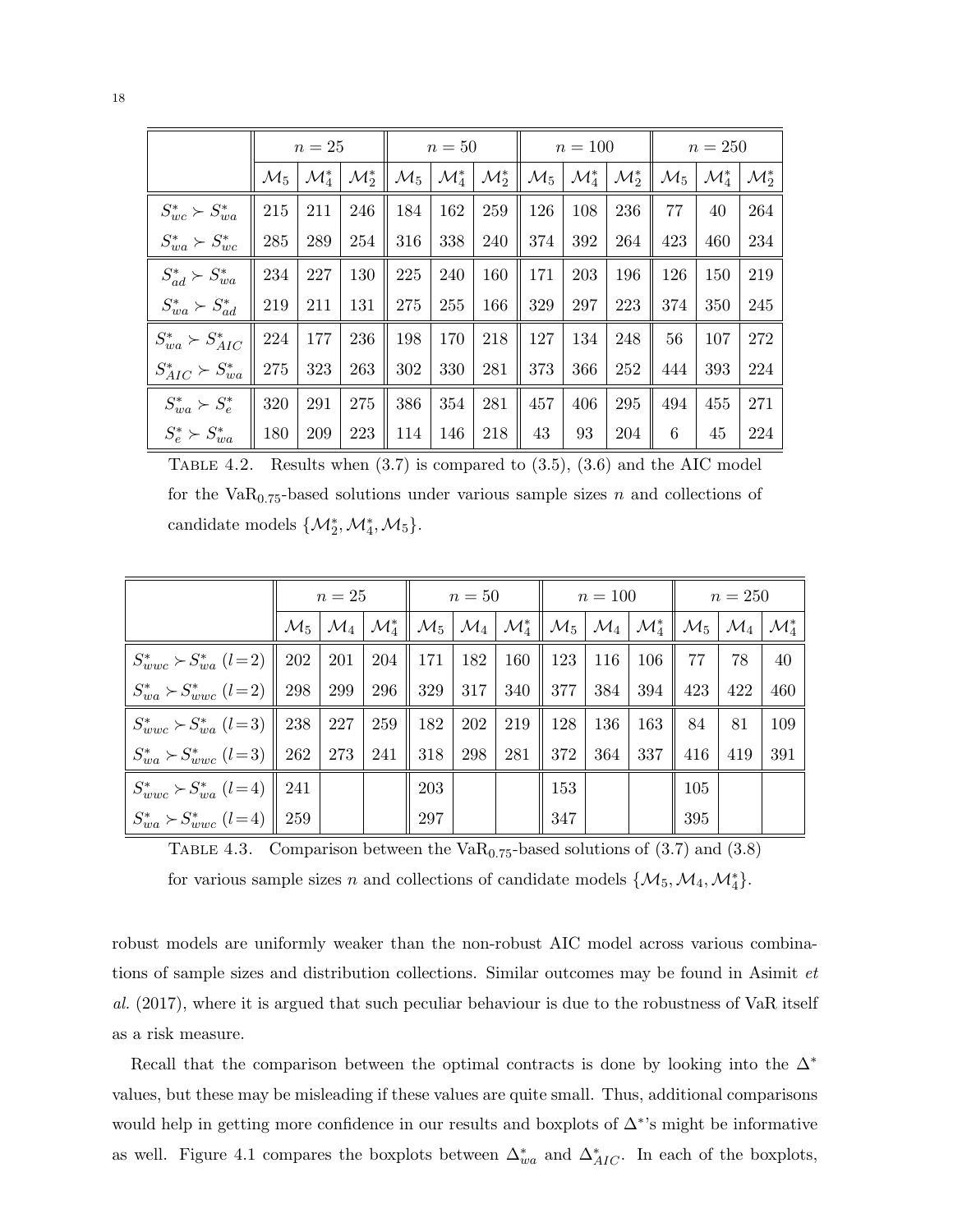

FIGURE 4.1. Boxplots comparing  $\Delta_{wa}^*$  and  $\Delta_{AIC}^*$  computed from the VaR<sub>0.75</sub>based optimisation cases. Each graph constitutes of four groups of boxplots that correspond to various sample sizes of n. The boxplot on the left/right-hand side represents  $\Delta_{wa}^*/\Delta_{AIC}^*$ . The top row boxplots are corresponding to distribution collections  $\mathcal{M}_5$ ,  $\mathcal{M}_4$  and  $\mathcal{M}_2$ , while the bottom row relates to  $\mathcal{M}_4^*$  and  $\mathcal{M}_2^*$ , respectively.

the median of ∆<sup>∗</sup> 's is marked by a short red line inside the notched box, while the box itself represents the inter-quartile range. All outliers are marked by a red cross. It is not difficult to see that the variation of both  $\Delta_{wa}^*$  and  $\Delta_{AIC}^*$  shrinks dramatically when the sample size n grows for all distribution collections  $M \in \{M_5, M_4, M_2, M_4^*, M_2^*\}$ . It is also worth pointing out that although Tables 4.1 and 4.2 tell us that the AIC Model is preferred to all robust optimisation models (3.5)–(3.11) in the VaR-based case, Figure 4.1 shows that  $\Delta_{wa}^*$  and  $\Delta_{AIC}^*$  have quite similar ranges, especially when the sample size  $n$  is small.

Next, we turn our attention to the set of results relating to the  $CVaR<sub>0.75</sub>$ -based decisions which are given in Tables  $4.4-4.6$ . Similar to the VaR-based case, we first compare among the robust optimal solutions found in  $(3.9)$ – $(3.12)$ . Tables 4.4–4.6 have shown a similar pattern as seen in the VaR case, where the optimal solutions found under the Weighted Average Model (3.11) turn out to be the most robust among the four models  $(3.9)$ – $(3.12)$ , especially when n is large. Further, there is strong numerical evidence showing that the Weighted Average Model performs uniformly better than the non-robust AIC model throughout various combinations of sample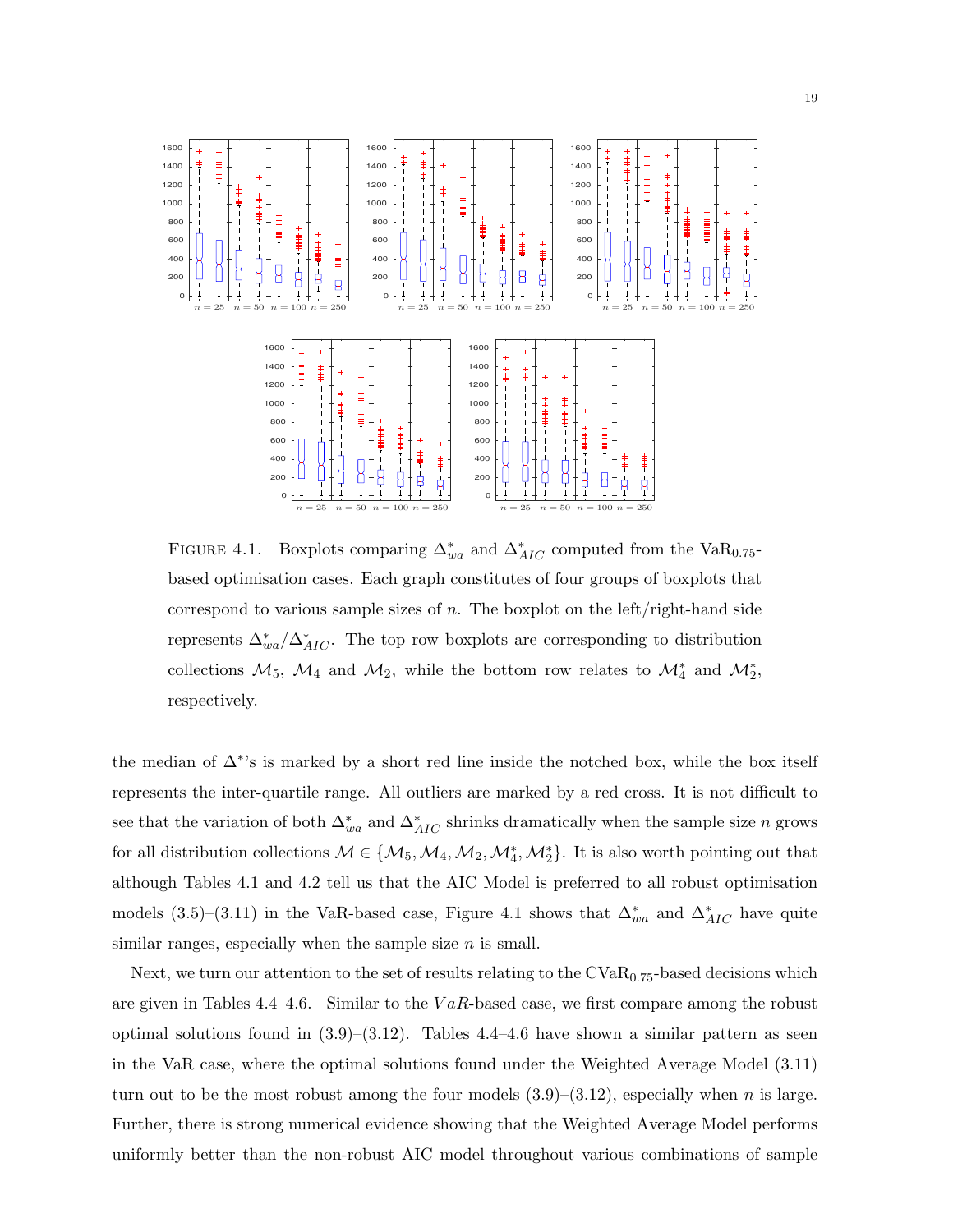|                                          |                             | $n=25$ |                     |                                                                                                                                                                                                                          | $n=50$  |                        |                  | $n=100$             |     |                                   | $n=250$ |     |
|------------------------------------------|-----------------------------|--------|---------------------|--------------------------------------------------------------------------------------------------------------------------------------------------------------------------------------------------------------------------|---------|------------------------|------------------|---------------------|-----|-----------------------------------|---------|-----|
|                                          |                             |        |                     | $\mathcal{M}_5$   $\mathcal{M}_4$   $\mathcal{M}_2$    $\mathcal{M}_5$   $\mathcal{M}_4$   $\mathcal{M}_2$    $\mathcal{M}_5$   $\mathcal{M}_4$   $\mathcal{M}_2$    $\mathcal{M}_5$   $\mathcal{M}_4$   $\mathcal{M}_2$ |         |                        |                  |                     |     |                                   |         |     |
| $S_{wc}^* \succ S_{wa}^*$                | $\parallel$ 189             | 231    | 203                 | 198                                                                                                                                                                                                                      |         | 194   191    180   172 |                  |                     |     | $225 \parallel 155 \mid 210$      |         | 281 |
| $S_{wa}^* \succ S_{wc}^*$                | $\parallel$ 311 $\parallel$ | 269    |                     | 297    300                                                                                                                                                                                                               | 306     | $307$                  |                  | $320 \mid 328 \mid$ | 275 | 345                               | 290     | 219 |
| $S_{ad}^* \succ S_{wa}^*$                | $\parallel$ 259             | 263    |                     | 278    252                                                                                                                                                                                                               | 272 $ $ | 285 $\parallel$        |                  | $244$   $254$       |     | $279 \parallel 128 \mid 207 \mid$ |         | 221 |
| $S_{wa}^* \succ S_{ad}^*$                | 240                         |        | $237 \mid 221 \mid$ | 248                                                                                                                                                                                                                      |         | $227 \mid 213$         |                  | 256   246           | 221 | $\vert$ 372 $\vert$               | 293     | 279 |
| $S_{wa}^* \succ S_{AIC}^*$               | $\parallel$ 276 $\parallel$ | 261    | 269                 | 298                                                                                                                                                                                                                      | 301     |                        | 294    271   285 |                     |     | 267    253                        | 213     | 250 |
| $S_{AIC}^* \succ S_{wa}^* \parallel 224$ |                             | 239    | 231                 | 202                                                                                                                                                                                                                      | 199     | 206                    | 229              | 215                 | 233 | $\mid$ 247 $\mid$                 | 287     | 250 |

TABLE 4.4. Results when  $(3.11)$  is compared to  $(3.9)$ ,  $(3.10)$  and the AIC model for the  $\text{CVaR}_{0.75}$ -based solutions under various sample sizes n and collections of candidate models  $\{M_2, M_4, M_5\}.$ 

|                                                                                                  |                 | $n=25$         |                                                                                                                                                                                                                                                  | $n = 50$ |             |                                                 |     |             | $n = 100$ $n = 250$    |                                   |     |     |
|--------------------------------------------------------------------------------------------------|-----------------|----------------|--------------------------------------------------------------------------------------------------------------------------------------------------------------------------------------------------------------------------------------------------|----------|-------------|-------------------------------------------------|-----|-------------|------------------------|-----------------------------------|-----|-----|
|                                                                                                  |                 |                | $\mathcal{M}_5\mid \mathcal{M}_4^*\mid \mathcal{M}_2^*\mid\mid \mathcal{M}_5\mid \mathcal{M}_4^*\mid \mathcal{M}_2^*\mid\mid \mathcal{M}_5\mid \mathcal{M}_4^*\mid\mathcal{M}_2^*\mid\mid \mathcal{M}_5\mid \mathcal{M}_4^*\mid \mathcal{M}_2^*$ |          |             |                                                 |     |             |                        |                                   |     |     |
| $S_{wc}^* \succ S_{wa}^*$                                                                        | $\parallel$ 189 | 197            | 221                                                                                                                                                                                                                                              | $198$    |             | 180   192                                       | 180 | 183         |                        | $188$   155   166                 |     | 202 |
| $S_{wa}^* \succ S_{wc}^*$                                                                        | $\parallel$ 311 | $303 \mid 279$ |                                                                                                                                                                                                                                                  |          | $300$   320 | 308                                             | 320 |             | 317   312    345   334 |                                   |     | 298 |
| $S_{ad}^* \succ S_{wa}^*$                                                                        | 259             | 258            | 268                                                                                                                                                                                                                                              |          |             | 252   262   243    244   274   231    128   168 |     |             |                        |                                   |     | 242 |
| $S_{wa}^* \succ S_{ad}^*$                                                                        | 240             | 238            | 232                                                                                                                                                                                                                                              |          | 248   236   | 254                                             |     | $256$   226 |                        | $267 \parallel 372 \mid 332$      |     | 258 |
| $S_{wa}^* \succ S_{AIC}^*$                                                                       | $\parallel$ 276 | 281            | 286                                                                                                                                                                                                                                              |          |             | 298   301   282    271                          |     | 269         |                        | 272   253                         | 255 | 248 |
| $S_{AIC}^* \succ S_{wa}^* \parallel 224 \parallel 219 \parallel 213 \parallel 202 \parallel 199$ |                 |                |                                                                                                                                                                                                                                                  |          |             | 218                                             | 229 | 131         |                        | $227 \parallel 247 \mid 245 \mid$ |     | 252 |

TABLE 4.5. Results when  $(3.11)$  is compared to  $(3.9)$ ,  $(3.10)$  and the AIC model for the CVaR<sub>0.75</sub>-based solutions under various sample sizes n and collections of candidate models  $\{M_2^*, M_4^*, M_5\}.$ 

sizes n and distribution collections M. Boxplots are also produced to better compare  $\Delta_{wa}^*$  and  $\Delta_{AIC}$  for CVaR-based optimisations, which could be found in Figure 4.2. Although the median value of  $\Delta_{wa}^*$  and  $\Delta_{AIC}^*$  are very similar under various sample sizes and distribution collections, the range of  $\Delta_{AIC}^*$  is in general larger than that of  $\Delta_{wa}^*$ , especially when the sample is small. Therefore, the overall evidence tells us that our Weighted Average Model (3.11) leads to the most robust optimal solution for CVaR-based decisions.

The third set of results are related to the *PHT*-based optimal solutions from  $(3.9)$ – $(3.12)$ and the AIC model. The results from Tables 4.7–4.9 tell us that the Weighted Average Model performs better than all other "robust" models, which is even more evident when the sample size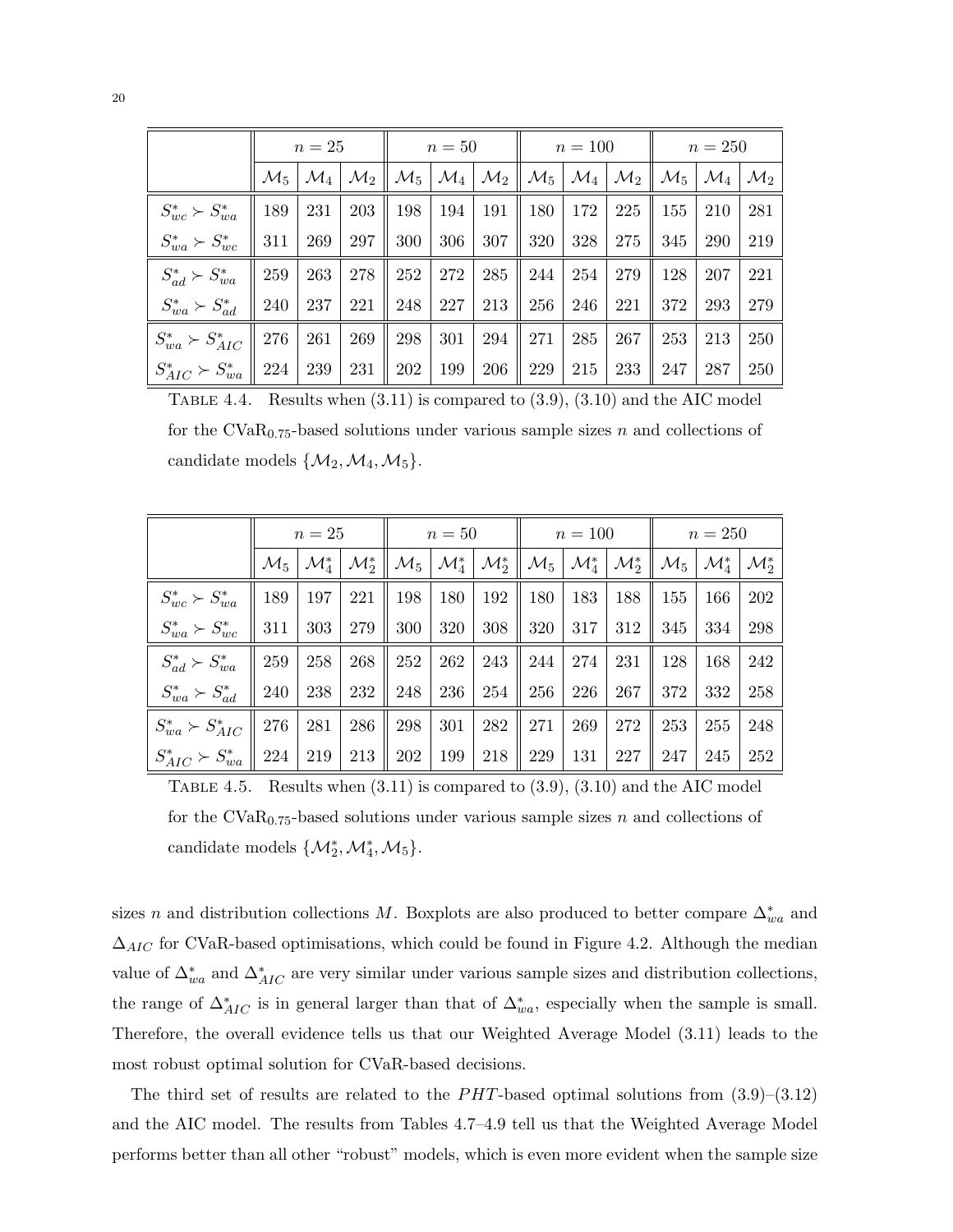|                                                                                                            | $n=25$ |     | $n=50$ |                                                                                                                                                                                                                                       |     | $n=100$             |                              |                                             | $n=250$ |     |
|------------------------------------------------------------------------------------------------------------|--------|-----|--------|---------------------------------------------------------------------------------------------------------------------------------------------------------------------------------------------------------------------------------------|-----|---------------------|------------------------------|---------------------------------------------|---------|-----|
|                                                                                                            |        |     |        | $\mathcal{M}_5$   $\mathcal{M}_4$   $\mathcal{M}_4^*$    $\mathcal{M}_5$   $\mathcal{M}_4$    $\mathcal{M}_4^*$    $\mathcal{M}_5$    $\mathcal{M}_4$    $\mathcal{M}_5$    $\mathcal{M}_4$    $\mathcal{M}_4^*$    $\mathcal{M}_4^*$ |     |                     |                              |                                             |         |     |
| $S_{wwc}^* \succ S_{wa}^*$ ( $l=2$ )    199   268   203    204   262   203                                 |        |     |        |                                                                                                                                                                                                                                       |     |                     | 208   277   197    195   321 |                                             |         | 203 |
| $S_{wa}^* \succ S_{wwc}^*$ ( $l=2$ )    301   232   297    296   238   297    292   223                    |        |     |        |                                                                                                                                                                                                                                       |     |                     |                              | $303 \parallel 305 \parallel 179 \parallel$ |         | 297 |
| $S_{wmc}^* \succ S_{wa}^*$ ( $l=3$ )    233   243   248    225   258   229                                 |        |     |        |                                                                                                                                                                                                                                       |     | $250 \mid 264 \mid$ |                              | $259 \parallel 251 \parallel 182$           |         | 239 |
| $S_{wa}^* \succ S_{wwc}^*$ ( $l=3$ )    266   257   252    274   242   271    250   236   241    248   318 |        |     |        |                                                                                                                                                                                                                                       |     |                     |                              |                                             |         | 261 |
| $S_{wwc}^* \succ S_{wa}^*$ ( <i>l</i> = 4)    235                                                          |        | 242 |        |                                                                                                                                                                                                                                       | 253 |                     |                              | 156                                         |         |     |
| $S_{wa}^* \succ S_{wwc}^*$ ( <i>l</i> = 4)    265                                                          |        | 258 |        |                                                                                                                                                                                                                                       | 247 |                     |                              | 344                                         |         |     |

TABLE 4.6. Comparison between the  $CVaR<sub>0.75</sub>$ -based solutions of (3.11) and  $(3.12)$  for various sample sizes *n* and collections of candidate models  $\{\mathcal{M}_5, \mathcal{M}_4, \mathcal{M}_4^*\}.$ 



FIGURE 4.2. Boxplots comparing  $\Delta_{wa}^*$  and  $\Delta_{AIC}^*$  computed from the CVaR<sub>0.75</sub>based optimisation cases. Each graph constitutes of four groups of boxplots that correspond to various sample sizes of  $n$ . The boxplot on the left/right-hand side represents  $\Delta_{wa}^*/\Delta_{AIC}^*$ . The top row boxplots are corresponding to distribution collections  $\mathcal{M}_5$ ,  $\mathcal{M}_4$  and  $\mathcal{M}_2$ , while the bottom row relates to  $\mathcal{M}_4^*$  and  $\mathcal{M}_2^*$ , respectively.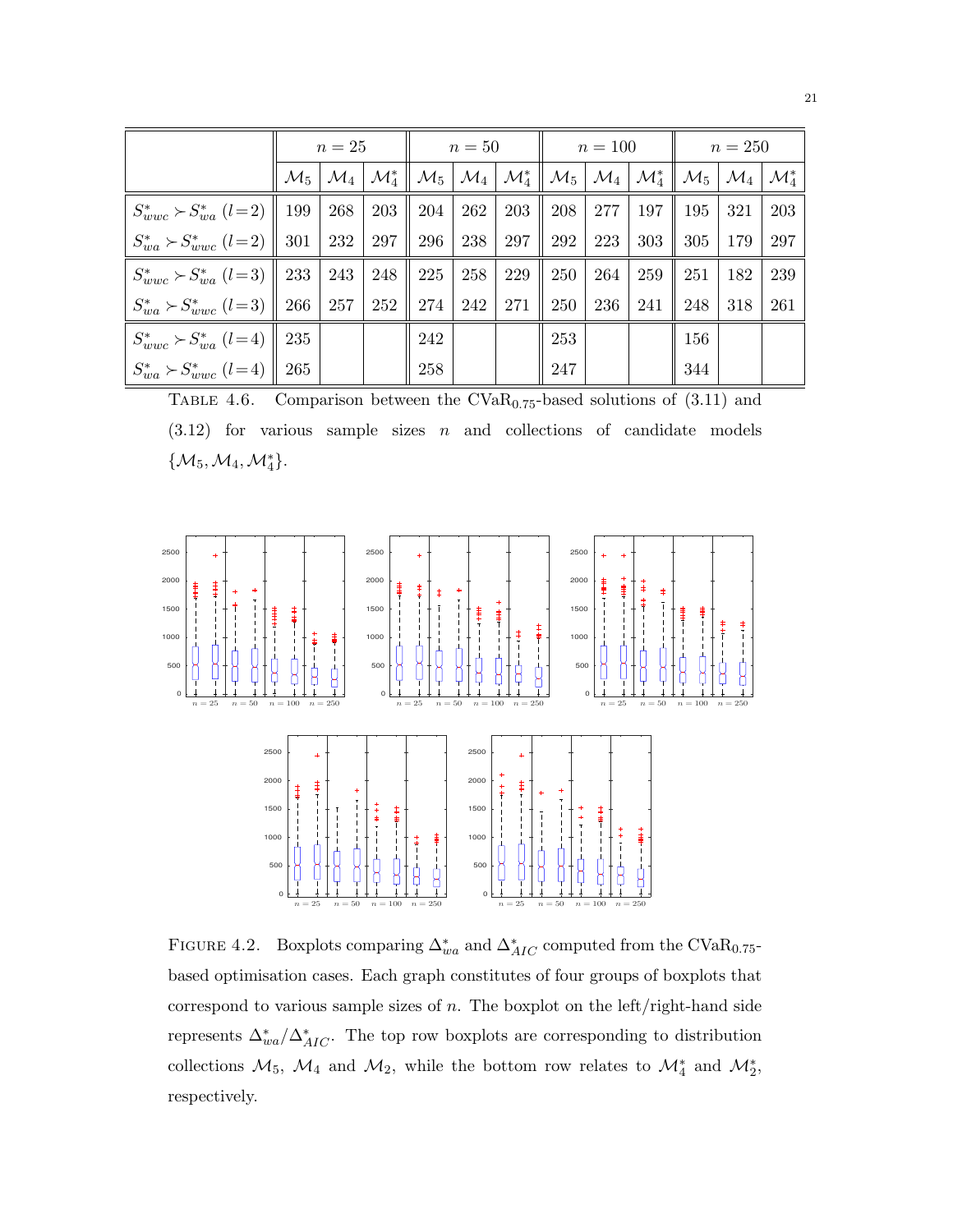|                                                 |                 | $n=25$          |                 |                 | $n=50$          |                 |                 | $n=100$                           |     |                                                   | $n=250$           |                 |
|-------------------------------------------------|-----------------|-----------------|-----------------|-----------------|-----------------|-----------------|-----------------|-----------------------------------|-----|---------------------------------------------------|-------------------|-----------------|
|                                                 | $\mathcal{M}_5$ | $\mathcal{M}_4$ | $\mathcal{M}_2$ | $\mathcal{M}_5$ | $\mathcal{M}_4$ | $\mathcal{M}_2$ | $\mathcal{M}_5$ | $\vert\, \mathcal{M}_{4}\, \vert$ |     | $\mathcal{M}_2 \parallel \mathcal{M}_5 \parallel$ | $ \mathcal{M}_4 $ | $\mathcal{M}_2$ |
| $S_{wc}^* \succ S_{wa}^* (\alpha = 0.9)$        | 204             | 144             | 208             | 247             | 211             | 210             | 224             | 201                               | 138 | 247                                               | 229               | 80              |
| $S_{wa}^* \succ S_{wc}^* (\alpha = 0.9)$        | 296             | 356             | 292             | 253             | 289             | 290             | 276             | 299                               | 362 | 253                                               | 271               | 420             |
| $S_{ad}^* \succ S_{wa}^* (\alpha = 0.9)$        | 187             | 173             | 172             | 127             | 133             | 116             | 70              | 109                               | 71  | 90                                                | 84                | 28              |
| $S_{wa}^* \succ S_{ad}^* (\alpha = 0.9)$        | 310             | 325             | 327             | 372             | 365             | 384             | 425             | 389                               | 427 | 410                                               | 415               | 471             |
| $S_{wa}^* \succ S_{AIC}^* (\alpha = 0.9)$       | 114             | 142             | 153             | 71              | 108             | 156             | 24              | 88                                | 165 | 3                                                 | 92                | 200             |
| $S_{AIC}^* \rightarrow S_{wa}^* (\alpha = 0.9)$ | $\parallel$ 386 | 358             | 347             | 429             | 392             | 344             | 476             | 412                               | 335 | 497                                               | 408               | 300             |
| $S_{wa}^* \succ S_{AIC}^* (\alpha = 0.2)$       | 235             | 235             | 243             | 267             | 286             | 284             | 229             | 254                               | 254 | 210                                               | 223               | 251             |
| $S_{AIC}^* \rightarrow S_{wa}^* (\alpha = 0.2)$ | 264             | 265             | 254             | 233             | 214             | 216             | 271             | 246                               | 246 | 290                                               | 277               | 249             |

is small. The last four rows displayed in Tables 4.7 and 4.8 summarise comparisons amongst

TABLE 4.7. Results when the PHT-based ( $\alpha = 0.9$ ) Weighted Average Model is compared to the Worst-case, the Additive and the AIC models under various sample sizes n and collections of candidate models  $\{M_2, M_4, M_5\}$ .

|                                                 |                 | $n=25$              |                   |                 | $n=50$            |                   |                 | $n=100$           |                   |                 | $n = 250$         |                   |
|-------------------------------------------------|-----------------|---------------------|-------------------|-----------------|-------------------|-------------------|-----------------|-------------------|-------------------|-----------------|-------------------|-------------------|
|                                                 | $\mathcal{M}_5$ | $\mathcal{M}_{4}^*$ | $\mathcal{M}_2^*$ | $\mathcal{M}_5$ | $\mathcal{M}_4^*$ | $\mathcal{M}_2^*$ | $\mathcal{M}_5$ | $\mathcal{M}_A^*$ | $\mathcal{M}_2^*$ | $\mathcal{M}_5$ | $\mathcal{M}_A^*$ | $\mathcal{M}_2^*$ |
| $S_{wc}^* \succ S_{wa}^* (\alpha = 0.9)$        | 204             | 263                 | 218               | 247             | 284               | 250               | 224             | 288               | 298               | 247             | 309               | 337               |
| $S_{wa}^* \succ S_{wc}^* (\alpha = 0.9)$        | 296             | 237                 | 282               | 253             | 216               | 250               | 276             | 212               | 202               | 253             | 191               | 163               |
| $S_{ad}^* \succ S_{wa}^* (\alpha = 0.9)$        | 187             | 145                 | 219               | 127             | 114               | 270               | 70              | 70                | 346               | 90              | 130               | 470               |
| $S_{wa}^* \succ S_{ad}^* (\alpha = 0.9)$        | 310             | 352                 | 279               | 372             | 382               | 227               | 425             | 425               | 154               | 410             | 370               | 30                |
| $S_{wa}^* \succ S_{AIC}^* (\alpha = 0.9)$       | 114             | 133                 | 190               | 71              | 90                | 139               | 24              | 26                | 44                | 3               | 3                 | $\overline{4}$    |
| $S_{AIC}^* \rightarrow S_{wa}^* (\alpha = 0.9)$ | 386             | 367                 | 310               | 429             | 410               | 361               | 476             | 474               | 456               | 497             | 497               | 496               |
| $S_{wa}^* \succ S_{AIC}^* (\alpha=0.2)$         | 235             | 228                 | 255               | 267             | 247               | 241               | 229             | 228               | 226               | 210             | 207               | 207               |
| $S_{AIC}^* \rightarrow S_{wa}^* (\alpha = 0.2)$ | 264             | 272                 | 245               | 233             | 253               | 258               | 271             | 272               | 274               | 290             | 293               | 293               |

TABLE 4.8. Results when the PHT-based Weighted Average Model is compared to the Worst-case, the Additive and the AIC models various sample sizes  $n$  and collection of candidate models  $\{\mathcal{M}_2^*, \mathcal{M}_4^*, \mathcal{M}_5\}.$ 

optimal contracts found under *PHT*-based criterion with  $\alpha = 0.9$  and 0.2. The performance of the Weighted Average Model (3.11) is rather weak when compared to the AIC Model when  $\alpha = 0.9$ . This outcome does not look surprising since  $\frac{1}{\alpha}$  represents the risk aversion index, and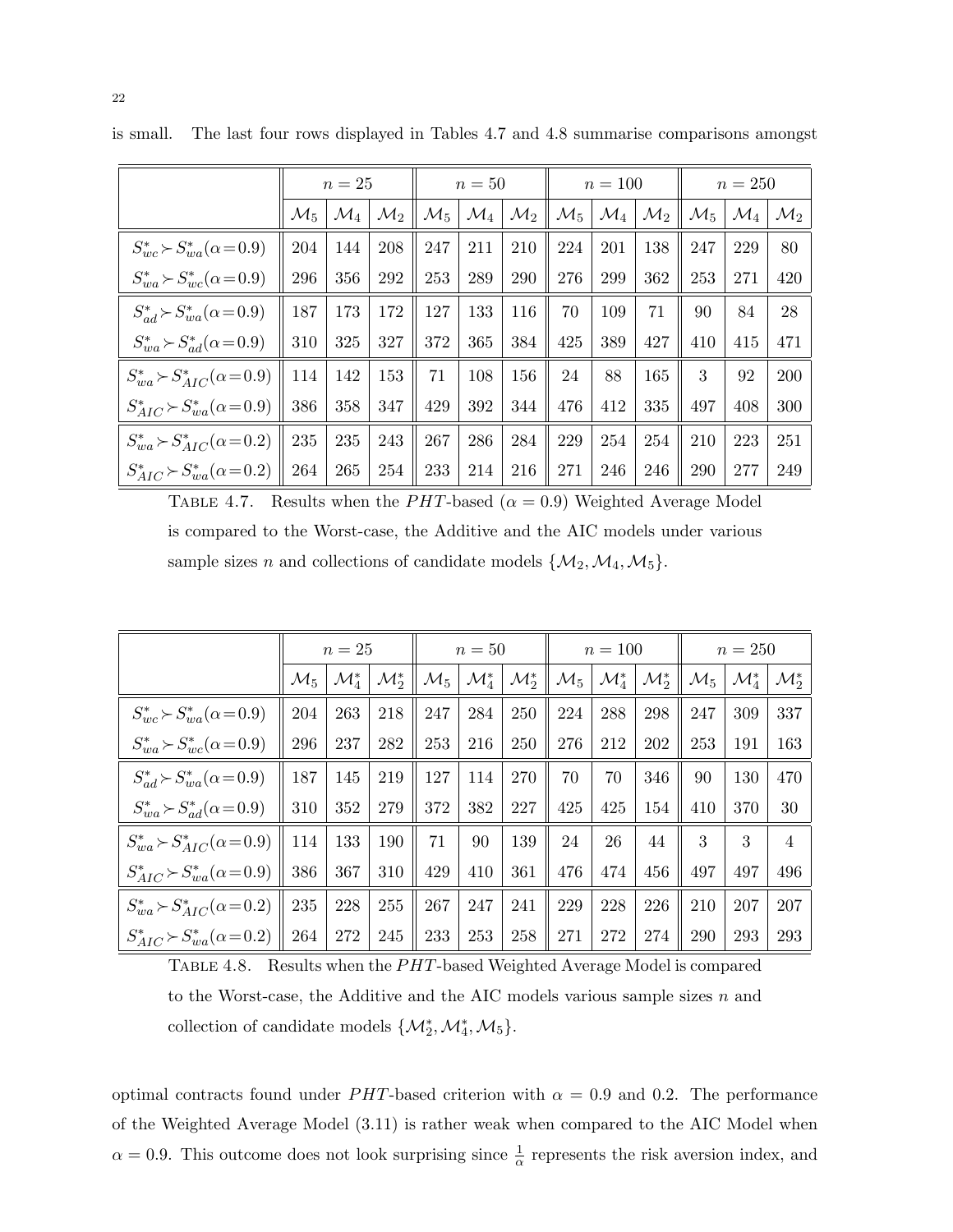|                                                                                               | $n=25$ |                                                                                                                                                                                                                                       |             | $n=50$ |           |     | $n=100$   |                                           |                                 | $n=250$        |     |
|-----------------------------------------------------------------------------------------------|--------|---------------------------------------------------------------------------------------------------------------------------------------------------------------------------------------------------------------------------------------|-------------|--------|-----------|-----|-----------|-------------------------------------------|---------------------------------|----------------|-----|
|                                                                                               |        | $\mathcal{M}_5$   $\mathcal{M}_4$   $\mathcal{M}_4^*$    $\mathcal{M}_5$   $\mathcal{M}_4$    $\mathcal{M}_4^*$    $\mathcal{M}_5$    $\mathcal{M}_4$    $\mathcal{M}_5$    $\mathcal{M}_4$    $\mathcal{M}_4^*$    $\mathcal{M}_4^*$ |             |        |           |     |           |                                           |                                 |                |     |
| $S_{wmc}^* \succ S_{wa}^*$ ( $l=2$ )    172   179   196    202   212   192    149   203   149 |        |                                                                                                                                                                                                                                       |             |        |           |     |           |                                           | $\parallel$ 191 $\parallel$ 221 |                | 203 |
| $S_{wa}^* \succ S_{wwc}^*$ ( $l=2$ )    328   321   304    298                                |        |                                                                                                                                                                                                                                       |             | 288    | 308       |     |           | $351 \mid 297 \mid 351 \mid 309 \mid 279$ |                                 |                | 297 |
| $S_{wwc}^* \succ S_{wa}^*$ ( <i>l</i> = 3)    182   191   148    182                          |        |                                                                                                                                                                                                                                       |             |        | 219   139 |     |           | $128$   197   101    150   186            |                                 |                | 168 |
| $S_{wa}^* \succ S_{wwc}^*$ ( <i>l</i> = 3)    318   309                                       |        |                                                                                                                                                                                                                                       | $352$   318 | 281    | 361       |     | 372   303 | 399                                       |                                 | $350 \mid 314$ | 332 |
| $S_{wwc}^* \succ S_{wa}^*$ ( <i>l</i> = 4)   161                                              |        |                                                                                                                                                                                                                                       | 174         |        |           | 95  |           |                                           | 132                             |                |     |
| $S_{wa}^* \succ S_{wwc}^*$ ( <i>l</i> = 4)    339                                             |        |                                                                                                                                                                                                                                       | 326         |        |           | 405 |           |                                           | 368                             |                |     |

TABLE 4.9. Comparison between the PHT-based ( $\alpha = 0.9$ ) solutions for various sample sizes n and collection of candidate models  $\{M_5, M_4, M_4^*\}.$ 

the greater this value is, the more risk aversion the decision-maker is. When  $\alpha$  is close to one, the decision-maker acts less prudent, in which case robust optimal contracts are less of interest to the decision-maker. This is even further supported by our results when replicating the same experiment with a more risk-averse decision maker, i.e.  $\alpha$  is reduced from 0.9 to 0.2, which could be seen in the last two rows of Tables 4.7 and 4.8. It is straightforward to notice that there is a significant improvement in the performance of our robust optimisation model, but unfortunately it is not sufficient enough to conclude that it outperforms the AIC Model.

Figure 4.3 illustrates the distributions of  $\Delta_{wa}^{*}$  and  $\Delta_{AIC}^{*}$  for the PHT-based case with  $c = 0.2$ . As before, the range of  $\Delta_{wa}^*$  and  $\Delta_{AIC}^*$  are very similar in most of the comparisons, especially when  $n$  is small, telling us that there is not enough evidence to say that the AIC Model provides a more robust solution than the Weighted Average Model (3.11).

The last set of results of the section considers the robustness of the SD-based optimal contracts where  $b = 0.5$ . The first eight rows in Tables 4.10 and 4.11 compare the Weighted Average Model (3.15) to the Weighted Worst-case Model (3.16) with  $2 \leq l \leq m$ , and the results are different than before. That is, the Weighted Worst-case Model is preferred for almost any sample size, but it is more clear when the sample size is small. In addition, the evidence tends to be more significant as l gets bigger, and hence, when our robust models are compared to the non-robust AIC model, we show only the comparison results relating to the Weighted Worstcase Model with  $l = m$ , which is displayed in the last two rows in Tables 4.10 and 4.11. Note that when  $l = m$ , the Weighted Worst-case Model is indeed the Additive Model (3.14). One may find that the AIC Model is only preferred over our robust Weighted Worst-case model when sample size is rather large, e.g.  $n = 250$ , otherwise the Weighted Worst-case model is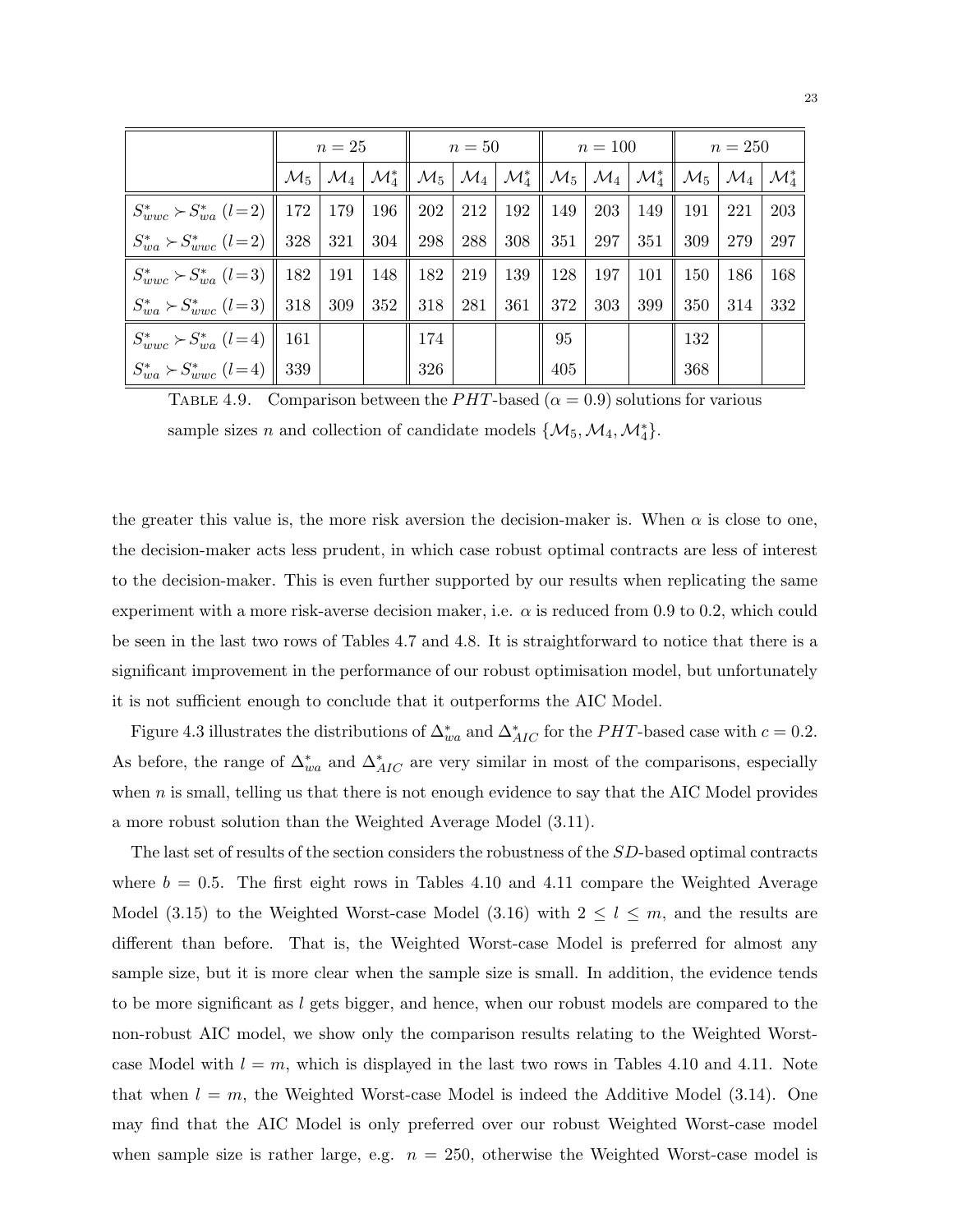

FIGURE 4.3. Boxplots comparing  $\Delta_{wa}^*$  and  $\Delta_{AIC}^*$  computed from the  $PHT_{0.2}$ based optimisation cases. Each graph constitutes of four groups of boxplots that correspond to various sample sizes of n. The boxplot on the left/right-hand side represents  $\Delta_{wa}^*/\Delta_{AIC}^*$ . The top row boxplots are corresponding to distribution collections  $\mathcal{M}_5$ ,  $\mathcal{M}_4$  and  $\mathcal{M}_2$ , while the bottom row relates to  $\mathcal{M}_4^*$  and  $\mathcal{M}_2^*$ , respectively.

recommended. This is consistent with the boxplot results displayed in Figure 4.4. These results could be explained by the risk measure choice, since standard deviation does not measure the tail of the distribution and therefore, the Weighted Worst-case Model overcomes this shortcoming. Once again, the sample size plays an important role and the AIC Model always leads to more robust solutions when data scarcity is not present.

It is also worth mentioning as a final remark that if we compare all the boxplots in Figures 4.1– 4.4, the ∆<sup>∗</sup> resulted from the VaR-based optimisations tend to be smaller than those found under optimisations based on other risk measures, i.e. CVaR,  $PHT$  and  $SD$ , which could be explained by the robustness of VaR itself as a risk measure.

4.2. Stability. This section provides analyses on the stability of our empirical robust optimal insurance contracts. In order to avoid excessive repeats, we only report the stability of empirical solutions found from the most robust model as shown in Section 4.1, i.e. the Weighted Average Model for the VaR-, CVaR- and *PHT*-based cases and the Weighted Worst-case Model for the SD-based case. The scatter plots of  $y_{wa}^*$  and  $y_{wwc}^*$  against x are shown in Figure 4.5 for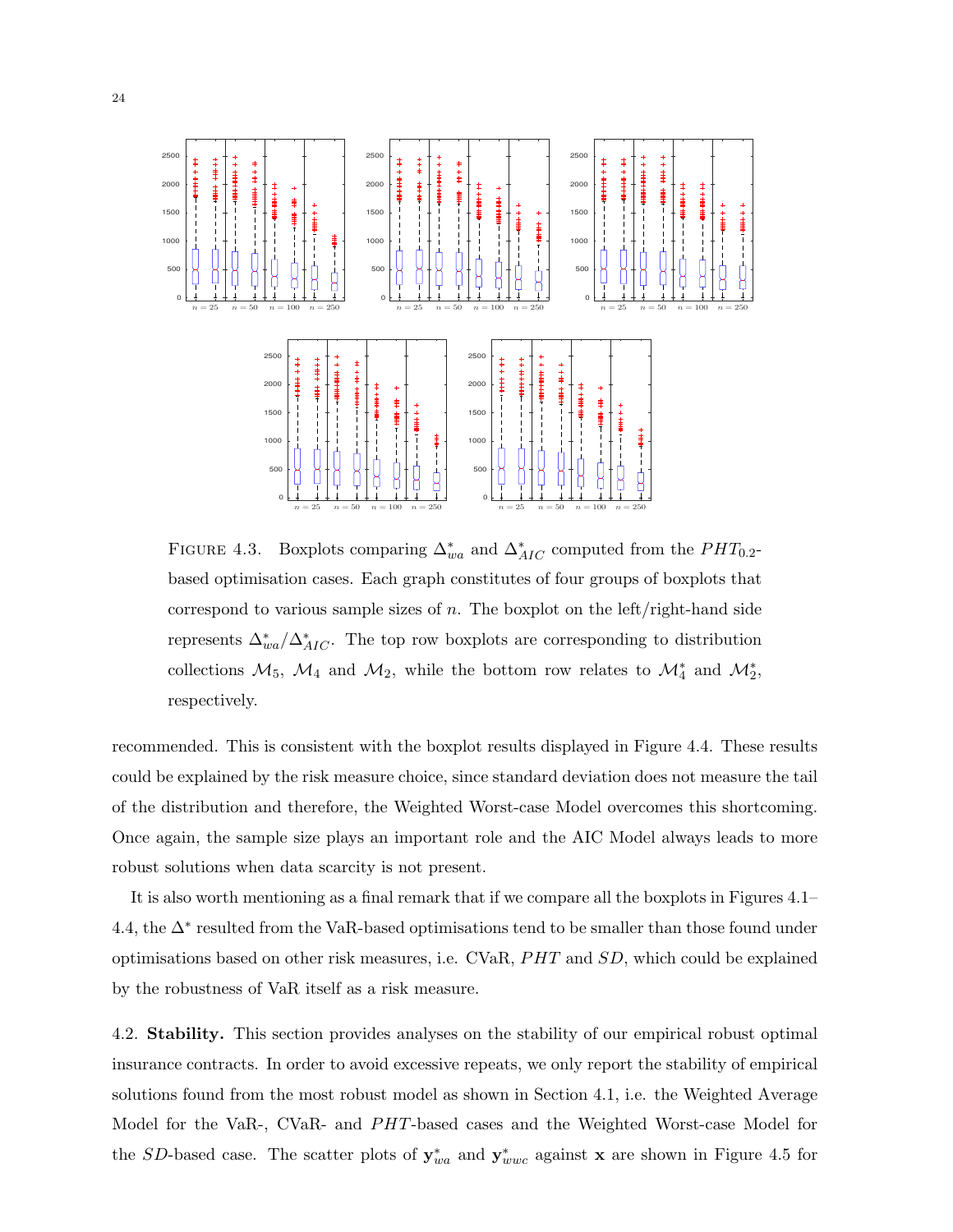|                                            |                 | $n=25$          |                 |                 | $n=50$          |                 |                 | $n=100$           |                 |                 | $n = 250$                 |                 |
|--------------------------------------------|-----------------|-----------------|-----------------|-----------------|-----------------|-----------------|-----------------|-------------------|-----------------|-----------------|---------------------------|-----------------|
|                                            | $\mathcal{M}_5$ | $\mathcal{M}_4$ | $\mathcal{M}_2$ | $\mathcal{M}_5$ | $\mathcal{M}_4$ | $\mathcal{M}_2$ | $\mathcal{M}_5$ | $ \mathcal{M}_4 $ | $\mathcal{M}_2$ | $\mathcal{M}_5$ | $\mid \mathcal{M}_4 \mid$ | $\mathcal{M}_2$ |
| $S_{wwc}^* \succ S_{wa}^*$ ( <i>l</i> =2)  | 296             | 260             | 319             | 326             | 276             | 332             | 294             | 256               | 296             | 246             | 250                       | 255             |
| $S_{wa}^* \succ S_{wwc}^*$ ( <i>l</i> = 2) | 204             | 240             | 181             | 174             | 224             | 168             | 206             | 244               | 204             | 254             | 250                       | 245             |
| $S_{wwc}^* \succ S_{wa}^*$ (l=3)           | 309             | 319             |                 | 347             | 313             |                 | 303             | 281               |                 | 244             | 257                       |                 |
| $S_{wa}^* \succ S_{wwc}^*$ ( <i>l</i> =3)  | 191             | 181             |                 | 153             | 187             |                 | 197             | 219               |                 | 256             | 243                       |                 |
| $S_{wwc}^* \succ S_{wa}^*$ ( <i>l</i> =4)  | 326             | 331             |                 | 350             | 308             |                 | 308             | 284               |                 | 247             | 251                       |                 |
| $S_{wa}^* \succ S_{wwc}^*$ ( <i>l</i> = 4) | 174             | 169             |                 | 150             | 192             |                 | 192             | 216               |                 | 253             | 249                       |                 |
| $S_{wwc}^* \succ S_{wa}^*$ ( <i>l</i> =5)  | 325             |                 |                 | 336             |                 |                 | 324             |                   |                 | 259             |                           |                 |
| $S_{wa}^* \succ S_{wwc}^*$ ( <i>l</i> =5)  | 175             |                 |                 | 164             |                 |                 | 176             |                   |                 | 241             |                           |                 |
| $S_{ad}^* \succ S_{AIC}^*$                 | 287             | 297             | 309             | 304             | 317             | 334             | 257             | 269               | 293             | 146             | 169                       | 237             |
| $S_{AIC}^* \succ S_{ad}^*$                 | 213             | 203             | 191             | 196             | 183             | 166             | 243             | 231               | 207             | 354             | 331                       | 263             |

TABLE 4.10. Comparison between the  $SD$ -based (b=0.5) solutions of (3.14),  $(3.15)$ ,  $(3.16)$  and the non-robust AIC model for various sample sizes n and collection of candidate models  $\{M_5, M_4, M_2\}.$ 

 $n = 25,100,250$ . It is observed that the VaR-based empirical solution mimics the functional form of  $y_{wa,i}^* = c((x_i - d_1)_+ - (x_i - d_2)_+)$ , while the empirical solutions of all other cases mimic the functional form of  $y_{wa,i}^* = c(x_i - d_1)_+$  and  $y_{wwc,i}^* = c(x_i - d_1)_+$ , where c,  $d_1$  and  $d_2$  are unknown parameters that can be estimated by *Ordinary Least Square (OLS)* regression fitting the functional forms to the corresponding data  $(x_i, y_i^*), i = 1, 2, ..., n$ . Recall that our numerical experiment contains  $500$  samples for each choice of sample size  $n$ . That is, there are 500 estimated pairs of the unknown parameters,  $(\hat{c}, \hat{d}_1, \hat{d}_2)$ , for each of  $n = 25, 100, 250$ , which is summarised in Table 4.12. Although variations exist in the mean values of  $(\hat{c}, \hat{d}_1)$  for the CVaR-, PHT- and SD-based cases, it is noticed that the standard errors of  $(\hat{c}, \hat{d}_1)$  has a decreasing trend as the sample size  $n$  grows. That is, we may conclude that the empirical solution of our Weighted Average Model for CVaR- and  $PHT$ -based cases and our Weighted Worst-case Model for SD-based case are stable and consistent. Unfortunately, such feature is not observed in the empirical solutions for the VaR-based cases. However, this should not become a major concern, as we have seen in Section 4.1 that our robust models are not the best options for solving VaR-based cases and AIC Model is recommended instead.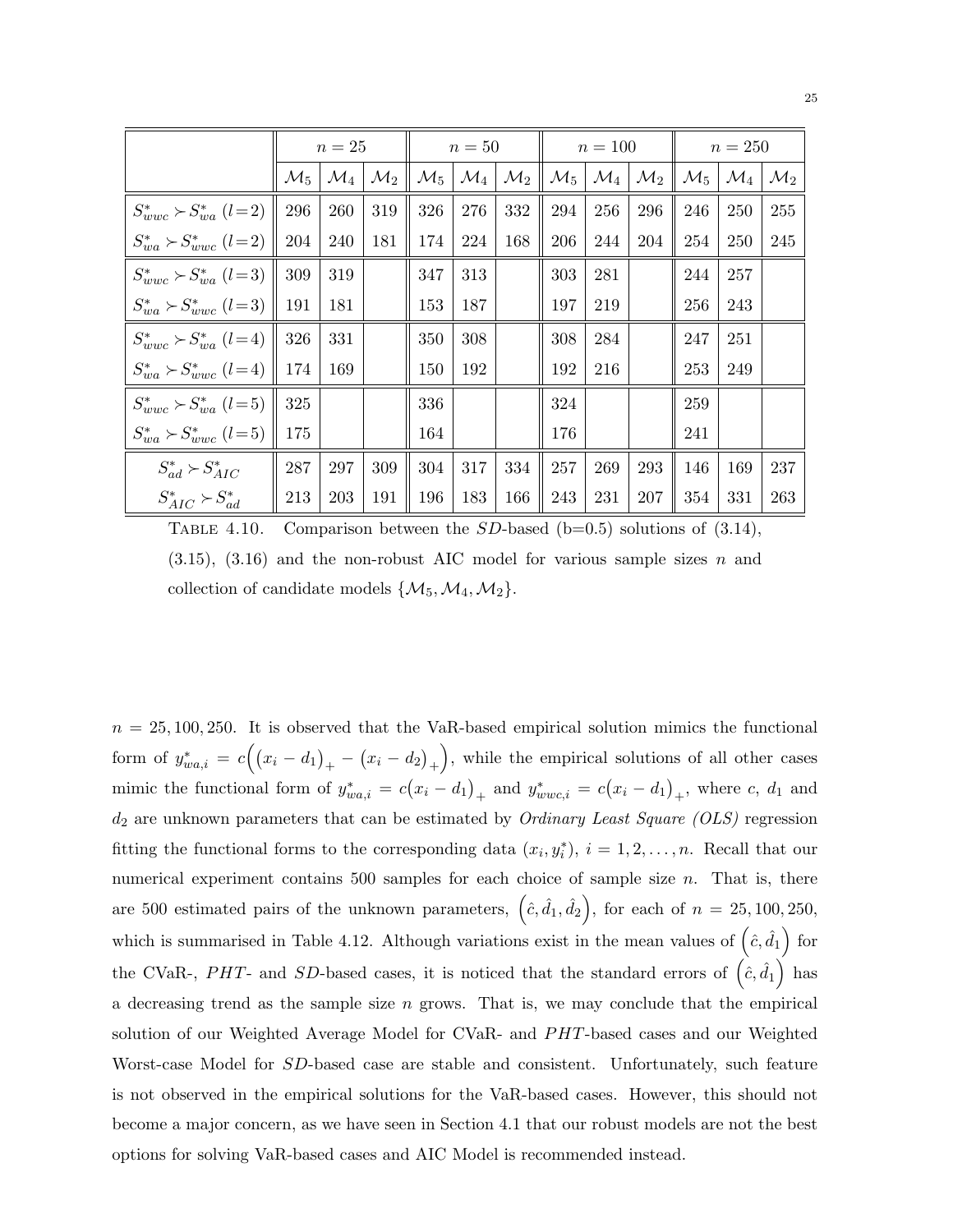|                                            |                 | $n=25$            |                   |                 | $n=50$              |                   |                 | $n=100$           |                   |                 | $n=250$           |                   |
|--------------------------------------------|-----------------|-------------------|-------------------|-----------------|---------------------|-------------------|-----------------|-------------------|-------------------|-----------------|-------------------|-------------------|
|                                            | $\mathcal{M}_5$ | $\mathcal{M}_4^*$ | $\mathcal{M}_2^*$ | $\mathcal{M}_5$ | $ \mathcal{M}_A^* $ | $\mathcal{M}_2^*$ | $\mathcal{M}_5$ | $\mathcal{M}_4^*$ | $\mathcal{M}_2^*$ | $\mathcal{M}_5$ | $\mathcal{M}^*_A$ | $\mathcal{M}_2^*$ |
| $S_{wwc}^* \succ S_{wa}^*$ ( <i>l</i> =2)  | 296             | 298               | 278               | 326             | 322                 | 279               | 294             | 297               | 237               | 246             | 247               | 211               |
| $S_{wa}^* \succ S_{wwc}^*$ ( <i>l</i> =2)  | 204             | 202               | 222               | 174             | 178                 | 263               | 206             | 203               | 263               | 254             | 253               | 289               |
| $S_{wwc}^* \succ S_{wa}^*$ ( <i>l</i> =3)  | 309             | 308               |                   | 347             | 331                 |                   | 303             | 307               |                   | 244             | 236               |                   |
| $S_{wa}^* \succ S_{wwc}^*$ ( <i>l</i> =3)  | 191             | 192               |                   | 153             | 169                 |                   | 197             | 193               |                   | 256             | 264               |                   |
| $S_{wwc}^* \succ S_{wa}^*$ ( <i>l</i> =4)  | 326             | 295               |                   | 350             | 306                 |                   | 308             | 336               |                   | 247             | 271               |                   |
| $S_{wa}^* \succ S_{wwc}^*$ ( <i>l</i> =4)  | 174             | 205               |                   | 150             | 194                 |                   | 192             | 164               |                   | 253             | 229               |                   |
| $S_{wwc}^* \succ S_{wa}^*$ ( <i>l</i> = 5) | 325             |                   |                   | 336             |                     |                   | 324             |                   |                   | 259             |                   |                   |
| $S_{wa}^* \succ S_{wwc}^*$ ( <i>l</i> = 5) | 175             |                   |                   | 164             |                     |                   | 176             |                   |                   | 241             |                   |                   |
| $S_{ad}^* \succ S_{AIC}^*$                 | 287             | 293               | 298               | 304             | 301                 | 301               | 257             | 267               | 236               | 146             | 170               | 186               |
| $S_{AIC}^* \succ S_{ad}^*$                 | 213             | 207               | 202               | 196             | 199                 | 199               | 243             | 233               | 264               | 354             | 330               | 314               |

TABLE 4.11. Comparison between the  $SD$ -based (b=0.5) solutions of (3.14),  $(3.15)$ ,  $(3.16)$  and the non-robust AIC model for various sample sizes n and collection of candidate models  $\{M_5, M_4^*, M_2\}.$ 

|         |                  |           | CVaR Case |           | PHT Case | SD Case   |          |
|---------|------------------|-----------|-----------|-----------|----------|-----------|----------|
|         |                  | $\hat{c}$ | $d_1$     | $\hat{c}$ | $d_1$    | $\hat{c}$ | $d_1$    |
|         | Mean             | 0.916     | 2892.3    | 1.000     | 4460.0   | 0.9287    | 3343.0   |
| $n=25$  | (Standard Error) | (0.1650)  | (1908.6)  | (0.7195)  | (5268.6) | (0.1011)  | (2481.6) |
|         | Mean             | 0.8940    | 3147.0    | 1.000     | 4531.9   | 0.9075    | 3433.8   |
| $n=100$ | (Standard Error) | (0.1705)  | (1222.7)  | (0.0000)  | (2787.0) | (0.0781)  | (1412.0) |
|         | Mean             | 0.8888    | 3212.3    | 1.000     | 4520.2   | 0.8925    | 3359.1   |
| $n=250$ | (Standard Error) | (0.1410)  | (795.44)  | (0.0000)  | (1806.9) | (0.06210) | (933.07) |

TABLE 4.12. Summary of mean and standard errors of  $(\hat{c}, \hat{d}_1)$  for CVaR-, PHTand SD-based cases with various sample size n.

# 5. Conclusions

Robust optimal insurance contracts have been investigated by carrying out many numerical experiments under various risk-based decisions. It is concluded that the sample size plays a major role in the sense that, whenever data scarcity is not present, the AIC Model is preferred and there is a need to focus on available statistical methods in order to find the most robust optimal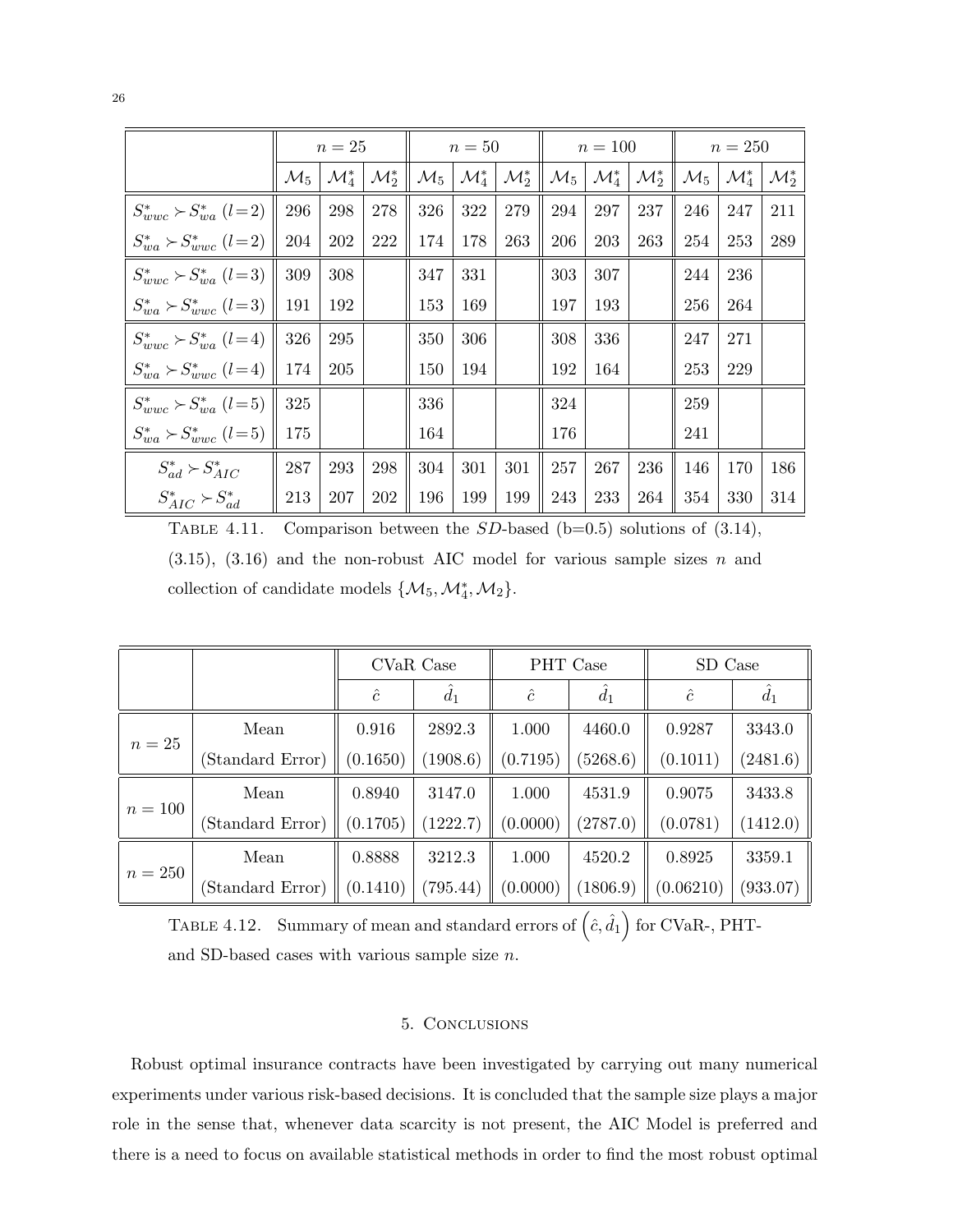

FIGURE 4.4. Boxplots comparing  $\Delta_{wa}^*$  and  $\Delta_{AIC}^*$  computed from the SD-based  $(b = 0.5)$  optimisation cases. Each graph constitutes of four groups of boxplots that correspond to various sample sizes of n. The boxplot on the left/righthand side represents  $\Delta_{wa}^*/\Delta_{AIC}^*$ . The top row boxplots are corresponding to distribution collections  $\mathcal{M}_5$ ,  $\mathcal{M}_4$  and  $\mathcal{M}_2$ , while the bottom row relates to  $\mathcal{M}_4^*$ and  $\mathcal{M}_2^*$ , respectively.

decision. If small samples are available, then either the Weighted Average Model or Weighted Worst-case Model should be considered instead of trying to identify the "best" statistical tool to estimate the unknown risk model. Our numerical experiments have shown that whenever the decision-maker has a particular interest in the tail distribution, i.e. the decisions are based on VaR, CVaR or  $PHT$ , the Weighted Average Model produces the most robust solutions whenever the available sample is relatively small. On the other hand, the Weighted Worst-case Model leads to the most robust optimal solution if the decision-maker has little interest in the tail risk and thus, such risk preferences require a robust method that puts more weight on the worst cases. These conclusions reiterate once again that one should be very careful when robust optimal decisions are sought and one should first understand the features of the objective function and the size of the available data, and then decide whether robust optimisation or statistical inferences are the way forward.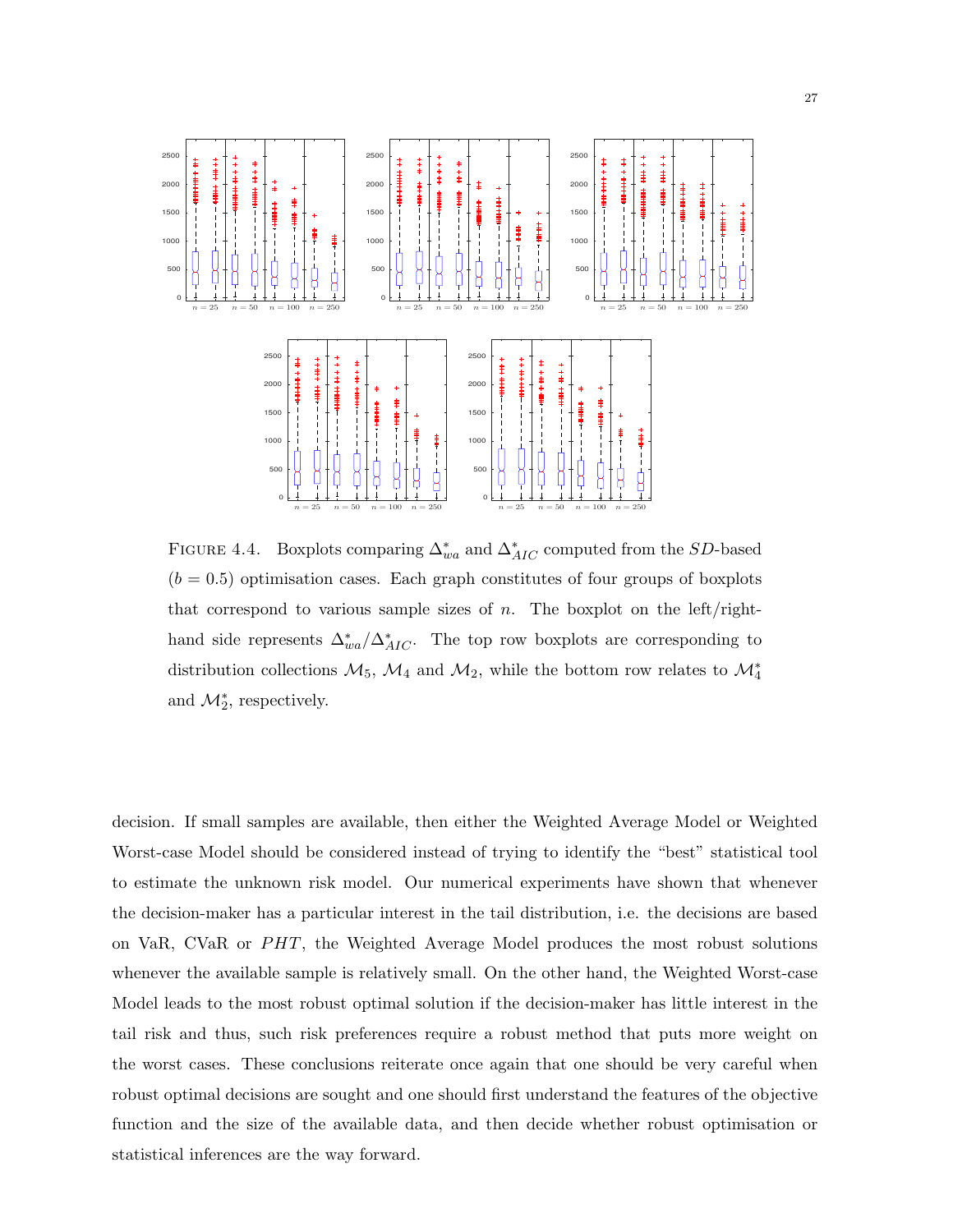

FIGURE 4.5. Scatter plots of empirical robust optimal insurance contracts found from various robust optimisation models and sample sizes. The plots in each row (from top to bottom) correspond to the VaR-, CVaR- and  $PHT$ -based Weighted Average Models and the SD-based Additive Model, respectively. The plots in each column (from left to right) correspond to the sample size of  $n = 25$ , 100 and 250, respectively.

#### 6. Proofs

*Proof of Proposition 2.1.* The reformulation  $(2.6)$  tells us that minimising  $(2.5)$  over A can be written as follows

$$
\min_{(\mathbf{t},s)\in\mathcal{A}\times\Re}\left\{s+\frac{1}{l}\sum_{i=1}^{m}\left(f(\mathbf{t};\boldsymbol{\omega}_{i})-s\right)_{+}\right\},\tag{6.1}
$$

and we show that solving the above problem is equivalent to solving the optimisation problem (2.7). Let us denote the optimal solution to (2.7) as  $(\mathbf{t}^*, s^*, \mathbf{u}^*)$ . It is noticed that the objective function in (2.7) is increasing in  $u_i$  for all  $i \in \mathcal{M}$ , and therefore, constraints  $f(\mathbf{t}; \omega_i) \leq s + u_i$ and  $\mathbf{0} \leq \mathbf{u}$  ensure that  $u_i^* = \left(f(\mathbf{t}^*; \boldsymbol{\omega}_i) - s^*\right)$ for all  $i \in \mathcal{M}$ . Consequently,  $(\mathbf{t}^*, s^*)$  is also feasible to the problem (6.1). Suppose that  $(\mathbf{t}^*, s^*)$  is not the optimal solution to (6.1), then there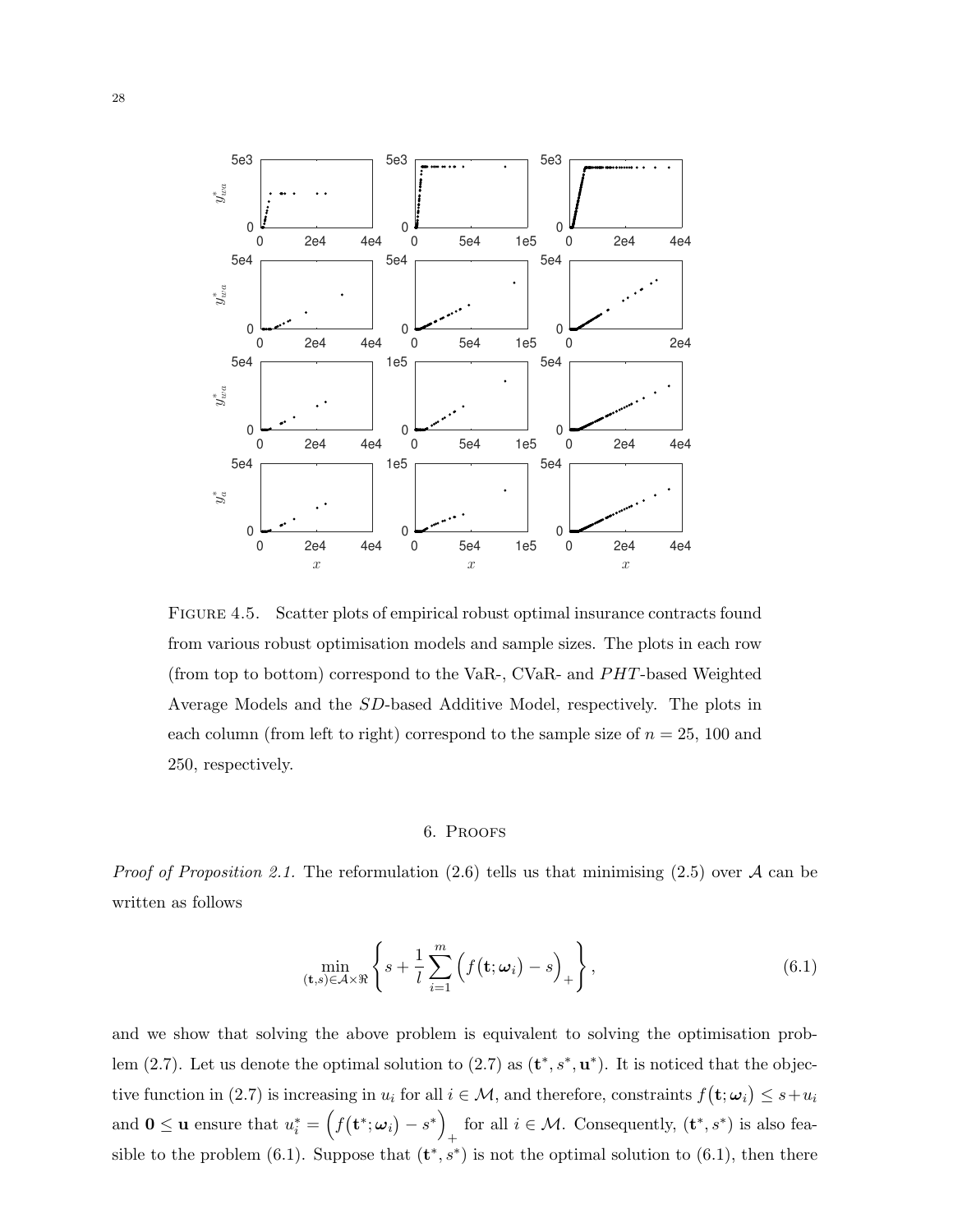must exist another feasible solution  $(\mathbf{t}', s')$  such that

$$
s' + \frac{1}{l} \sum_{i=1}^{m} \left( f(\mathbf{t}'; \boldsymbol{\omega}_i) - s' \right)_+ < s^* + \frac{1}{l} \sum_{i=1}^{m} \left( f(\mathbf{t}^*; \boldsymbol{\omega}_i) - s^* \right)_+ = s^* + \frac{1}{l} \sum_{i=1}^{m} u_i^*.
$$
 (6.2)

Note that  $(\mathbf{t}', s', \mathbf{u}')$  with  $u'_i = \left(f(\mathbf{t}'; \boldsymbol{\omega}_i) - s'\right)$ for all  $i \in \mathcal{M}$  is also feasible to (2.7). However,

$$
s' + \frac{1}{l} \sum_{i=1}^{m} u'_i < s^* + \frac{1}{l} \sum_{i=1}^{m} u_i^*
$$

is implied by  $(6.2)$ , which contradicts the assumption that  $(\mathbf{t}^*, s^*, \mathbf{u}^*)$  is the optimal solution to the optimisation problem  $(2.7)$ . As a result, the optimal solution to  $(2.7)$  must also solve the problem (6.1).

On the other hand, suppose that  $(\mathbf{t}^*, s^*)$  is the optimal solution to (6.1). Then,  $(\mathbf{t}^*, s^*, \mathbf{u}^*)$ with  $u_i^* = \left(f(\mathbf{t}^*; \boldsymbol{\omega}_i) - s^*\right)$ for all  $i \in \mathcal{M}$  is also feasible to (2.7). If  $(\mathbf{t}^*, s^*, \mathbf{u}^*)$  is not an optimal solution to (2.7), there must exist another feasible solution  $(\mathbf{t}', s', \mathbf{u}')$  such that

$$
s' + \frac{1}{l} \sum_{i=1}^{m} u'_i < s^* + \frac{1}{l} \sum_{i=1}^{m} u^*_i = s^* + \frac{1}{l} \sum_{i=1}^{m} \left( f(\mathbf{t}^*; \omega_i) - s^* \right)_+ . \tag{6.3}
$$

Since the constraints  $f(\mathbf{t}; \omega_i) \leq s + u_i$  and  $\mathbf{0} \leq \mathbf{u}$  in (2.7) will ensure  $u'_i = (f(\mathbf{t}'; \omega_i) - s')$ + ,  $(\mathbf{t}', s')$  is also feasible to  $(6.1)$  with

$$
s' + \frac{1}{l} \sum_{i=1}^{m} u'_i < s^* + \frac{1}{l} \sum_{i=1}^{m} u_i^*
$$

implied by  $(6.3)$ , which then contradicts the assumption of  $(\mathbf{t}^*, s^*)$  being the optimal solution to  $(6.1)$ . That is, the optimal solution to  $(6.1)$  must also solve the optimisation problem  $(2.7)$ . The proof is completed by combining both arguments.  $\Box$ 

*Proof of Theorem 3.1.* Let us first show that an optimal solution  $x^*$  of (3.17) must be Pareto optimal when the optimal objective function value in  $(3.18)$  is zero. If  $\mathbf{x}^*$  is not Pareto optimal, then there must exist another feasible solution  $\hat{\mathbf{y}}$  of (3.17) such that  $f_k(\hat{\mathbf{y}}) \leq f_k(\mathbf{x}^*)$  for all  $k \in \mathcal{M}$  with at least one inequality sign being strict. Thus,  $\hat{\mathbf{y}}$  is feasible in (3.18) and

$$
\sum_{k\in\mathcal{M}}\left(f_k(\hat{\mathbf{y}})-f_k(\mathbf{x}^*)\right)<0,
$$

which contradicts the statement that the optimal objective function value of  $(3.18)$  is zero. Thus,  $\mathbf{x}^*$  must be Pareto optimal.

Next, we show that when the optimal objective function value of (3.18) is negative, any optimal solution  $y^*$  of (3.18) solves (3.17) as well and is Pareto optimal. Now,  $f_k(y^*) \leq f_k(x^*)$ for any  $k \in \mathcal{M}$ , since  $y^*$  is feasible in (3.18), which in turn gives that  $f^{(k)}(y^*) \leq f^{(k)}(x^*)$  for any  $k \in \mathcal{M}$ . The latter and the fact  $\lambda_k$ 's are positive imply that  $y^*$  must solve (3.17), since  $x^*$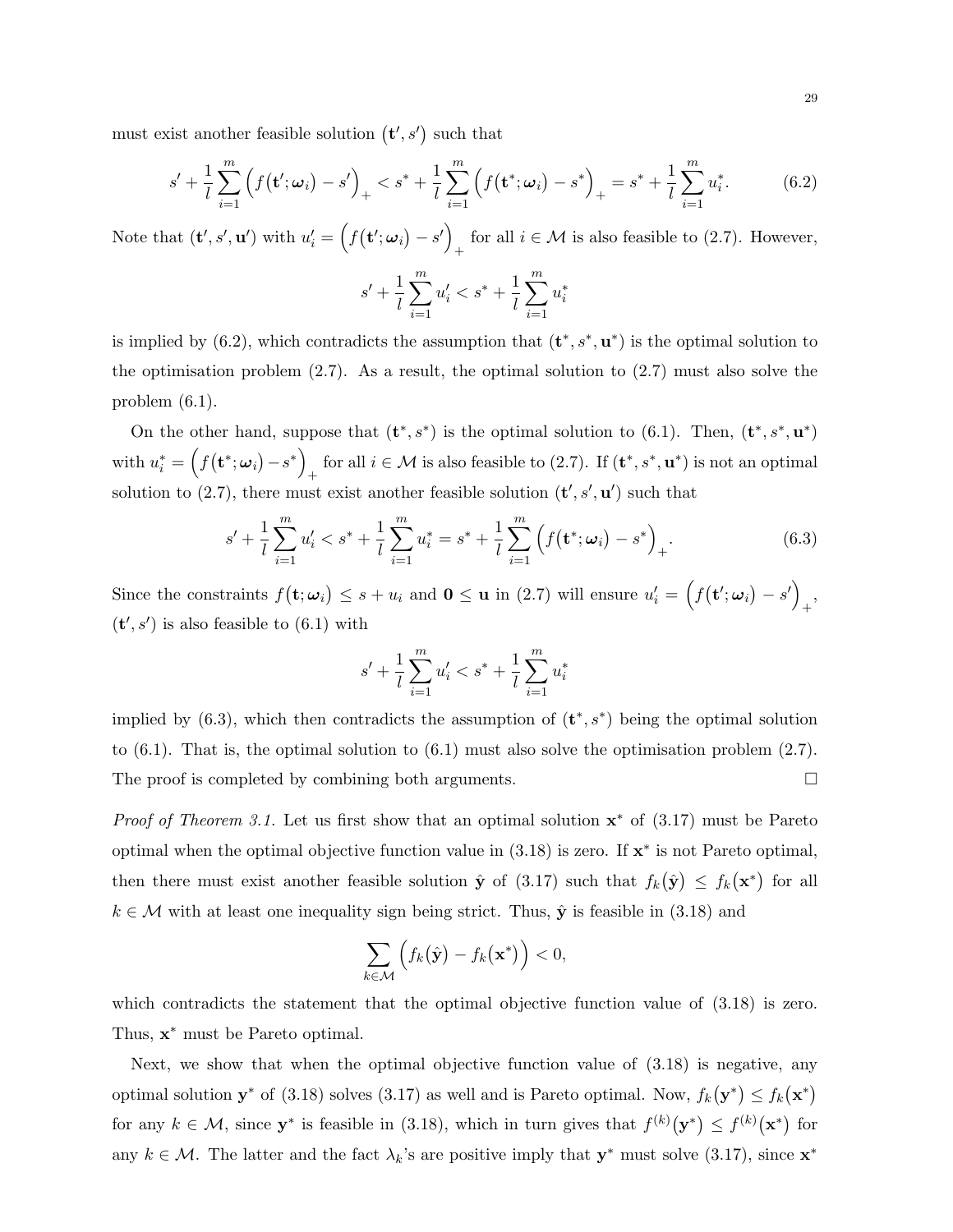solves  $(3.17)$ . Assume now that  $y^*$  is not Pareto optimal. Therefore, there must exist another feasible solution  $\hat{\mathbf{y}}$  of  $(3.17)$  such that  $f_k(\hat{\mathbf{y}}) \leq f_k(\mathbf{y}^*)$  for all  $k \in \mathcal{M}$  with at least one inequality sign being strict. Consequently,  $\hat{\mathbf{y}}$  is feasible in (3.18) and

$$
\sum_{k\in\mathcal{M}}\Big(f_k(\hat{\mathbf{y}})-f_k(\mathbf{x}^*)\Big)<\sum_{k\in\mathcal{M}}\Big(f_k(\mathbf{y}^*)-f_k(\mathbf{x}^*)\Big),
$$

which contradicts the fact that  $y^*$  is an optimal solution of (3.18). Therefore,  $y^*$  must be Pareto optimal. The proof is now complete.

#### **REFERENCES**

- Alizadeh, F. and Goldfarb, D. (2003). "Second-order cone programming." Mathematical Pro $gramming, 95(1), 3–51.$
- Arrow, K. J. (1963). "Uncertainty and the welfare economics of medical care", American Economic Review, 53(3), 941–973.
- Asimit, A. V., Badescu, A. M. and Verdonck, T. (2013). "Optimal risk transfer under quantilebased risk measures", Insurance: Mathematics and Economics, 53, 252–265.
- Asimit, V.A., Chi, Y. and Hu, J. (2015). "Optimal non-life reinsurance under Solvency II regime", Insurance: Mathematics and Economics, 65, 227–237.
- Asimit, V., Bignozzi, V., Cheung, K.C., Hu, J. and Kim, E.-S. (2017). "Robust and Pareto optimality of insurance contracts", European Journal of Operational Research, 262(2), 720– 732.
- Asimit, A.V. and Boonen, T.J. (2018). "Insurance with multiple insurers: a game-theoretic approach", European Journal of Operational Research, in press, DOI: 10.1016/j.ejor.2017.12.026.
- Asimit, A.V., Gao, T., Hu, J. and Kim, E.-S. (2018). "Optimal risk transfer: a numerical optimisation approach", North American Actuarial Journal, 22(3), 341–364.
- Balbás, A., Balbás, B. and Heras, A. (2009). "Optimal reinsurance with general risk measures", Insurance: Mathematics and Economics, 44, 374–384.
- Balbás, A., Balbás, B. and Heras, A. (2011). "Stable solutions for optimal reinsurance problems involving risk measures", European Journal of Operational Research, 214, 796–804.
- Balbás, A., Balbás, B., Balbás, R. and Heras, A. (2015). "Optimal reinsurance under risk and uncertainty", Insurance: Mathematics and Economics, 60, 61–74.
- Ben-Tal, A., El Ghaoui, L. and Nemirovski, A. (2009). "Robust optimization", Princeton University Press, New Jersey.
- Ben-Tal, A. and Nemirovski, A. (2002). "Robust optimization methodology and applications", Mathematical Programming, 92(3), 453–480.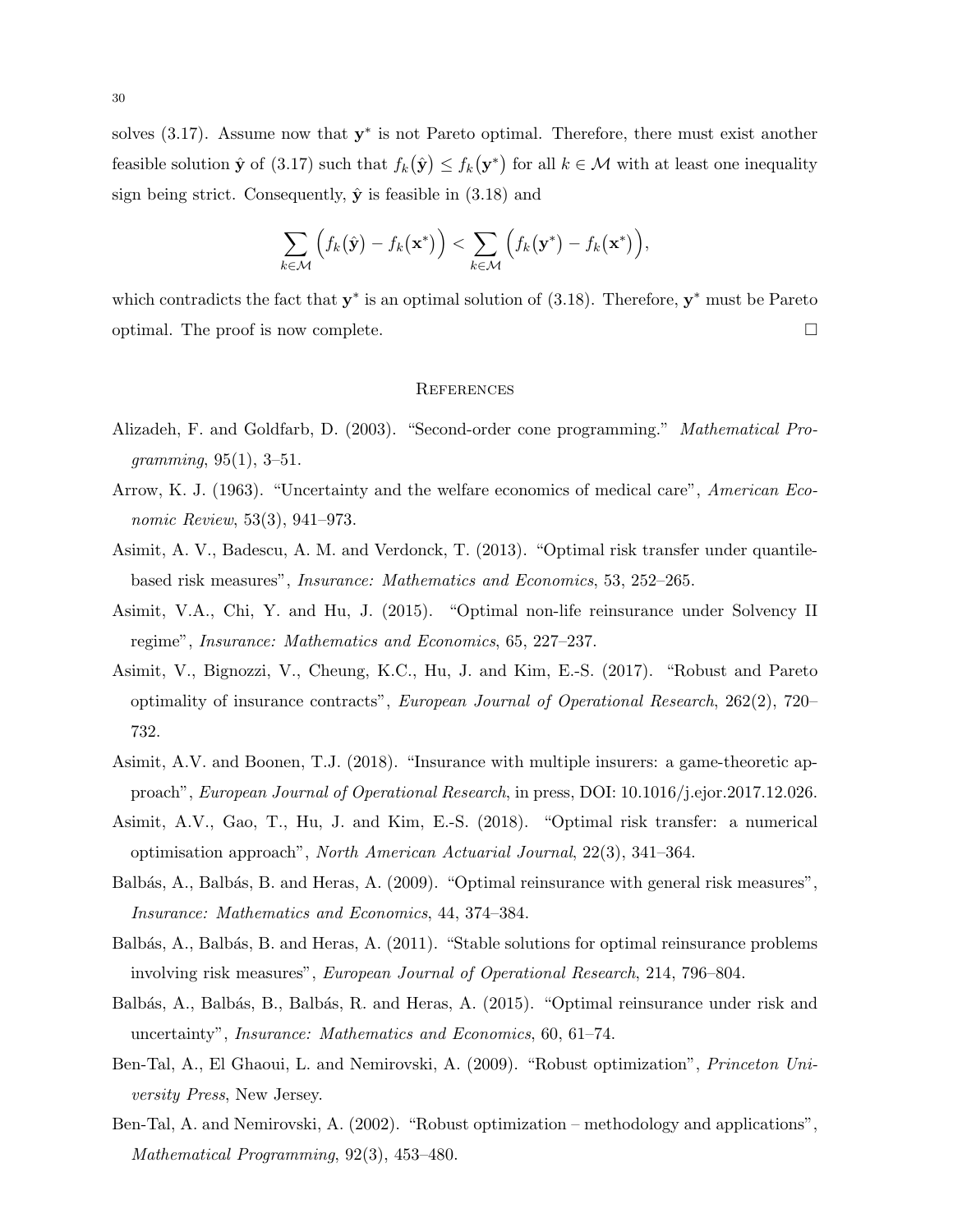- Ben-Tal, A. and Nemirovski, A. (2008). "Selected topics in robust convex optimization", Mathematical Programming,  $112(1)$ ,  $125-158$ .
- Bertsimas, D., Brown, D.B. and Caramanis, C. (2011). "Theory and applications of robust optimization", SIAM Review, 53(3), 464–501.
- Borch, K. (1960). "An attempt to determine the optimum amount of stop loss reinsurance", In: Transactions of the 16th International Congress of Actuaries I, 597–610.
- Cai, J., Tan, K.S., Weng, C. and Zhang, Y. (2008)."Optimal reinsurance under VaR and CTE risk measures", Insurance: Mathematics and Economics, 43(1), 185–196.
- Cai, J. and Weng, C.G. (2016). "Optimal reinsurance with expectile", Scandinavian Actuarial Journal, 7, 624–645.
- Chassein, A. and Goerigk, M. (2016). "Performance analysis in robust optimization", Robustness Analysis in Decision Aiding, Optimization and Analytics, International Series in Operations Research & Management Science, Book Series, vol 241, 145–170.
- Cheung, K.C., Sung, K.C.J., Yam, S.C.P. and Yung, S.P. (2014). "Optimal reinsurance under general law-invariant risk measures", Scandinavian Actuarial Journal, 1, 72–91.
- Chi, Y. and Tan, K.S. (2011)."Optimal reinsurance under VaR and CVaR risk measures: a simplified approach", Astin Bulletin, 41(2), 487–509.
- European Commission (2010). "QIS5 Technical Specifications", available at: http://eiopa. europa.eu/Publications/QIS/QIS5-technical\_specifications\_20100706.pdf.
- Gabrel, V., Murat, C. and Thiele, A. (2014). "Recent advances in robust optimization: an overview", European Journal of Operational Research, 235(3), 471–483.
- Ghossoub, M. (2019). "Budget-constrained optimal insurance without the nonnegativity constraint on indemnities", Insurance: Mathematics and Economics, 84, 22–39.
- Gneiting, T. (2011). "Making and evaluating point forecasts", *Journal of the American Statis*tical Association, 106(494), 746–762.
- Goovaerts, M., Kaas, R. and Laeven, R. (2011). "Worst case risk measurement: Back to the future?", Insurance: Mathematics and Economics, 49, 380–392.
- Huang, D., Zhu, S., Fabozzi, F.J. and Fukushima, M. (2010). "Portfolio selection under distributional uncertainty: a relative robust CVaR approach", European Journal of Operational Research, 203, 185–194.
- Lamber, N. S., Pennock, D. M. and Shoham, Y. (2008). "Eliciting properties of probability distributions", *Proceedings of the 9th ACM Conference on Electronic Commerce*, 129–138.